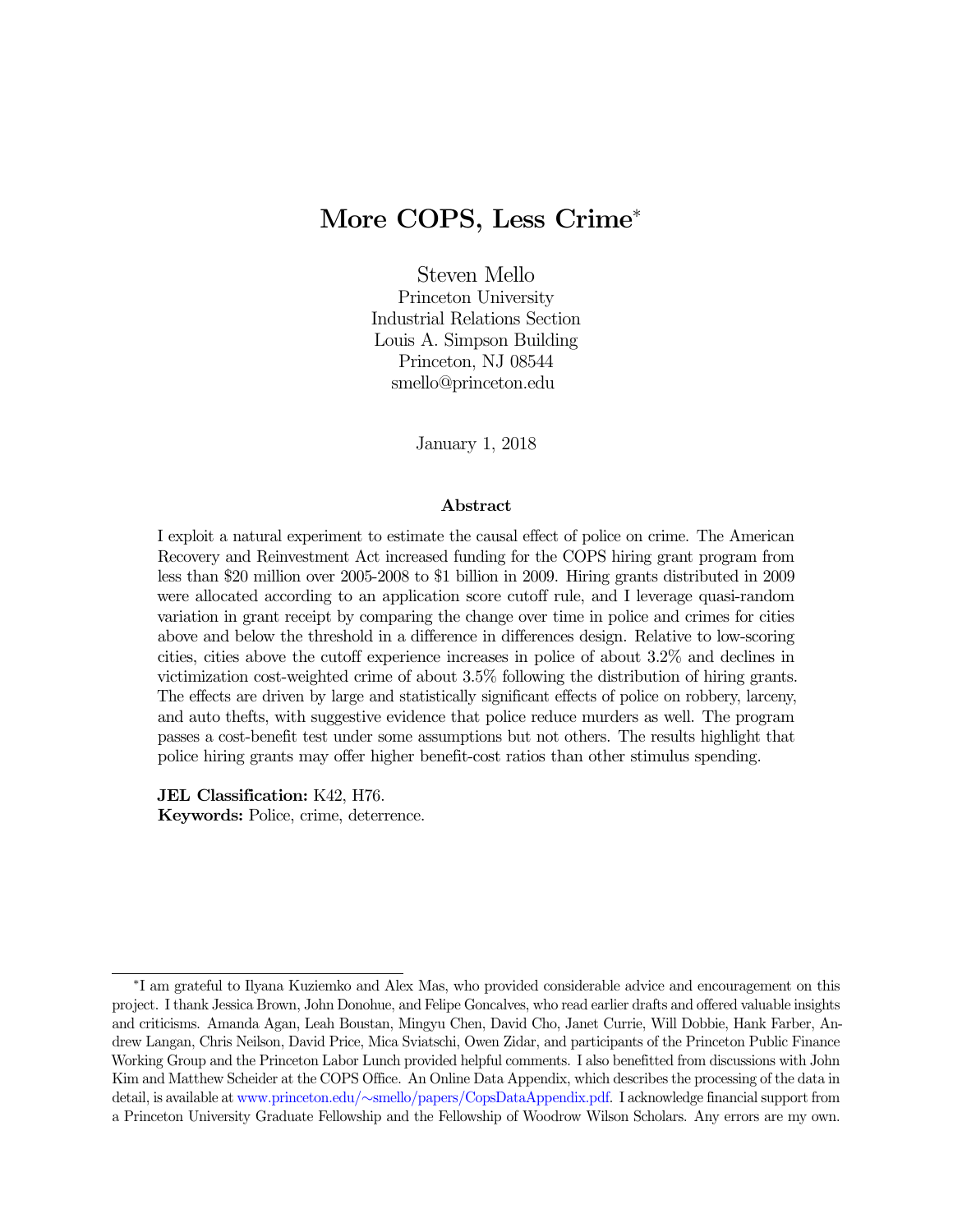#### 1 Introduction

In February 2009, President Obama signed into law the American Recovery and Reinvestment Act (ARRA), which provided for over \$490 billion in stimulus spending between 2009 and 2011. The Recovery Act allocated about \$2 billion to the Department of Justice (DOJ), a large share of which was used to finance a reinvigoration of the DOJ's police hiring grant program. The Community Oriented Policing Services (COPS) hiring program, which covers the salary cost of new police hires for local law enforcement agencies, was a cornerstone of President Clinton's Violent Crime Control and Law Enforcement Act of 1994. Between 1995 and 2005, the COPS hiring program spent almost \$5 billion to help local police departments hire about 64,000 officers (Evans and Owens 2007). Allocations for the program fell from over \$1 billion per year in the late 1990's to almost zero in the years 2005–2008. The injection of Recovery Act funding restored the COPS hiring program budget to \$1 billion in FY 2009, and allocations for the program remained above \$150 million annually through 2013.

I rely on variation in police levels generated by the program's rebirth, termed COPS 2.0, to estimate the effect of police on crime.<sup>[1](#page-1-0)</sup> Crime is estimated to cost Americans over \$200 billion per year, and local government expenditures on police protection exceed \$87 billion annually (Chalfin 2016). Given that provision of public safety is a key responsibility of local governments, and that hiring additional police is the main policy instrument for crime prevention, the causal effect of expanding police forces on crime rates is a parameter of substantial interest. In practice, estimating this effect is made difficult by the fact that police hiring decisions are endogenous to local crime conditions, which introduces simultaneity bias in OLS estimates.<sup>[2](#page-1-1)</sup>

Beginning with Levitt (1997), researchers have tried to overcome endogeneity issues by relying on quasi-experimental research designs. Two strands of research comprise the bulk of the quasiexperimental literature. The first uses city level panel data and instrumental variables that predict variation in police levels at the city-year level. Some examples include Levitt (1997), who relies on the timing of mayoral election years, and Evans and Owens (2007), who rely on COPS hiring grants

<span id="page-1-0"></span><sup>&</sup>lt;sup>1</sup>To the best of my knowledge, the term was coined by David Muhlhausen in a report for the Heritage Foundation titled Why Would COPS 2.0 Succeed when COPS 1.0 Failed?

<span id="page-1-1"></span> ${}^{2}$ See, e.g., Klick and Tabarrok (2010) for further discussion.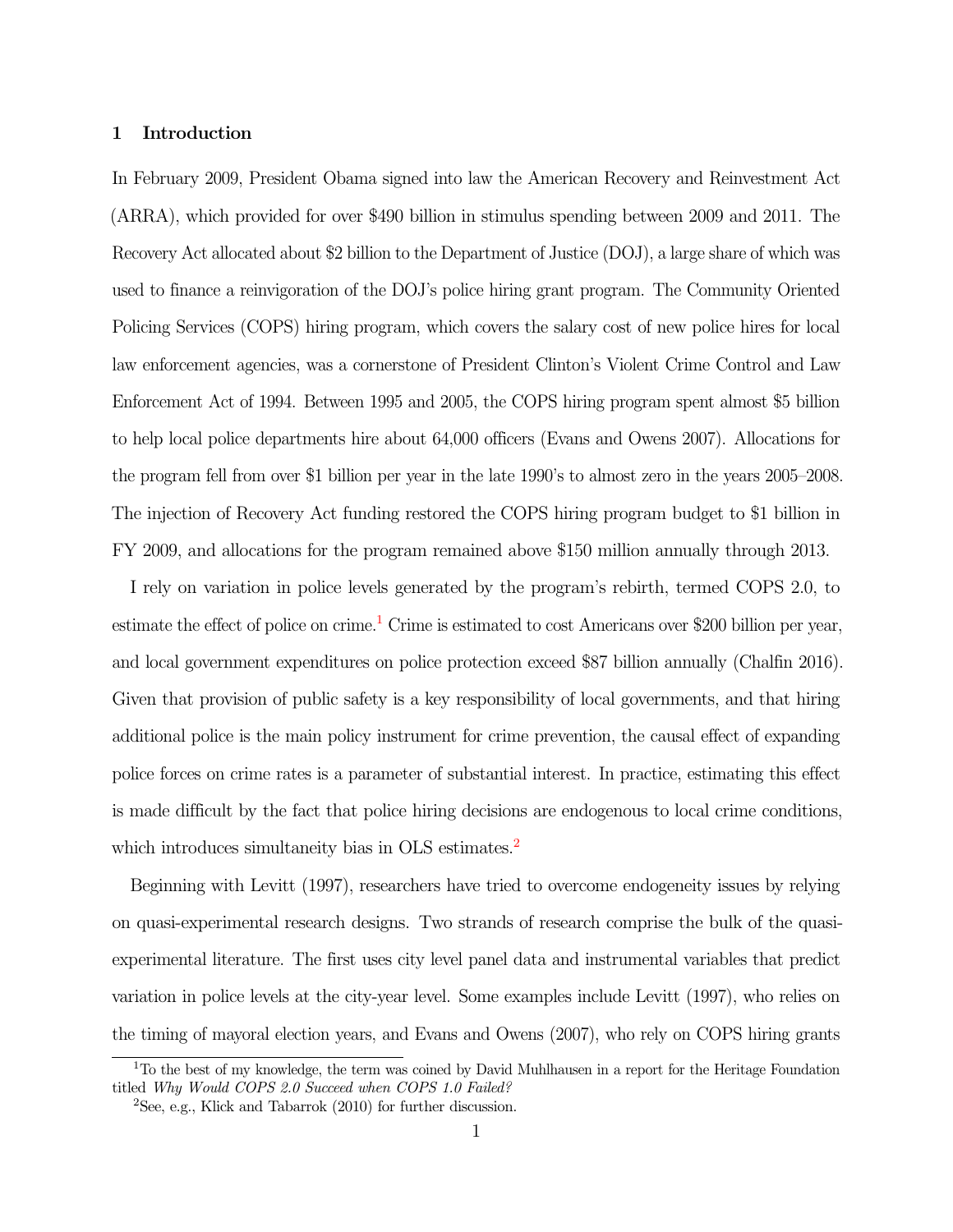during the 1990's as instrumental variables. The second exploits sharp micro-time series variation within cities, such as increased police deployments following terror attacks, notably Di Tella and Schargrodsky (2004), Klick and Tabarrok (2005), and Draca, Machin and Witt (2011).<sup>[3](#page-2-0)</sup>

Quasi-experimental studies typically document that police reduce crime, although estimated magnitudes vary widely. Further, the literature is not without potential flaws. Binary instruments, such as election years, discard much of the variation in police rates and are often weak by modern standards. Studies instrumenting police levels with federal grants (Zhao, Scheider and Thurman 2002, Evans and Owens 2007, Worrall and Kovandzic 2010) typically lack a clear control group and suffer from the possibility that such grants are targeted where they are most needed or most likely to succeed, either of which would violate the exclusion restriction.

Papers using within-city variation in police deployments provide convincing evidence that police deter property crimes. However, these studies typically estimate effects specific to single jurisdictions, raising questions of external validity (Klick and Tabarrok 2010). Further, the deployment increases under study typically do not approximate increases in force size or policing intensity that are realistic for long run policy decisions (Blanes and Mastrubuoni 2017). Finally, scholars have documented that neighborhood crime declines caused by temporary increased policing may be offset by crime displacement (Blattman, Green, Ortega, and Tobon 2017; Ho, Donohue, and Leahy 2014).

In this paper, I exploit a unique natural experiment generated by the distribution of grants to hire over 7,000 police officers in 2009. Grants issued in 2009 were allocated according to an application process. Law enforcement agencies applied for funds and the COPS office scored the applications and determined grant amounts. The funding rules generated application score thresholds, above which cities received hiring grants and below which cities did not. I compare the change over time in police and crime for municipalities whose application scores were above and below the threshold.

Specifically, I estimate difference in differences models with city and year fixed effects and city-specific linear trends. Using a 2004-2014 panel of 4,327 cities and towns, I show that treatment

<span id="page-2-0"></span><sup>3</sup>Another noteworthy study is the recent paper by Chalfin and McCrary (2018). The authors posit that OLS estimates are biased by measurement error in police levels rather than simultaneity bias and estimate crime-police elasticities corrected for measurement error.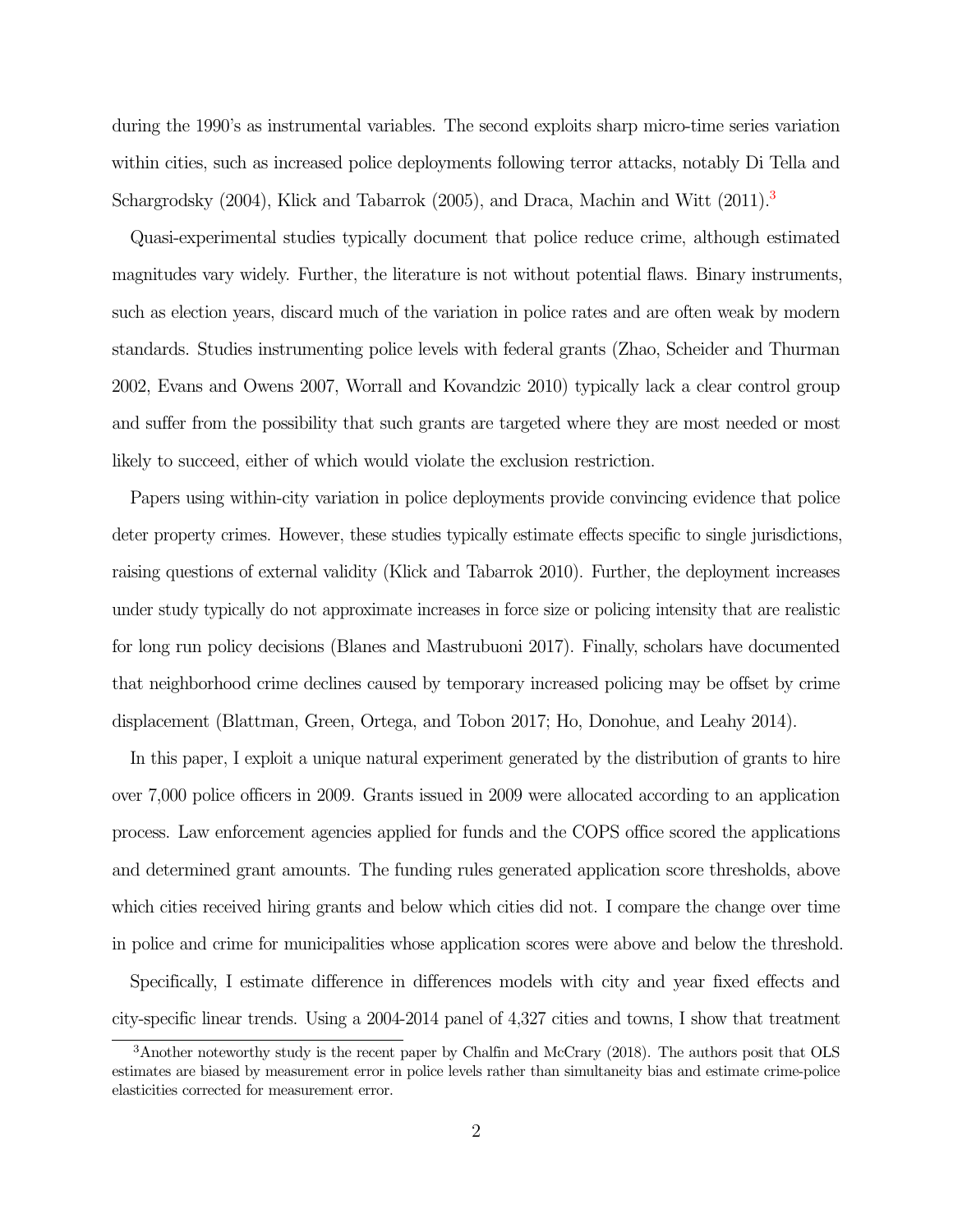and control cities follow similar trends in police and crime prior to the program. Beginning in 2009, however, police levels increase while crime declines in cities with application scores above the threshold. My baseline difference in differences estimates indicate that police rates increase by 3.2% while victimization cost-weighted crime rates decrease by 3.5% following the distribution of the 2009 hiring grants. The corresponding IV estimate, obtained by instrumenting the police rate with an interaction between a treatment indicator and a post-2009 indicator, suggests that each additional sworn officer reduces victimization costs by about \$352,000. The implied elasticity of cost-weighted crime with respect to police is -1.17, which is large relative to most existing estimates in the literature.

Though noisier, the results are nearly identical when using only cities with application scores very close to the cutoff, for whom the assumption that grants are randomly assigned is most plausible. Further, the first stage and reduced form estimates are largest when using the true score thresholds, rather than placebo thresholds, to identify the treatment and control groups. This results suggests that crossing the threshold, and thereby receiving hiring grant funding, rather than differences in application scores per se, explains the post-program divergence in the treatment and control groups. I also demonstrate that neither differential exposure to the great recession nor different levels of other ARRA funding can account for the results.

Consistent with the existing literature, I find that violent crime is more responsive than property crime to increases in police force size. IV estimates imply crime-police elasticities of about -1.3 for violent crime -0.8 for property crime. Declines in robbery and auto theft are particular pronounced, with the point estimates suggesting that an additional police officer prevents 1.9 robberies and 5.1 auto thefts. I also find evidence that police reduce murders. The coefficient is imprecisely estimated but significant at the 10% level, with the point estimate suggesting that each officer prevents 0.11 murders and thereby that one life can be saved by hiring about 9.5 additional police officers.

An analysis of treatment effect heterogeneity reveals that the impact of police on crime is largest among cities enduring more severe fiscal distress during the great recession. The elasticity of victimization costs with respect to police is about -0.7 for cities with the smallest unemployment increases but about -1.4 for cities with the largest unemployment increases. This pattern of results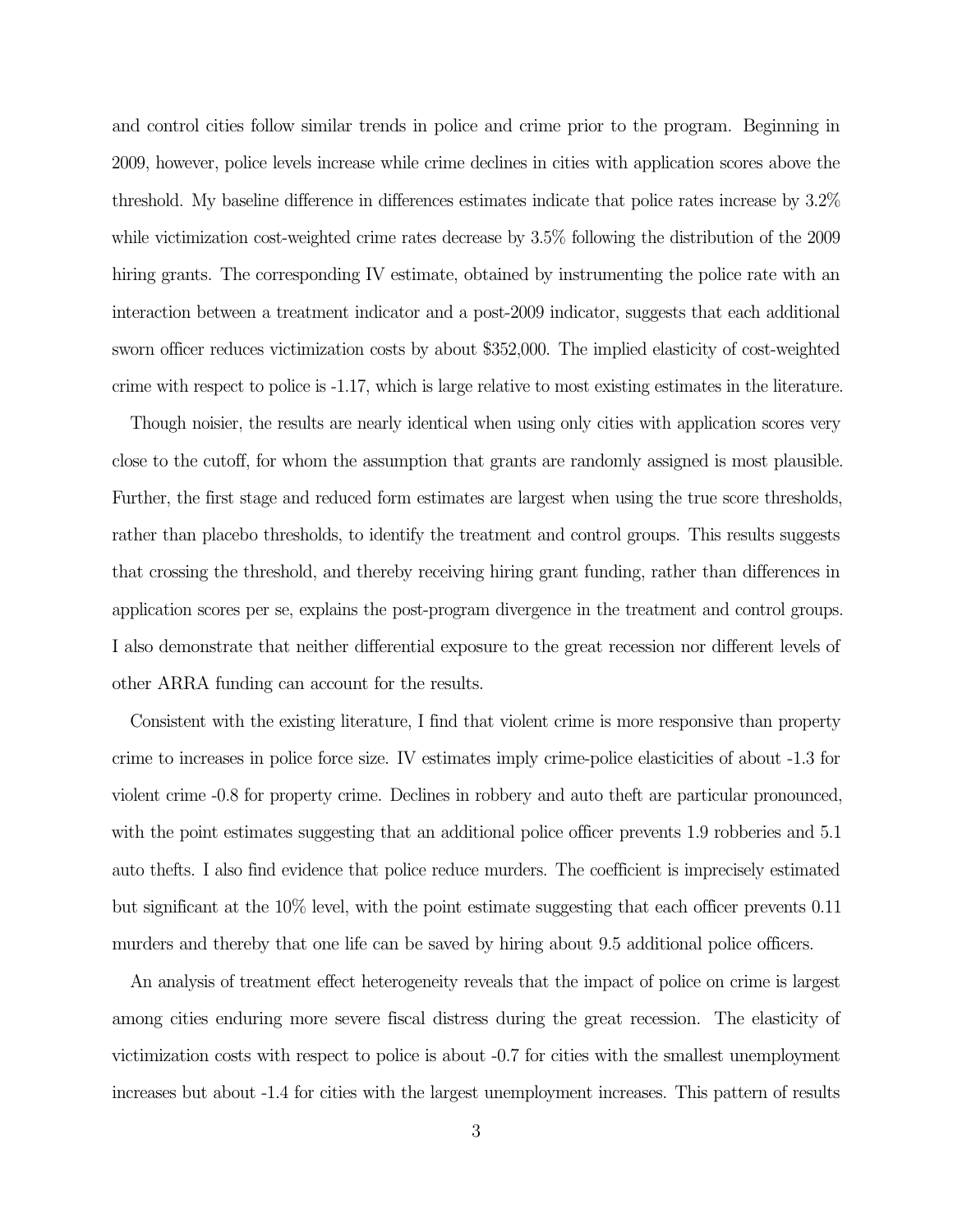is consistent with the hypothesis that fiscal distress caused cities to employ fewer than the optimal number of officers, which may explain the large estimated treatment effects.

A back of the envelope suggests the program added about 9,450 officer-years at a total cost of about \$1.75B, suggesting that the hiring grants are cost-effective if the annual social benefit attributable to an additional police officer exceeds \$185,000. My baseline estimate is larger, suggesting a favorable benefit-cost ratio. The program fails a cost-benefit test under more conservative assumptions, however. Still, the results highlight that grants for local police hiring may compare favorably with other stimulus bending in terms of benefit-cost ratios, given the estimated jobs created and associated social benefit in the form of crime reduction.

The rest of the paper proceeds as follows. Section 2 provides institutional background on the COPS hiring program. I describe the data in Section 4 and explain the empirical strategy in Section 4. Results are presented in Section 5. In Section 6, I conduct a brief cost-benefit analysis of the hiring program. Section 7 concludes.

#### 2 Institutional Background

#### 2.1 History of COPS Hiring Program

In September 1994, President Bill Clinton signed into law the Violent Crime Control and Law Enforcement Act, the largest federal crime bill to date. The bill authorized \$8.8B in spending on grants for state and local law enforcement agencies between 1994 and 2000 and established the office of Community Oriented Policing Services (COPS) to administer the new grant programs. A key tenet of the crime bill was the creation of the COPS Universal Hiring Program (CHP), which covered 75% of the cost of new police hires for grant recipients. The stated goal of the hiring grant program was to put 100,000 new police officers on the street.[4](#page-4-0)

CHP funding exceeded \$1B in fiscal years 1995–1999, but appropriations fell considerably in the early 2000's. Less than \$200M was allocated for the hiring program in 2003–2004, and less \$20M was appropriated in each year 2005–2008 (James 2013). The program was defunded due both to the retreat of crime as a central policy issue and to questions over the program's effectiveness (Evans and

<span id="page-4-0"></span><sup>4</sup>See [http://www.justice.gov/archive/opa/pr/Pre\\_96/October94/590.txt.html](http://www.justice.gov/archive/opa/pr/Pre_96/October94/590.txt.html).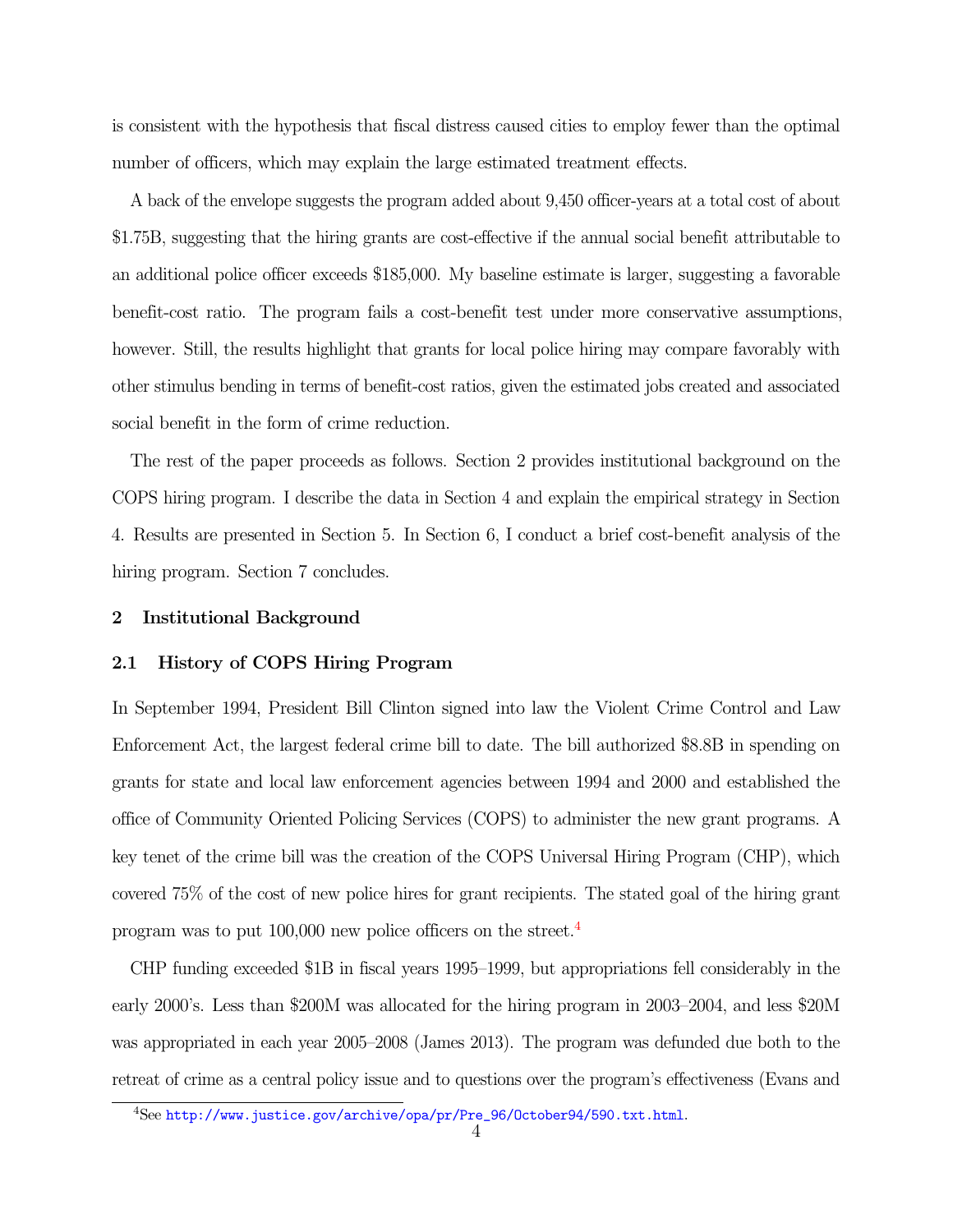Owens 2007). Reports authored by the Heritage Foundation in 2001 and 2006, for example, argued that hiring grants did not reduce crime because grants were used to supplant other expenditures rather than to expand police forces.

Funding for the hiring program saw a dramatic resurgence in 2009 with President Obama's signing of the American Recovery and Reinvestment Act (ARRA), which provided \$2B in new funds to the Department of Justice, with \$1B earmarked specifically for the COPS hiring program. The funding was seen both as a precautionary measure for keeping crime rates low in the face of a worsening economy and as a means to create or preserve as many as 5,000 police officer jobs across the country. Following the injection of ARRA funds in FY2009, congressional appropriations exceeded \$140M annually between 2010 and 2013, a large increase from 2004–2008 funding levels (James 2013). Hiring grants awarded in FY's 2009–2011 were also more generous than in previous years, covering 100%, rather than 75%, of entry-level salary and fringe benefits for hires or rehires for three years.[5](#page-5-0)

#### 2.2 Details of COPS 2.0

ARRA hiring grants were distributed based on an open solicitation application process. Any state, local, or tribal agency with primary law enforcement responsibility was eligible to apply for funding. Applicant agencies provided an array of statistical information, such as indicators of fiscal health, local unemployment and poverty rates, and local crime rates. Applicants also provided an essay detailing their community policing strategy and requested a specific number of officers for which they required funding.<sup>[6](#page-5-1)</sup>

The COPS office assigned each applicant a *fiscal need* score and a *crime* score. Program documentation indicates that these scores were generated by ranking applicants on each application question then weighting each question to obtain an overall ranking. I was unable to replicate the score generation process due to my inability to observe a large share of the application materials.<sup>[7](#page-5-2)</sup> The two component scores were added to create an aggregate application score. Table [A-2](#page-54-0) shows the

<span id="page-5-0"></span><sup>5</sup>The program reverted to covering 75% of salary and benefits beginning in 2012.

<span id="page-5-2"></span><span id="page-5-1"></span> $6$ See <http://www.cops.usdoj.gov/pdf/CHP/e05105273-CHP.pdf>.

<sup>7</sup>Municipal level employment and financial data, for example, are publicly available on an annual basis for only a small fraction of cities.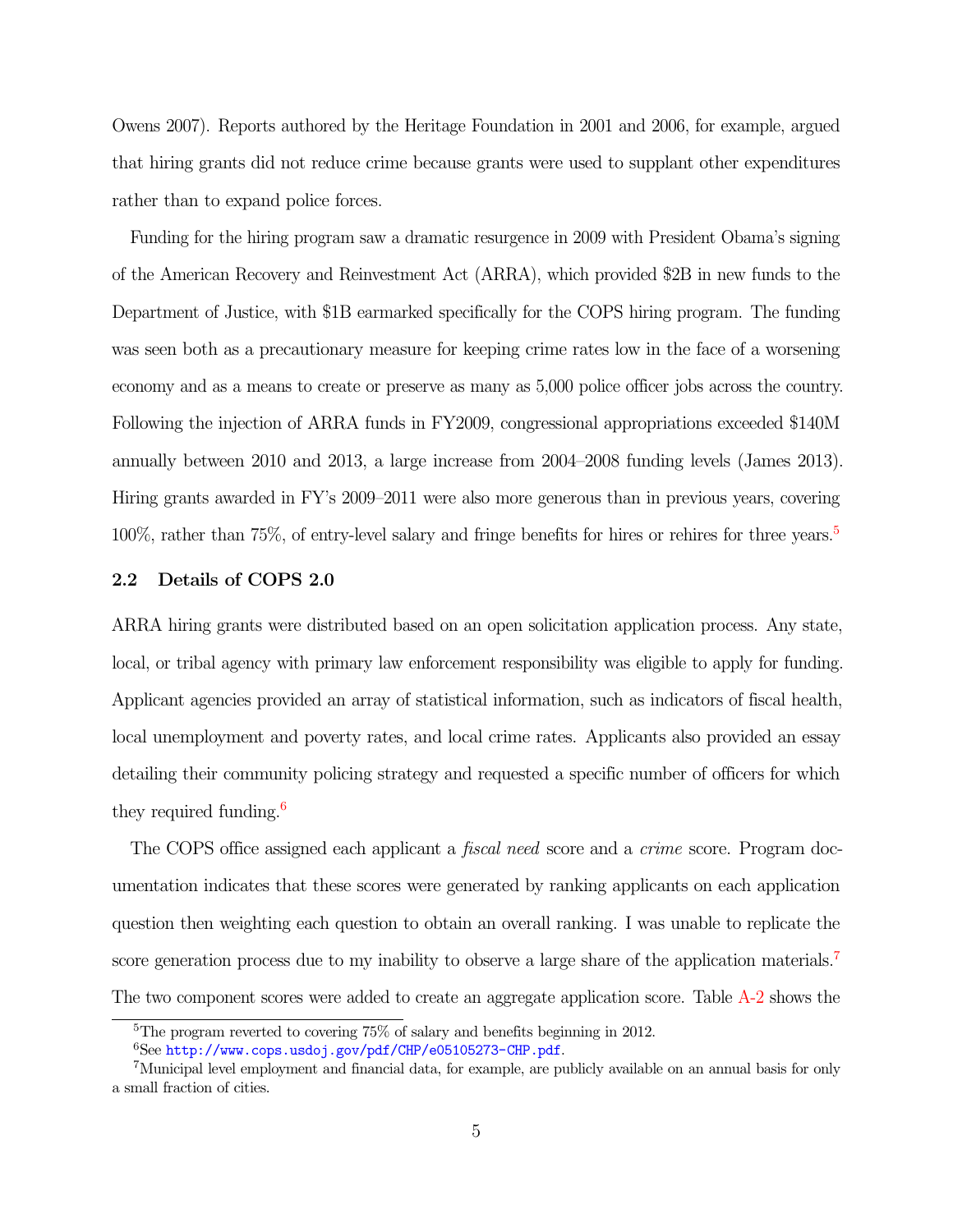relationship between city characteristics and application scores in 2009. Unsurprisingly, higher-scoring cities are larger, poorer, and have significantly higher crime rates.

Applications were funded in descending order of the application score until funding was exhausted and two distributional rules were met. The COPS office was required to allocate at least 1.5% of total CHP funding to each state and was required to distribute at least 50% of all funding to jurisdictions with populations exceeding 150,000. These distributional considerations generated different score cutoffs depending on state and size category. For applicants in states that initially received more than 5 million in total funding, the cutoff was 65.75 for small agencies (population under 150,000) and 68.75 for large agencies (population over 150,000). For applicants in states that would not meet the required 1.5% using these cutoffs, the relevant threshold is the application score of the last agency funded in that state (Cook, Kapustin, Ludwig and Miller 2017).

A similar application process has been repeated each year since 2009. In this paper, I focus on the 2009 application round because of its magnitude. Total program spending was more than three times higher in 2009 than in any year 2010–2014.  $46\%$  of all funded applications and  $49\%$  of all officers granted over the 2009–2014 period occurred in 2009. Further, focusing on the ARRA grant round allows for a very simple and transparent difference in differences approach with clearly defined treatment and control groups. Studying additional grant rounds, and in particular dealing appropriately with repeat applicants, complicates the empirical analysis significantly but yields minimal payoff.<sup>[8](#page-6-0)</sup>

#### 2.3 Research on the COPS Program

Several existing papers have studied the first iteration of the COPS hiring program during the 1990's. The most noteworthy paper on the topic is the careful and well-regarded study by Evans and Owens (2007). Papers by the Zhao, Scheider and Thurman (2002) and Worrall and Kovandzic (2010) also study the original COPS program and employ similar research designs.

In the first part of the paper, Evans and Owens (2007) examine whether COPS grants increased police forces. Using a twelve-year (1990-2001) panel of 2074 cities, they regress sworn officers per

<span id="page-6-0"></span><sup>&</sup>lt;sup>8</sup>In an earlier version of this paper, I estimated effects for all grant rounds jointly using stacked panels, following the approach in Cellini, Ferreira and Rothstein (2010). I found crime-police elasticities of -1.36 for violent crime and -0.84 for property crime, which are nearly identical to those obtained here.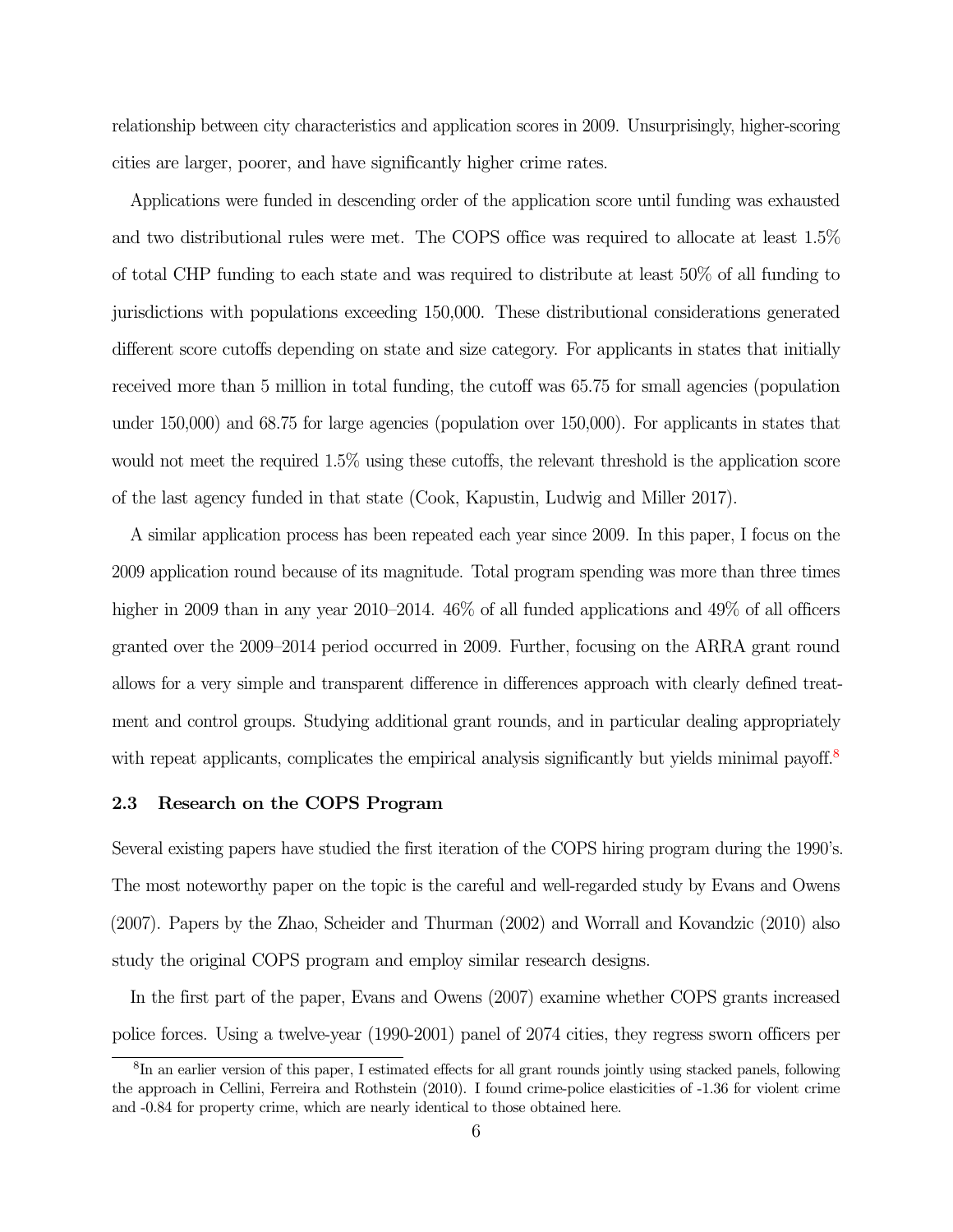10,000 residents on the lagged number of officers granted by the COPS office per 10,000 residents in panel data models, finding that local police forces increased by 0.7 sworn officers for each granted officer. In the second part of the paper, the authors instrument the police rate with the lagged grant rate in 2SLS regressions where the crime rate is the outcome of interest, finding that increases in police are associated with statistically significant declines in robberies, assaults, burglaries, and auto thefts.

Relative to Evans and Owens (2007), my contribution is as follows. First, I improve on their identification strategy. The application-based grant allocations allow for the use of rejected applicants as a control group. I argue that the set of applicants denied funding is a superior control group to the broader set of cities who report crimes to the FBI. I also use graphical analysis to check parallel trends assumptions and show results using only a subsample for whom grant offers are plausibly randomly assigned. Second, I study a wider range of cities. Much of the existing research has focused on large cities, while Evans and Owens (2007) study about 2,100 cities with populations greater than 10,000. I study all applicant cities and towns with populations exceeding 1,000, which results in greater coverage of U.S. municipalities. And third, I study a different era of the program. Evans and Owens (2007) examine the introduction of the COPS program in the mid 1990's, when crime rates were high and crime in general was a central policy issue. The stated goal of the program was to induce large increases in police forces across the country. My focus is the reinvigoration of the program following the injection of ARRA funding. The goal of COPS 2.0 was to preserve law enforcement jobs and prevent a rise in crime due to worsening economic conditions. The poor fiscal health of many cities during this period, combined with a lower program budget than during the original COPS period, generated a highly competitive application process. The different context, various program changes, and the availability of a cleaner identification strategy warrant a new evaluation. Further, this paper contributes to a broader literature on the effectiveness of the Recovery Act and offers insights on the relative benefits of including law enforcement funding in stimulus packages.

Two additional studies authored concurrently with mine bear mentioning here. Weisburst (2017) utilizes COPS funding over the period 1994–2014 as an instrument to estimate the effect of police on crime using a panel of cities. Although the author does not explicitly rely on rejected applicants as a control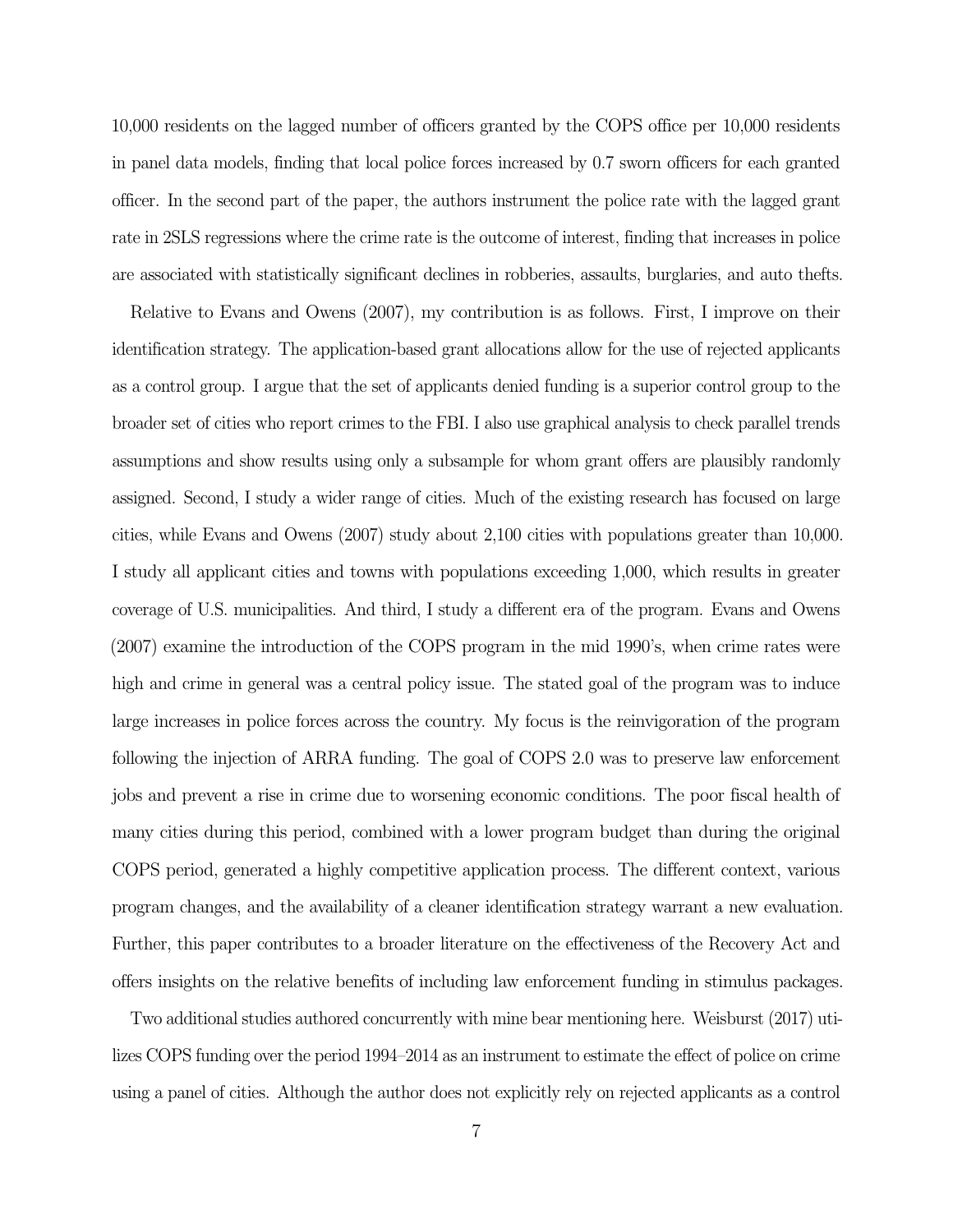group, she does control for the presence of grant applications at the city-year level. Results presented in Weisburst (2017) are very similar to mine. She finds that hiring grants increase police forces by about 0.65 and estimates crime-police elasticities of -1.28 for violent crime and -0.73 for property crime.

The COPS office also funded a study of the 2009 hiring grant program, authored by Cook et al. (2017). This paper implements a regression discontinuity design to estimate the effect of grant receipt in 2009 on police forces and crime rates in 2009–2012. The authors find that at the cutoff, cities experience increases in police per capita of 2.1% and declines in violent (property) crimes per capita of 9.2% (3.6%) in 2010 relative to 2008, with implied crime-police elasticities of -4.4 and -1.7. The estimates are relatively imprecise, however.

#### 3 Data

#### 3.1 Grants Data

The COPS office provided information on applications and grants awarded for 2009-2014 in response to a Freedom of Information Act (FOIA) request. For each program year and applicant law enforcement agency, the data include the corresponding application score and information on the grant received in terms of both the number of officers funded and dollar value. Agencies are identified in the applications data by an agency name and a 7-character ORI (originating agency) code, which is also used to identify agencies in the FBI datasets discussed below.[9](#page-8-0)

Raw application scores in 2009 ranged from 15-100 with a mean of about 50. I compute the score thresholds following as described above in Section 2.2. I then standardize both the application scores and cutoffs so that the score relative to the threshold is measured in standard deviations. Figure [2](#page-32-0) displays the distribution of application scores relative to the cutoff as well as the fraction of applicants that received hiring grants in each score bin of width 0.25. No agency with a score below the threshold was funded, while 99% of agencies with scores above received hiring grants. The RD estimate of funding probability using the Imbens and Kalyanaraman (2012) optimal bandwidth and triangular kernel yields a coefficient (standard error) of 0.948 (0.019).

<span id="page-8-0"></span><sup>9</sup>A number of ORI codes were present in the applications data but not in the FBI data. Where possible, I corrected the codes by matching on name with the FBI datasets. 184 of the 4,327 agencies in the main sample (4.25%) are assigned a different ORI code from that reported in the applications data. See the Appendix for more detail.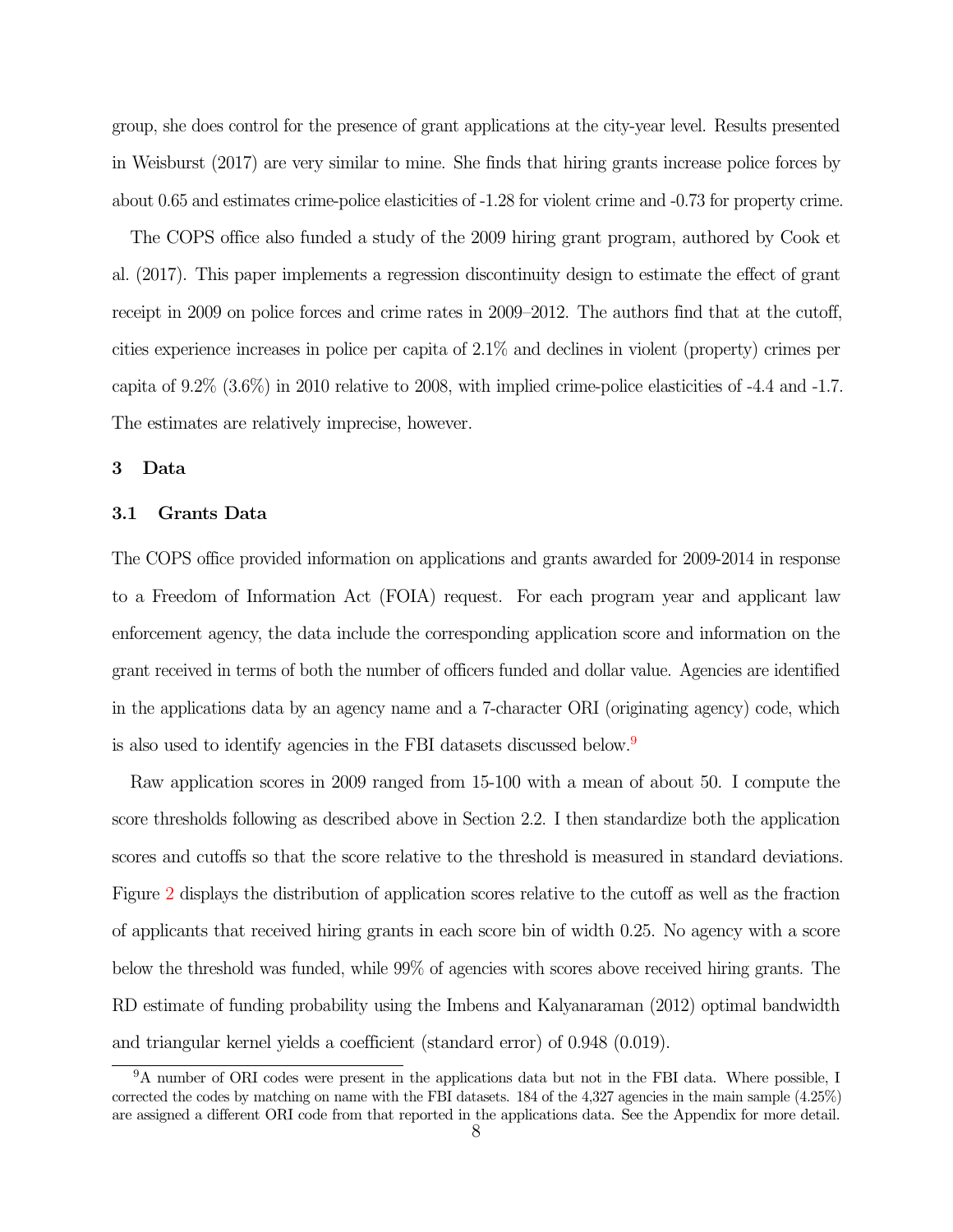#### 3.2 FBI Data

Data on police employees and reported crimes are from the FBI's Uniform Crime Reporting Data System (UCR). I obtained the agency-level Law Enforcement Officers Killed in Action (LEOKA) files for 2002–2014, from the National Archive of Criminal Justice Data (NACJD) website. The data files report each agency's number of sworn officers and civilian employees as of October for each year. Criminal offenses known to police are reported in the UCR Return A file, which provides monthly counts of index I crimes for all reporting agencies. Index I crimes include the core violent (murder, rape, robbery, aggravated assault) and property (burglary, larceny, motor vehicle theft) crimes. Michael Maltz, a criminologist at the Criminal Justice Research Center at the Ohio State University, maintains an updated version of the Return A file, and the COPS office provided his version of the data for this study.[10](#page-9-0) Because police officers counts are reported annually, and many agencies report their full-year crime counts once rather than report each month individually, I aggregate the crime counts to the agency-year level. For city population, I use a smoothed version of the measure reported in the UCR files.<sup>[11](#page-9-1)</sup>

Prior research has noted the existence of record errors in the FBI datasets (Evans and Owens 2007, Chalfin and McCrary 2017, Maltz and Weiss  $2006$ .<sup>[12](#page-9-2)</sup> As such, the data require thorough cleaning before use. I implement a regression-based approach similar to that used in Evans and Owens (2007) to identify record errors and extreme outliers. The procedure is described in more detail in the Data Appendix. Values identified as errors are recoded to missing, then all missing values due either to outlier status or non-reporting are imputed using backwards/forwards filling and linear interpolation.<sup>[13](#page-9-3)</sup> I cleaned the crime data for  $2002-2014$ , but only use years  $2004-2014$  in the analysis because a large fraction (over 17%) of the crime data was imputed for 2002-2003 via backfilling. In

<span id="page-9-0"></span><sup>&</sup>lt;sup>10</sup>Maltz's data is identical to the publicly available version on the NACJD website except that he  $(1)$  has identified reasons for missing values and (2) has identified certain zeroes or extreme values as outliers. My own examination of the data revealed that many record errors remained in his version and I further cleaned the data as described in the Appendix.

<span id="page-9-1"></span><sup>11</sup>Chalfin and McCrary (2018) note that the UCR population measure tends to jump discontinuously around census years. For this reason, I follow their procedure and smooth the population measure using local linear regression. For more detail, see the Online Data Appendix.

<span id="page-9-2"></span> $12$ For example, reported violent crimes in Boulder, CO for the period  $2007-2011$  are  $219, 202, 952, 210, 246$ . Police in Lansford, PA for 2006–2010 are 4, 3, 40, 9, 9.

<span id="page-9-3"></span> $13$ For example, if a city's first year of nonmissing violent crime is 2005, the 2005 value is imputed for the years 2002–2004.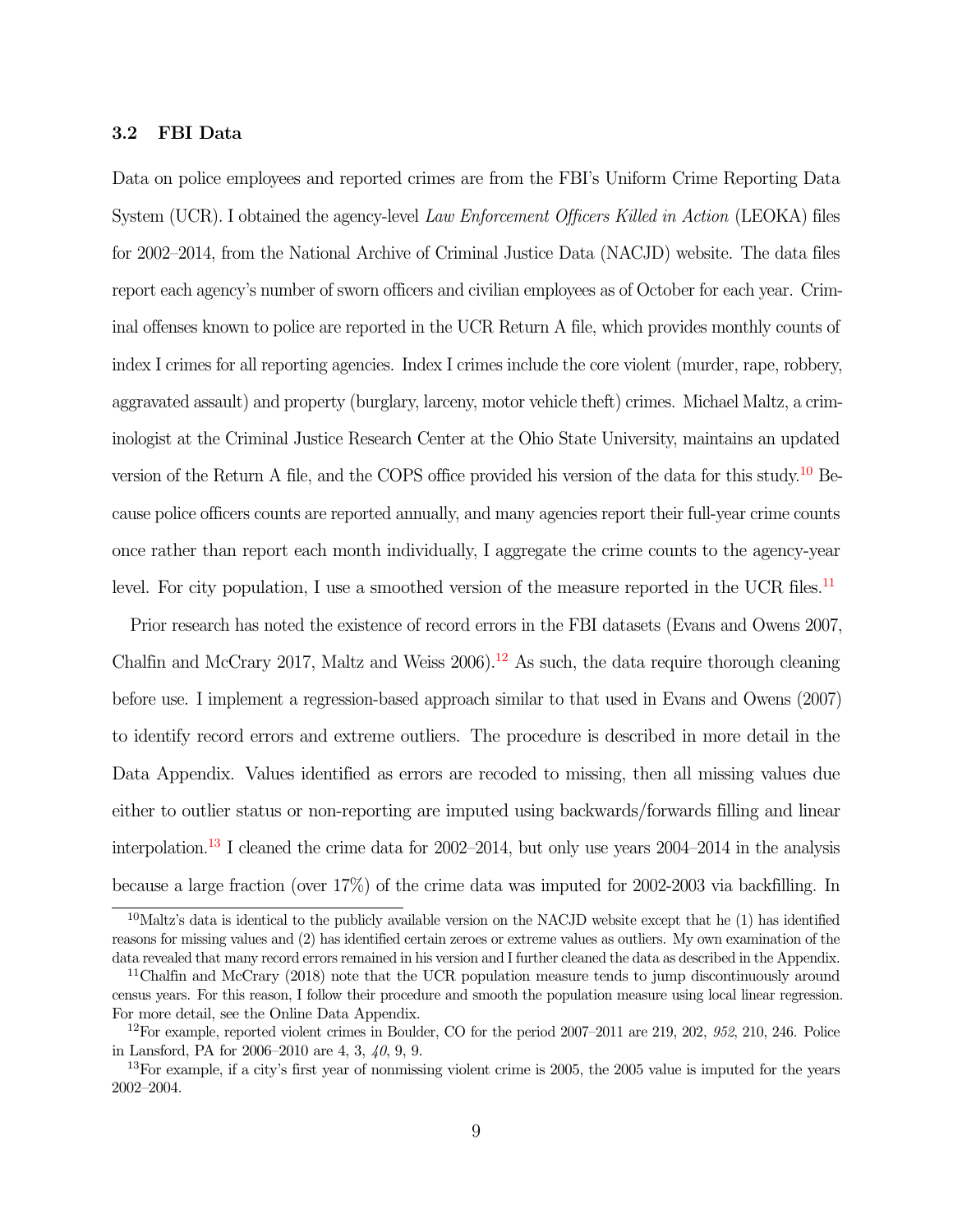the main analysis sample,  $1.5\%$  of police observations and  $8.8\%$  of crime observations are imputed.<sup>[14](#page-10-0)</sup>

Empirical studies of public safety typically focus on crimes per 10,000 residents as the outcome of interest, showing results separately for each type of crime. To simplify the presentation of results, I focus primarily on a single index outcome which I term the cost-weighted crime rate or crime costs per capita. One could focus on the total crime rate, but this measure heavily weights property crimes relative to violent crimes. While property crimes are nearly six times more common than violent crimes, the average violent crime is about seventeen times more severe based on existing victimization cost estimates (Cohen and Piquero 2009). I follow Autor, Palmer and Pathak (2017) and compute the cost-weighted crime for city  $i$  in year  $t$  as

$$
y_{it} = \$67,794 \times \text{Violent Crimes}_{it} + \$4,064 \times \text{Property Crimes}_{it}
$$

where \$67,794 and \$4,064 are the direct costs of the average violent and property crimes based on the estimates in Cohen and Piquero (2009). Note that one could instead compute this measure as the cost-weighted sum of each individual crime type. However, such a measure would weight murder 35 times more heavily than all other crime types, despite the fact that murder is the crime type with the greatest year-to-year variability (McCrary 2002). Weighting the violent and property crime counts by the category average costs compromises by weighting up violent crimes but not excessively weighting the highest variance crime types.

#### 3.3 Other Data Sources

Standard demographic and economic information are not available at the city-level on an annual basis. I obtained demographic information from two sources. To examine city-level characteristics at the time of the program, I use demographic information, as well as employment rates and median family income, from the 2009 American Community Survey collected at the FIPS place code level. To use as controls in the regressions, I obtained data at the county-year level from several sources. I computed percent black, percent Hispanic, and percent young male (age 15-29) from the intercensal

<span id="page-10-0"></span> $14$ Figure [A-2](#page-46-0) illustrates the relationship between treatment status and imputation. Treatment group cities are slightly less likely to have imputed police values prior to 2006 and after 2012. There is no discernible relationship between crime imputation and treatment status.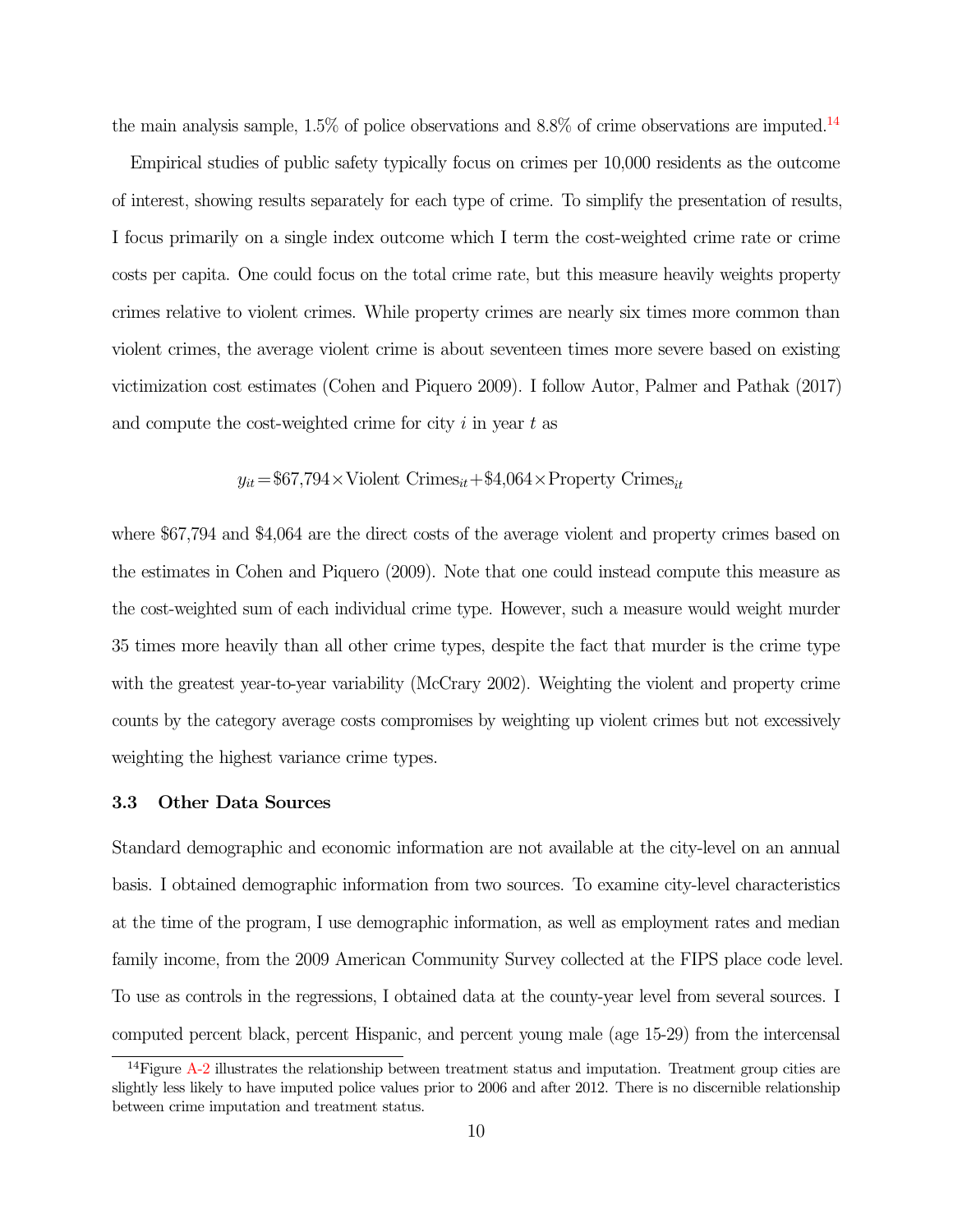county population estimates maintained by the SEER program at the National Institutes of Health. County-level income per capita was obtained from the Bureau of Economic Analysis and county-level unemployment rates were obtained from the Bureau of Labor Statistics Local Area Unemployment Statistics data files. I use county-level percent black, percent Hispanic, percent young male, log per capita income, and unemployment rates as controls in the crime regressions.

#### 3.4 Sample Construction

The main analysis focuses on municipal police agencies applying for COPS hiring program funding in 2009. There are 5,314 such police departments.<sup>[15](#page-11-0)</sup> I drop 237 agencies that never report crimes to the FBI and drop an additional 229 agencies with populations below 1,000 because per-capita measures are much noisier, and often orders of magnitude higher, below this threshold. Among the remaining 4,848 departments, I require that an agency report police and crimes at least once prior to 2008 and after 2010, report positive police at least once and positive crimes at least once, and report police and crimes each for at least four years. The analysis sample is comprised of 4,327 agencies, which is 81% of all applicant municipal police departments and 89% of applicant municipal police departments that ever report to the UCR and have populations above 1,000. The most binding sample restriction was crime reporting pre and post 2009.

#### 3.5 Characteristics of Analysis Sample

The sample includes 4,327 police departments, 18% (791) of which scored above the threshold in 2009. The total population served by such departments is 142.6 million as of 2008, about 47% of total U.S. population in that year. The sample includes at least one department from all 50 states and the District of Columbia. 1,588 counties (53% of all U.S. counties) are represented. Table A-1 provides examples of cities in the sample at quantiles of the size distribution.

Characteristics of the sample are presented in Table [1.](#page-39-0) The average city has about 30,000 residents (median  $\approx$  10,000), an unemployment rate of nearly 7.5%, and median family income of \$50,000. Cities typically employ about 23 sworn officers per 10,000 residents and face cost-weighted crimes per

<span id="page-11-0"></span><sup>15</sup>Municipal police comprise 74% of all applicants. The remainder were sheriff's and regional police departments  $(18\%)$ , school police departments  $(5\%)$ , tribal agencies  $(1.4\%)$ , and special agencies $(1.3\%)$ .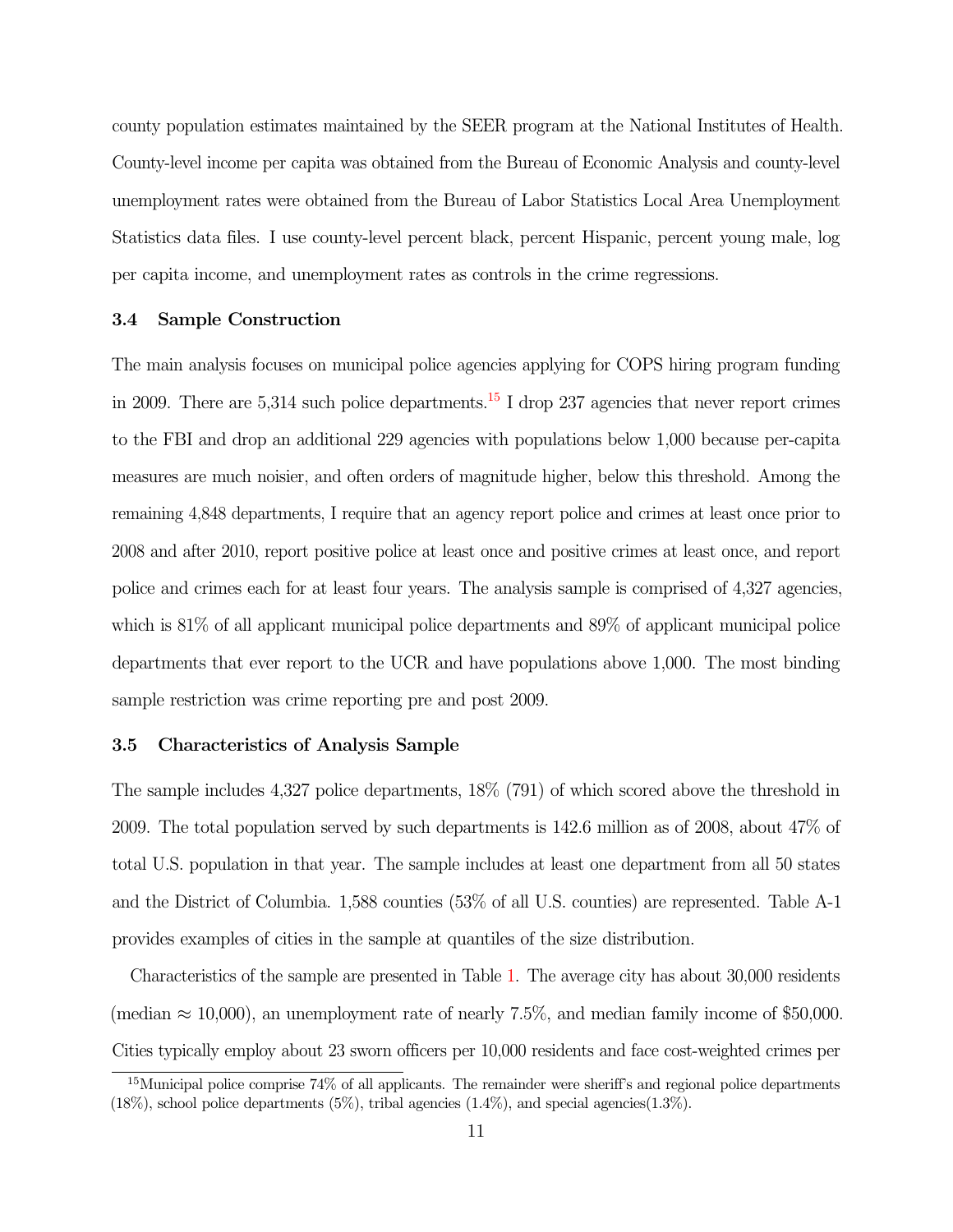capita of about \$556. Cities above and below the application score threshold differ on most observable characteristics. High-scoring cities have larger populations, higher unemployment rates, lower family incomes, and larger nonwhite populations. High scoring cities employ three additional officers per 10,000. Violent and property crime rates are about 60% larger in the average high-scoring city.

Over 98% of cities above the threshold were offered hiring grants. The average grant funded 1.7 officers per 10,000 residents, about 6% of current force size in a typical winning department, and carried a dollar value of \$29 per city resident, or about \$67,000 per funded officer per year.

Figure [4](#page-34-0) illustrates trends in police and crime for cities above and below the threshold. Specifically, I plot average police per 10,000 residents and crime costs per capita for the two groups in each year. The above-cutoff (treatment group) means are normalized to be equal to the below-cutoff (control group) means in 2008 to adjust for level differences. The figure foreshadows the main results. Police rates (Panel A) in treatment and control cities follow similar trends prior to the program but diverge sharply beginning in 2009, with police rates increasing slightly in high-scoring cities but declining sharply in low-scoring ones. A similar (but inverse) divergence occurs in crime costs per capita (Panel B), with treatment cities experiencing reductions in crime relative to the control group beginning in 2009.

#### 4 Empirical Strategy

#### 4.1 Difference in Differences

I leverage the natural experiment created by the 2009 hiring grant application process using a difference in differences design. The spirit of the analysis is to compare the change over time in police and crime for cities with application scores above the funding cutoff (treatment group) and cities below the funding cutoff (control group). Under a set of identifying assumptions discussed below, differential changes in crime in treatment and control cities can be attributed to differential changes in police, and the ratio of the change in crime to the change in police is an estimate of the causal effect of police on crime.

Specifically, I estimate the following first stage equation:

$$
Polic e_{it} = \beta^{FS} High_i \times Post_t + \phi_i + \kappa_t + \lambda(t)_i + \epsilon_{it}
$$
\n<sup>(1)</sup>

Police<sub>it</sub> is sworn officers per 10,000 residents in city i in year t. High<sub>i</sub> indicates that city i's 2009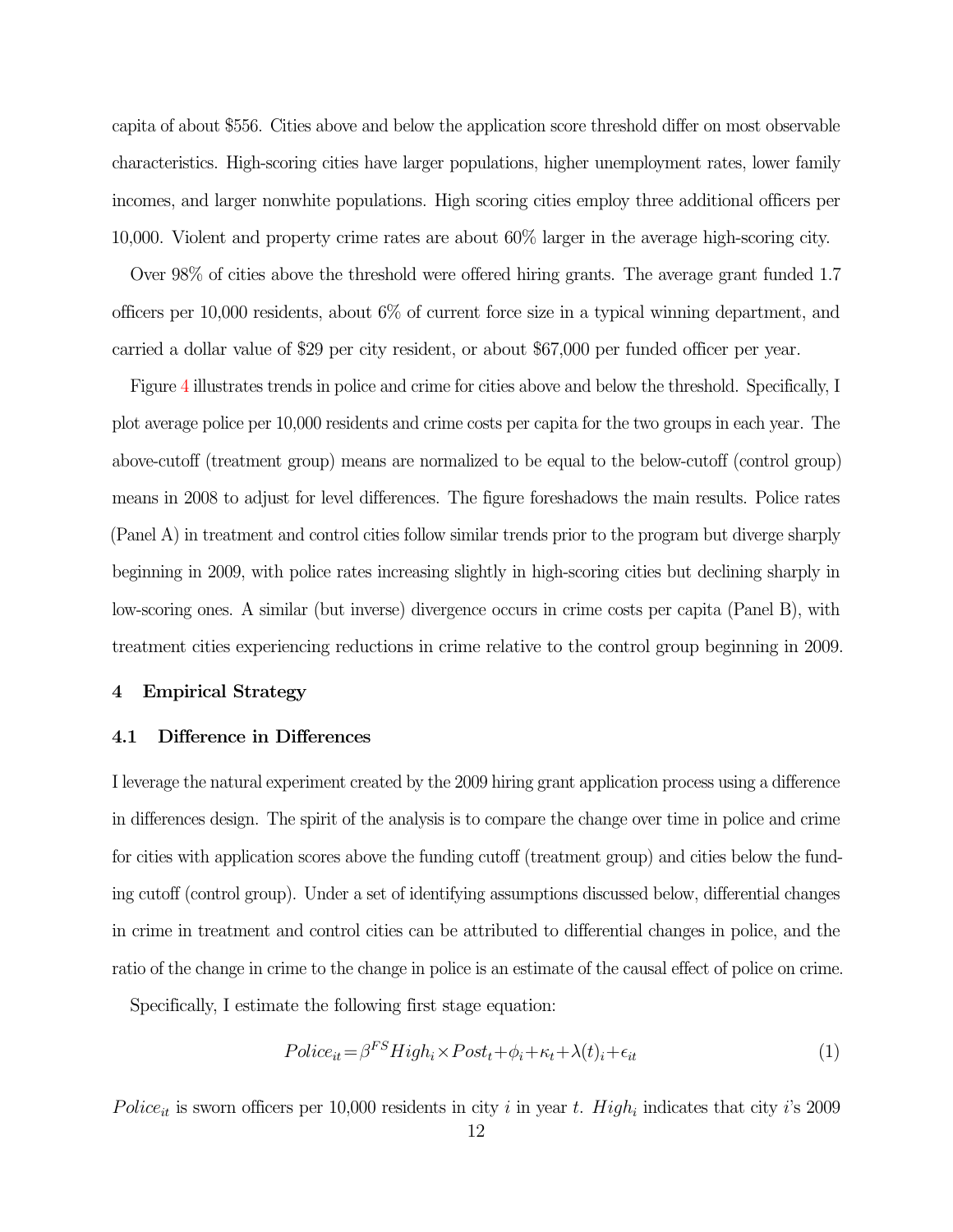application score exceeded the threshold and  $Post<sub>t</sub>$  is an indicator for  $t \ge 2009$ .<sup>[16](#page-13-0)</sup>  $\phi<sub>i</sub>$  is a city fixed effect, which absorbs level differences across cities.  $\kappa_t$  is a year fixed effect and  $\lambda(t)_i$  is a city-specific linear trend. I include city-specific trends to account for heterogeneity in pre-program trends, which are vary widely given the distribution of city sizes in the sample. In the estimation, I also allow  $\kappa_t$  to vary across city size groups, so that  $\kappa_t$  adjusts for common deviations from trend among cities of similar size.<sup>[17](#page-13-1)</sup> Standard errors are clustered at the city-level.  $\beta$  is a difference in differences estimate capturing the extent to which changes in police from pre to post 2009 differ for treatment and control cities. We can also think of  $\beta$  is also an intent-to-treat estimate of the effect of a 2009 hiring grant offer on police force size.

I then estimate the corresponding reduced form equation,

$$
Crime_{it} = \beta^{RF} High_i \times Post_t + \phi_i + \kappa_t + \lambda(t)_i + \epsilon_{it}
$$
\n<sup>(2)</sup>

where  $Crim_{\text{\'et}}$  is crime cost per capita in city i in year t.  $\beta$  captures the extent to which treatment and control cities differ in their crime rates in the post period relative to the pre period. The Wald IV estimate of the effect of police on crime is the ratio  $\frac{\beta^{RF}}{\beta^{FS}}$ . In practice, I obtain IV estimates via 2SLS, estimating the equation

$$
Crime_{it} = \beta Police_{it} + \phi_i + \kappa_t + \lambda(t)_i + \epsilon_{it}
$$
\n
$$
\tag{3}
$$

using  $High \times Post$  as an instrumental variable for *Police*.

To be clear, the identifying assumption is not random assignment of grant offers. Rather, the assumption is that police and crime would have trended similarly in grant-winning and grant-losing cities in the absence of the program (Yagan 2015). This assumption could be violated in one of two important ways. First, treatment and control cities could be trending differently prior to the program. I test for this possibility directly by estimating a fully dynamic specification of  $(1)-(2)$ ,

$$
Y_{it} = \theta_t H i g h_i \times \kappa_t + \phi_i + \kappa_t + \lambda(t)_i + \epsilon_{it}
$$
\n<sup>(4)</sup>

<span id="page-13-0"></span><sup>&</sup>lt;sup>16</sup>I consider 2009 a post-program year because hiring grant funding was distributed in the summer of 2009 and police is measured in October.

<span id="page-13-1"></span><sup>&</sup>lt;sup>17</sup>The size groups are 1,000-2,500; 2,500-5,000; 5,000-10,000; 10,000-15,000; 15,000-25,000; 25,000-50,000; 50,000-100,000; 100,000-250,000; >250,000. Cities appearing in multiple groups are placed in the group they appear most often.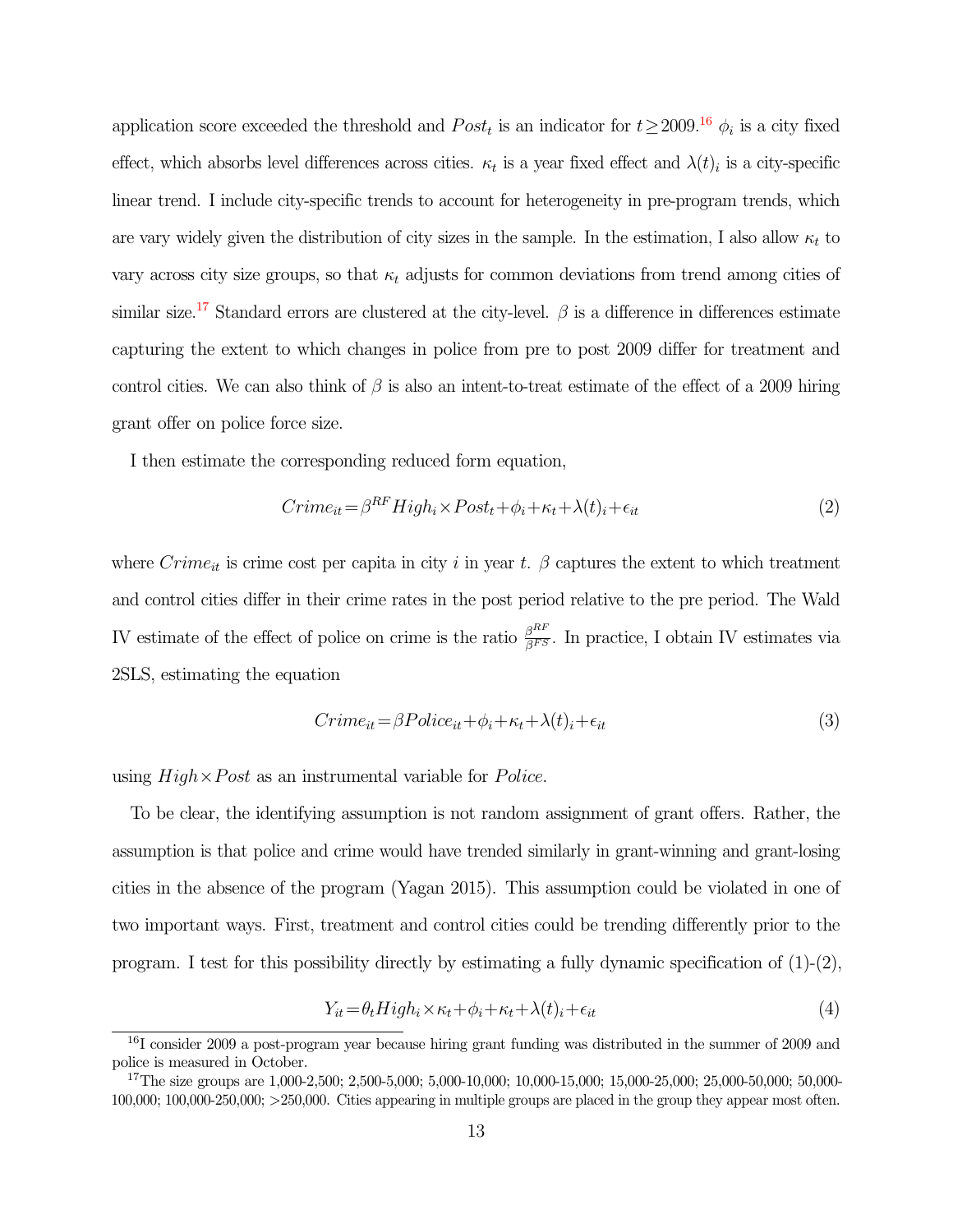Here,  $\theta_t$  measures the treatment-control difference in each year. If trends in high-scoring and low-scoring cities diverge prior to the program, the  $\theta_t$ 's for  $t < 2009$  will differ from zero.

The second threat to identification is that treatment status could be correlated with other shocks occurring exactly at the time of the program. One cause for concern is the fact that the program's timing coincided with the ramp up of the great recession. The nationwide unemployment rate increased from 5% in January 2008 to a peak of 10% in October 2009 and remained above 9% through most of 2010. Standard models of the economics of crime (e.g. Becker 1968) predict that crime rates increase as economic conditions worsen, a relationship verified empirically by Raphael and Winter-Ember (2001). The identifying assumption may be violated if high-scoring cities experience different economic shocks that than low-scoring ones.[18](#page-14-0) In the main specification, I control for county-level unemployment rates to partially address this concern. As a robustness check, I also present results identified only by comparing cities with similar unemployment rate shocks. Specifically, I bin cities into ten deciles of the change in the unemployment rate from 2005–2007 to 2008–2011 and estimate regressions with recession decile  $\times$  year fixed effects, which has almost no impact on the results.

A second concern is that the program scale-up occurred as part of the larger American Recovery and Reinvestment Act, a broad-based stimulus package which allocated over \$490 billion between 2009 and 2011 for an array of programs to support the struggling economy.[19](#page-14-1) Correlation between treatment status and ARRA funding could violate the identifying assumption. I address this potential issue in two ways. I collect data on grants and contracts issued as part of ARRA from the Federal Procurement Data System (FPDS) and aggregate local ARRA spending to the ZIP code-year level. I match these data to the subset of cities in my data that I could match to ZIP codes and control for local ARRA spending in the regressions. I also show that although there no difference in local ARRA funding among cities within a narrow bandwidth of the threshold, but the main results hold when considering only such cities.

<span id="page-14-0"></span><sup>18</sup>One should note that local fiscal conditions played a role in determining grant allocations, as discussed in Section 2, so we might expect high-scoring cities to be more severely affected by the recession. Given the findings in the literature, this should bias the reduced form relationship between grant receipt and crime rates towards zero.

<span id="page-14-1"></span><sup>19</sup>See <https://www.cbo.gov/publication/42682>.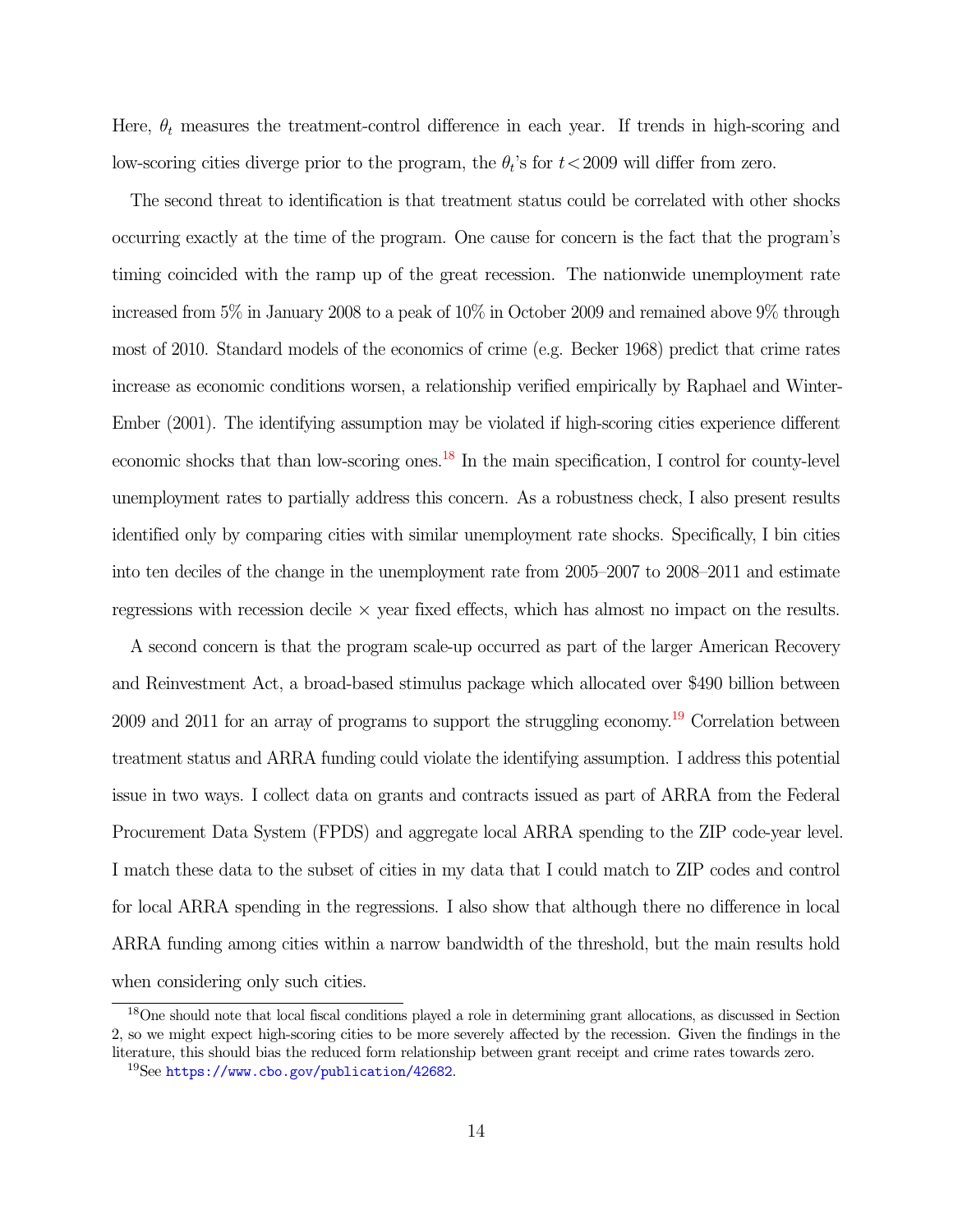#### 4.2 Why Not Regression Discontinuity?

A regression discontinuity (RD) design would seem appropriate given the application score-based funding allocations. One could look for a discontinuity in the pre-post change in police (first stage) and crimes (reduced form) at the score threshold and obtain a causal estimate of the effect of police on crime by dividing the reduced form by the first stage.

In practice, the RD design is not well suited to this context for several reasons. First, a key identifying assumption of the RD design is violated. Cities just above the threshold differ from those just below on several dimensions at the time of application. As shown in Figure [3,](#page-33-0) city size, police per capita, cost-weighted crime per capita, and the local unemployment rate all appear to increase discontinuously at the application score threshold, with the RD estimates statistically significant for population and unemployment. Second, the variability in changes in police and crimes rates makes it difficult to identify effects of reasonable size in a regression discontinuity framework. My difference-in-differences estimate is that a grant offer increases police by 3%, which is about one sixth of the unconditional standard deviation of log changes in police. Third, and relatedly, because the sample is small around the cutoff (about 1,000 cities within 0.5 standard deviations of the threshold), an RD estimator would make use of relatively little data and therefore become more sensitive to outliers. Fourth, crime in particular has a strong trend component.<sup>[20](#page-15-0)</sup> I include city-specific trends in the difference-in-differences regressions, but accounting for pre-existing heterogeneous trends is difficult in an RD framework.

I do, however, use insights from the RD literature to probe the robustness of my difference-indifferences estimates. I show that results hold when considering only cities in a narrow bandwidth around the score threshold, for whom the assumption of random assignment of grant offers is most credible. I also show that results in the main specification are not attainable when replacing the true cutoffs with placebo thresholds.

<span id="page-15-0"></span><sup>&</sup>lt;sup>20</sup>A regression of log cost-weighted crime per capita on its lag with city and year fixed effects yields a coefficient (standard error) of 0.5 (0.0096).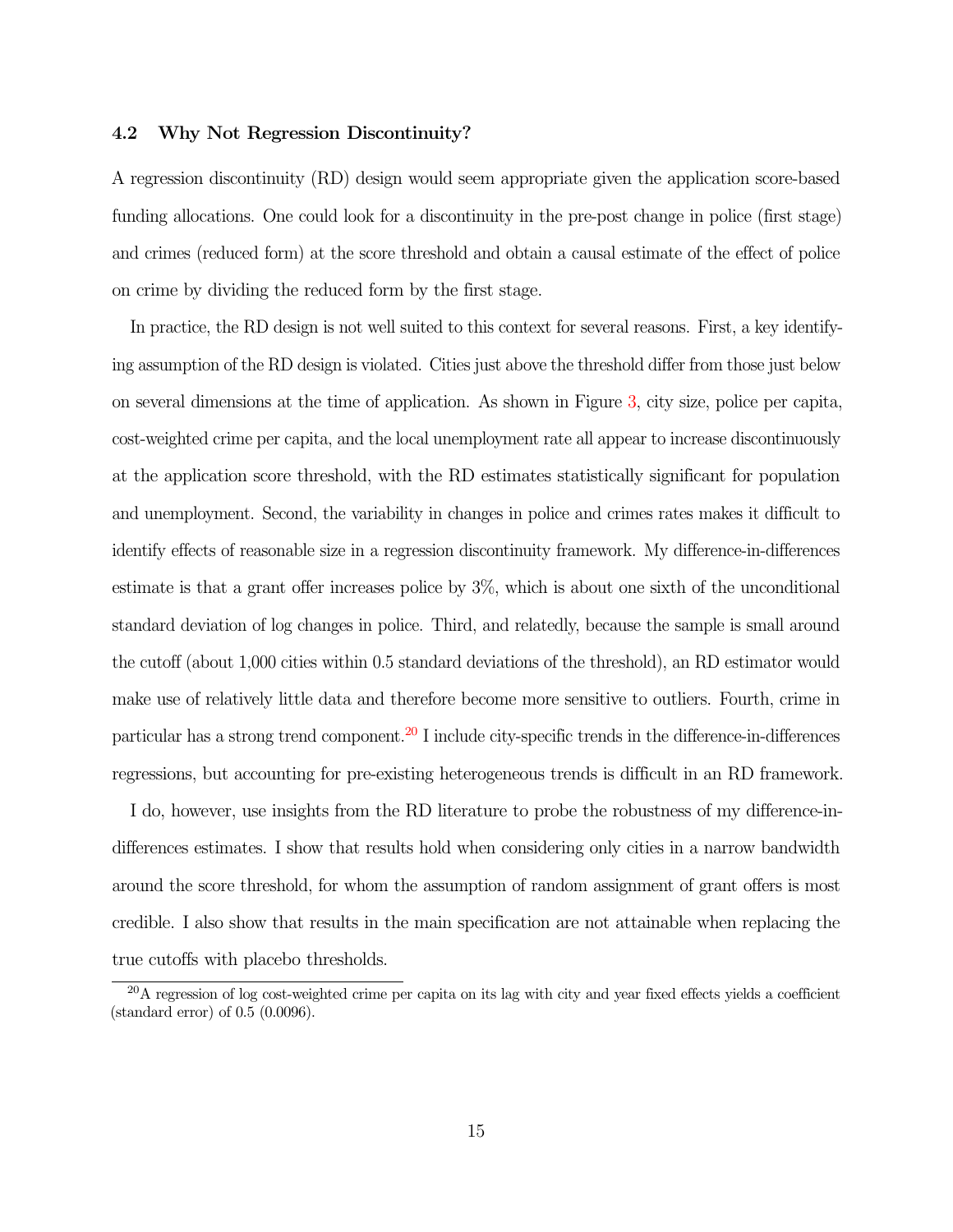#### 5 Results

Figure [5](#page-35-0) plots the coefficients on interactions between a high score indicator and year fixed effects. I present the corresponding regression coefficients in Table [A-3.](#page-55-0) Circles plot the results where the dependent variable is sworn officers per 10,000 residents. Coefficients hover near zero prior to 2008, indicating that treatment and control cities follow similar trends prior to the program. However, coefficients become positive and statistically significant beginning in 2009. Relative to low-scoring applicants, cities above the threshold employ nearly one additional sworn officer per 10,000 in 2010.

As a placebo check, I repeat the dynamic first stage specification where civilian employees per 10,000 and log police expenditures per capita are the dependent variables of interest. Civilian employees are reported in the LEOKA dataset, while I obtained data on police spending from the Annual Survey of Governments.<sup>[21](#page-16-0)</sup> Treatment and control cities follow similar pre-program trends in civilians and expenditures and experience no measurable increase in either after 2009.

Squares in Figure [5](#page-35-0) plot the results where the dependent variable is victimization cost-weighted crime per capita. The coefficients follow an inverse pattern to those for police. Pre-period coefficients are near zero and statistically insignificant, again indicating parallel trends prior to application. Relative to low-scoring cities, high-scoring cities experience a decline in cost-weighted crimes beginning in 2009. One year out from the program, crime cost per capita is about \$31 lower in treatment cities. As of 2010, the implied Wald estimate is that one additional sworn officer reduces victimization costs by  $\$310,000$  ( $\$31 \times 10,000$  to account for the different denominators). Scaling by the pre-program means for marginal cities, this estimate corresponds to an elasticity of about -1.1.

Figure [A-4](#page-48-0) illustrates the sensitivity of the results to the inclusion or exclusion of city-specific trends. The figure suggests that parallel pre-trends hold in either case, although the pre-period coefficients are larger when trends are excluded. I opt for using city-trends in the main estimates both to be conservative and because their inclusion improves the statistical precision of the first-stage relationship between grant receipt and police per 10,000.

Table [2](#page-40-0) presents the main difference in differences estimates. The first stage estimate, presented in

<span id="page-16-0"></span> $21$ Note that these results use a subset of the data because only a subset appear in the ASG. See the Table notes.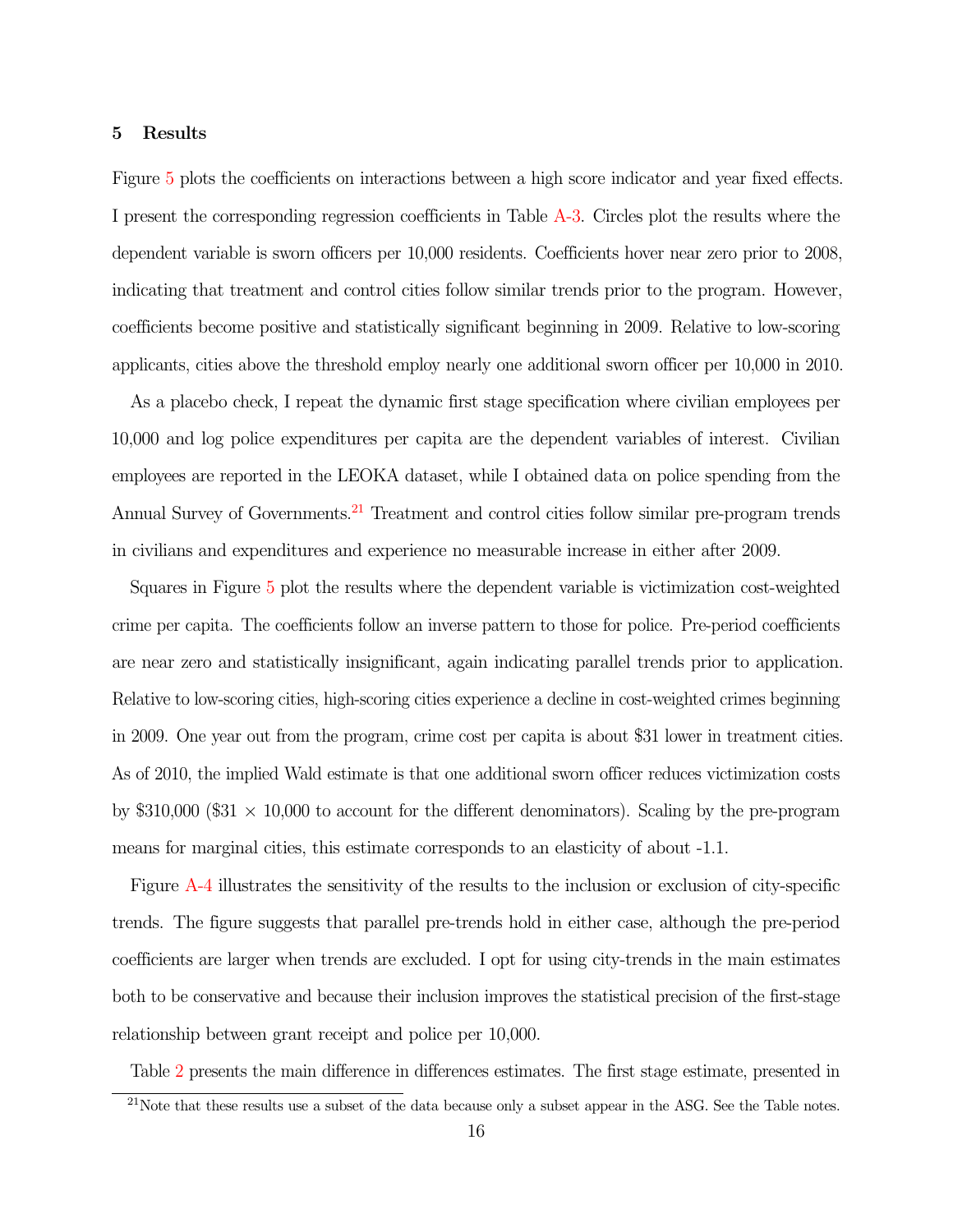column 1, suggests that police rates increase in treatment cities by 0.723 sworn officers per 10,000 over the period 2009–2014. The estimate is highly significant, with an F-statistic of 20.96, indicating that the interaction  $High \times Post$  satisfies the instrument relevance condition by conventional standards. The reduced form estimate, shown in column 2, indicates that relative to control the control group, treatment cities experience reductions in cost-weighted crime per capita of \$25.43 in the post-program period. The estimated coefficient is statistically significant at the 1% level. Columns 3-4 show OLS and IV estimates of the effect of police on crime. The OLS estimate illustrates the standard simultaneity bias result. The coefficient is positive and statistically significant, implying that more police are associated with a slight increase in crime costs. On the other hand, the IV estimate, which is the ratio of the reduced form and first stage coefficient in columns 1-2, indicates that an additional officer per 10,000 reduces cost-weighted crime per capita by \$35.17. The implied elasticity of victimization costs with respect to police force size is -1.17.

#### 5.1 Robustness

#### 5.1.1 Relevance of Application Score Thresholds

While the identification strategy does not require random assignment of grant offers, one could make the case that grant offers are approximately randomly assigned for cities close to the cutoff due to the inherent randomness of the exact threshold locations (Lee and Lemieux 2010). Motivated by this observation, I repeat the first stage and reduced form estimates using only cities within varying bandwidths of the threshold. The results are presented in Panel A of Figure [6.](#page-36-0) In both cases, the point estimates are quite similar regardless of the bandwidth. When using only cities within 0.25 standard deviations of the threshold  $(N = 558)$ , the first stage and reduced form coefficients are 0.65 and -26.87, while the coefficients using the full sample are 0.723 and -25.43. Estimates using the narrower bandwidths are less precise, however, due to shrinking sample size. Still, the similarity of the main estimates to those obtained using a sample for whom the assumption of random assignment is plausible lends further credibility to the results.

I also test whether exceeding the score threshold, whose location is plausibly random, rather than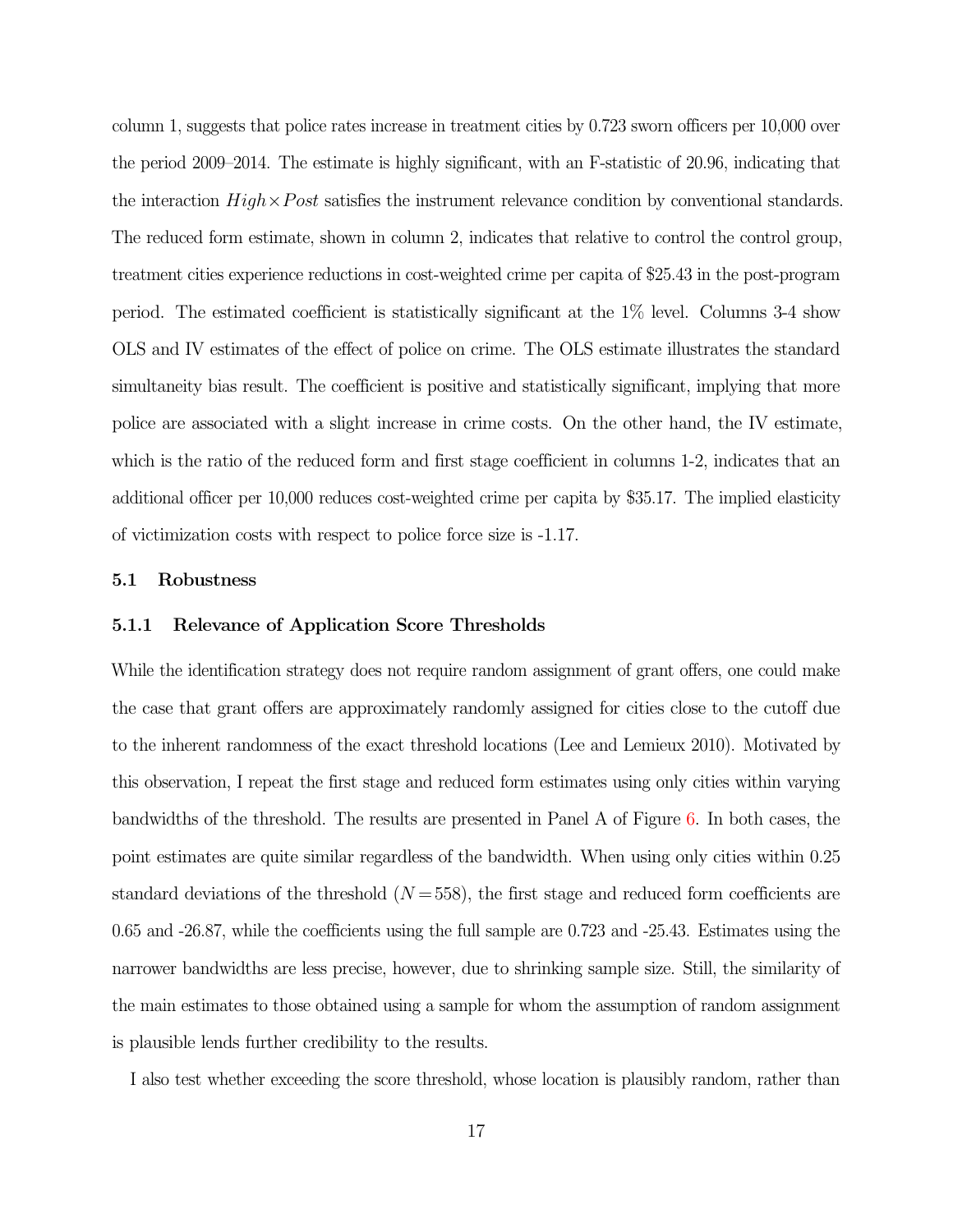simply having a high application score, drives the police increases in crime declines. Specifically, I estimate the first stage and reduced form equations coding cities as treated if their score was above the cutoff  $+ p$ , where p is the perturbation. If crossing the threshold, rather than the score itself, is the relevant distinction, the estimates should be largest (in absolute value) when using the true cutoff. As shown in Panel B of Figure [6,](#page-36-0) this is indeed the case. Both the first stage and reduced form coefficients are larger when using the true threshold than using narrowly perturbed thresholds in either direction. The reduced form estimate is largest when using the cutoff  $+$  one standard deviation, but the estimate is very noisy given that only 102 cities are considered treated under this placebo cutoff.

#### 5.1.2 Accounting for Differential Recession Exposure

In Section 4, I highlighted that the acceleration of the great recession coincided with the timing of the program and, given the application score inputs, treatment cities may be differentially affected by the recession. Although the main results condition on county-year level unemployment rates and per capita income, I present a further robustness check here. Specifically, for each city, I compute the change in the county unemployment rate from 2005–2007 to 2008–2010. I then bin cities into deciles of this change and estimate regressions with recession decile  $\times$  year fixed effects. Results from this exercise are presented in Table [3.](#page-41-0) In column 1, I estimate the main difference in differences specification with the unemployment rate on the left hand side. The estimate indicates that treatment cities are indeed more exposed to the great recession, with unemployment rates increasing by 0.8 percentage points in 2009-2014 relative to the control group. Once one conditions on recession decile  $\times$  year effects, however, the relationship between treatment status and recession exposure disappears, as indicated in column 2. Columns 3-4 demonstrate that the IV estimate of police-crime relationship is unaffected by the inclusion of the recession  $\times$  year effects. In other words, the results are unchanged when identifying effects off cities who experience similar recession exposure, suggesting that the differential exposure of the treatment group does not drive the results.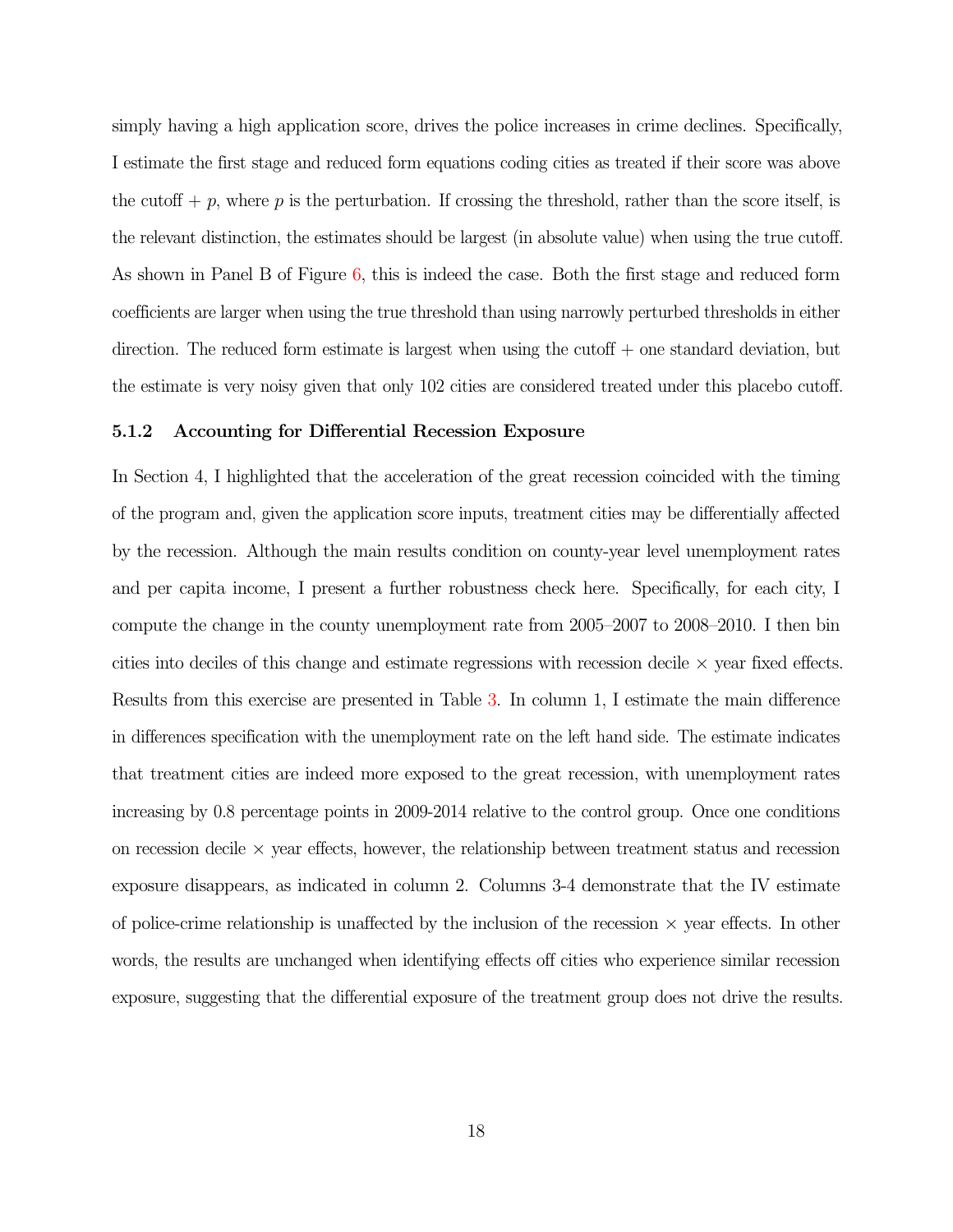#### 5.1.3 Accounting for Differential Stimulus Spending

The second, and related, identification concern was that treated cities may receive differential amounts of non-COPS ARRA funding. If high-scoring cities received more aid, the stimulus funding, rather than increased police, could explain the crime declines in treatment cities. I collected data on all ARRA grants and contracts from the Federal Procurement Data System and aggregated by ZIP code, year, and originating federal agency (DOJ versus non-DOJ).<sup>[22](#page-19-0)</sup> I then aggregated to the FIPS place code level and matched the ARRA funding data to the 3,277 cities in the sample that could be matched from their place codes to a set of ZIP codes.

Figure [A-5](#page-49-0) plots log per capita ARRA funding over the period 2009–2013 as a function of the application score. DOJ-originating funding increases discontinuously at the threshold, lending credibility to the FPDS data and the matching process. On the other hand, non-DOJ funding is smooth through the cutoff. As shown in Figure [A-6,](#page-50-0) there is no disparity in local ARRA spending among treatment and control cities close to the threshold. The IV estimate is of similar magnitude using only such cities, however, suggesting that differential stimulus spending cannot explain the results.

As an additional robustness check, I repeat the main specification but control for log per capita non-DOJ ARRA spending at the city-year level. Table [4](#page-42-0) presents the results. Column 1 repeats the main specification from Table [2.](#page-40-0) Column 2 presents the corresponding estimate using only the 3,277 cities matched to ZIP codes, with the point estimate changing very little relative to the main specification. Column 3 adds a control for log local ARRA spending per capita. Again, the coefficient on police is very similar, suggesting that differential stimulus spending cannot explain the crime declines in treated cities.

#### 5.2 Results by Crime Type

In the main analysis, I focus on cost-weighted crime per capita both to simplify presentation and because this outcome captures the relevant outcome for policymaking. Also of interest, however, are results broken down by crime type. Figure [7](#page-37-0) shows the effect of exceeding the cutoff over time on the index crime categories. Violent crime is the sum of murder, rape, robbery, and aggravated

<span id="page-19-0"></span><sup>22</sup>See [https://www.fpds.gov/fpdsng\\_cms/index.php/en/](https://www.fpds.gov/fpdsng_cms/index.php/en/).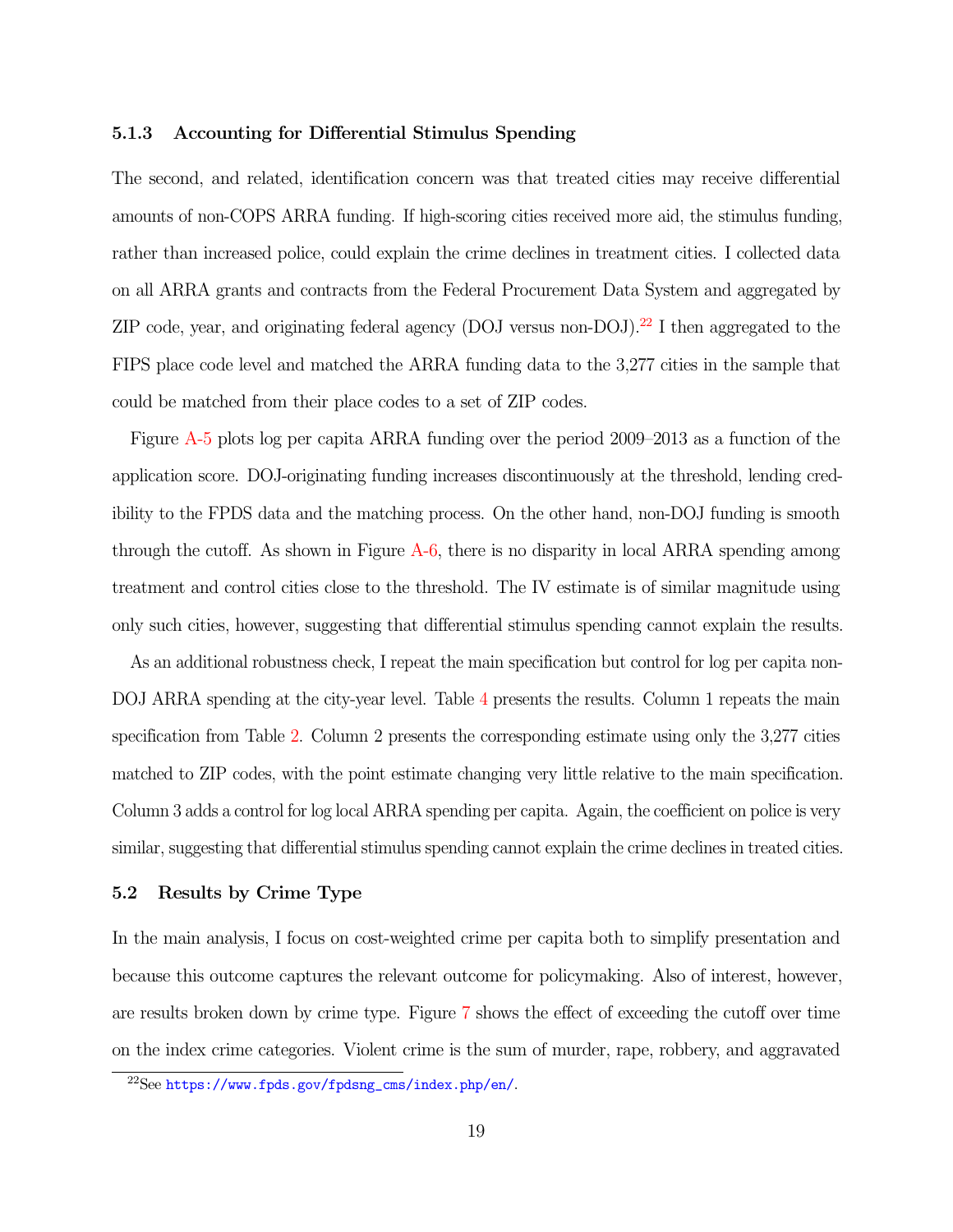assault. Property crime is the sum of burglary, larceny, and auto theft. $23$  In both cases, the pattern is quite similar to that for cost-weighted crime. Treatment and control cities follow similar trends in the pre-period, but a difference emerges beginning in 2009. Regression results, shown in Table [A-3,](#page-55-0) indicate that relative to cities below the cutoff, those above experience declines in violent (property) crimes of 3.72 (14.25) per 10,000 in 2010.

IV estimates for the index crime categories, as well as for individual crime types, are presented in Table [A-4.](#page-56-0) Each regression is identical to that in Table [2,](#page-40-0) column 4, except that crimes per 10,000 is the outcome of interest. The estimates indicate that each additional sworn officer is associated with 4.27 fewer violent crimes and 15.39 fewer property crimes. Implied elasticities are -1.3 and -0.81, which conforms to a consistent finding in the literature that crime-police elasticities are larger for violent than for property crimes (Chalfin and McCrary 2018). My estimated magnitudes are larger than most in the literature, however. For example, Evans and Owens (2007), find elasticities of -0.99 and -0.26.

Among violent crimes, the results are negative and statistically significant for murder, rape, and robbery, while the estimate is not significant for assault. Effects for murder and robbery are especially pronounced. While robbery accounts for just 15% of all violent crimes, it accounts for nearly half of the estimated impact of police on violent crime. This result is in line with Evans and Owens (2007), who find that robbery responds most to police increases in terms of elasticities. The estimated impact of police on murder is also noteworthy. Due to the high variability in murder rates, statistically significant estimates of the effect of police on crime, even at the 10% level, are rare in the literature. Further, although not precisely estimated, the point estimate implies that one life can be saved by hiring about 9.5 new police officers.

Among property crimes, the estimates indicate that police are associated with statistically significant declines in larceny and auto theft. I find that police increase burglaries, although the coefficient is not statistically different from zero. Consistent with existing studies, the effect on auto thefts is particularly strong, implying an elasticity of -3.35. The estimate similar to that in Lin (2009), who finds an elasticity of about -4, but larger than most existing work.

<span id="page-20-0"></span><sup>&</sup>lt;sup>23</sup>For crime type definitions, see [https://www2.fbi.gov/ucr/cius\\_04/appendices/appendix\\_02.html](https://www2.fbi.gov/ucr/cius_04/appendices/appendix_02.html).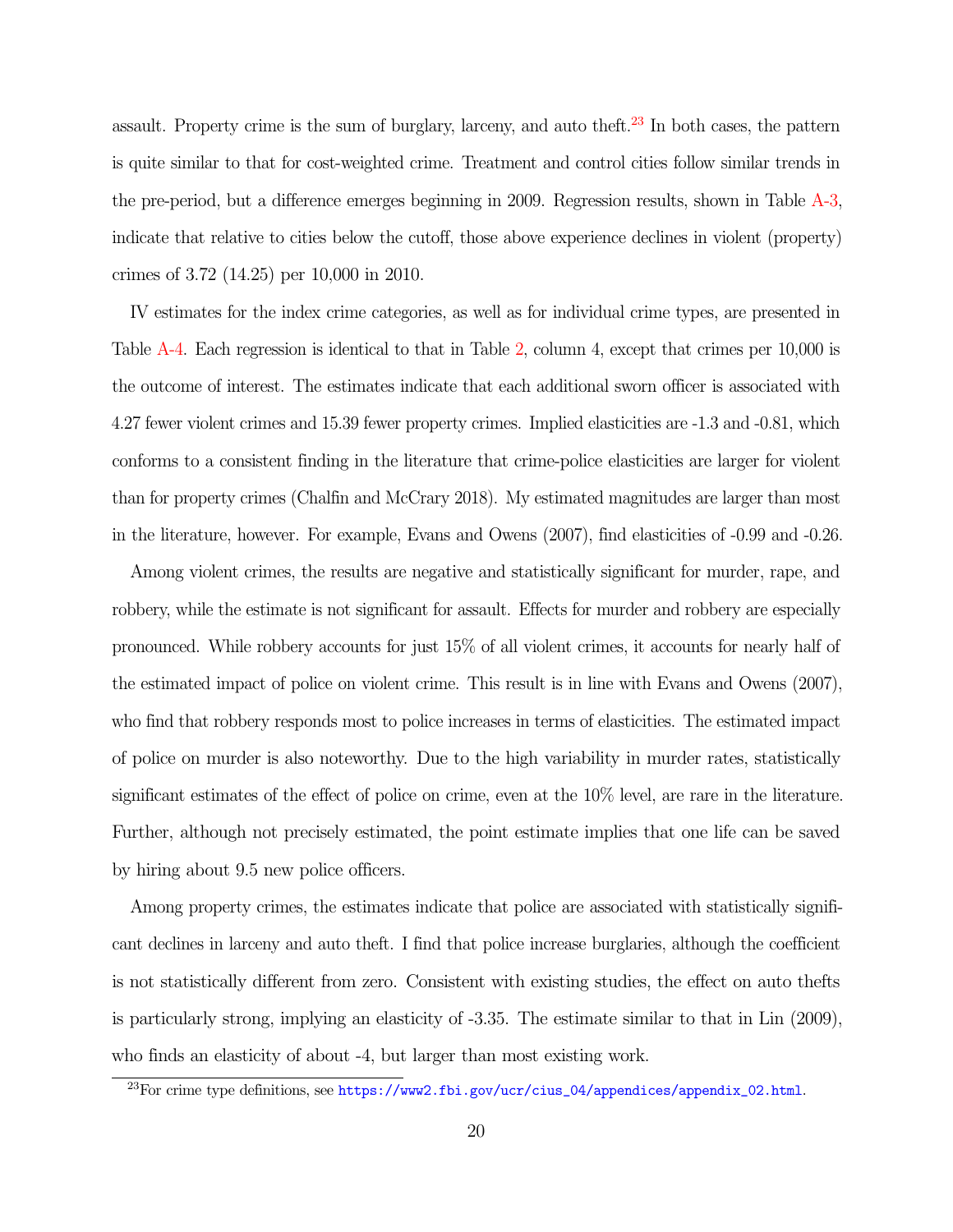#### 5.3 Treatment on the Treated Program Effects

The first stage regression of police per 10,000 residents on  $High \times Post$  recovers an intent-to-treat estimate of the effect of a hiring grant offer on police force size. The estimate is an ITT, rather than a treatment on treated (TOT) estimate, because control cities can receive hiring grants during later funding rounds, eroding the disparity in treatment status between high and low scoring cities. Note that such an erosion has no bearing on the estimated police-crime relationship. Control cities becoming treated impacts both the first stage and reduced forms, and the IV estimate is a TOT estimate of the effect of police on crime. However, one may also be interested in the TOT effect of hiring grants on police force size. For example, to estimate the total number of officers added by program, one should use the TOT rather than the ITT.

A very simple estimate of the TOT can be obtained by scaling the pre-post (ITT) difference in police by (one minus) the fraction of control cities who are ever treated in the post-period. 11% percent of control cities are treated at some point over 2010–2014. Hence, a TOT estimate is  $0.723/0.89 = 0.81$  sworn officers per 10,000 added by each grant offer. Alternatively, one can deal more rigorously with the dynamic relationship between police and grants and estimate TOT effects at years 1,2,..,5 since a grant offer. I estimate dynamic TOT effects using a recursive method outlined in Cellini et al. (2010). The intuition of the strategy is as follows. The treat-control difference in police in 2009 is both an ITT and TOT estimate of the effect of grants on police in the year of grant receipt. In 2010, the treat-control difference is an ITT estimate because some control cities become treated. One can estimate directly the extent to which the disparity in treatment status erodes. Further, the 2009 ITT offers an estimate of the increase in police in 2010 for control cities that become treated in 2010. Hence, an estimate of the TOT in 2010 is the 2010 ITT estimate minus the fraction of control cities who become treated multiplied by the 2009 ITT estimate.

To operationalize this intuition, I estimate the following two equations:

$$
Funded_{it} = \pi_t \times High_i \times \kappa_t + \kappa_t + \phi_i + \epsilon_{it}
$$

$$
Polic e_{it} = \theta_t^{ITT} \times High_i \times \kappa_t + \kappa_t + \phi_i + \epsilon_{it}
$$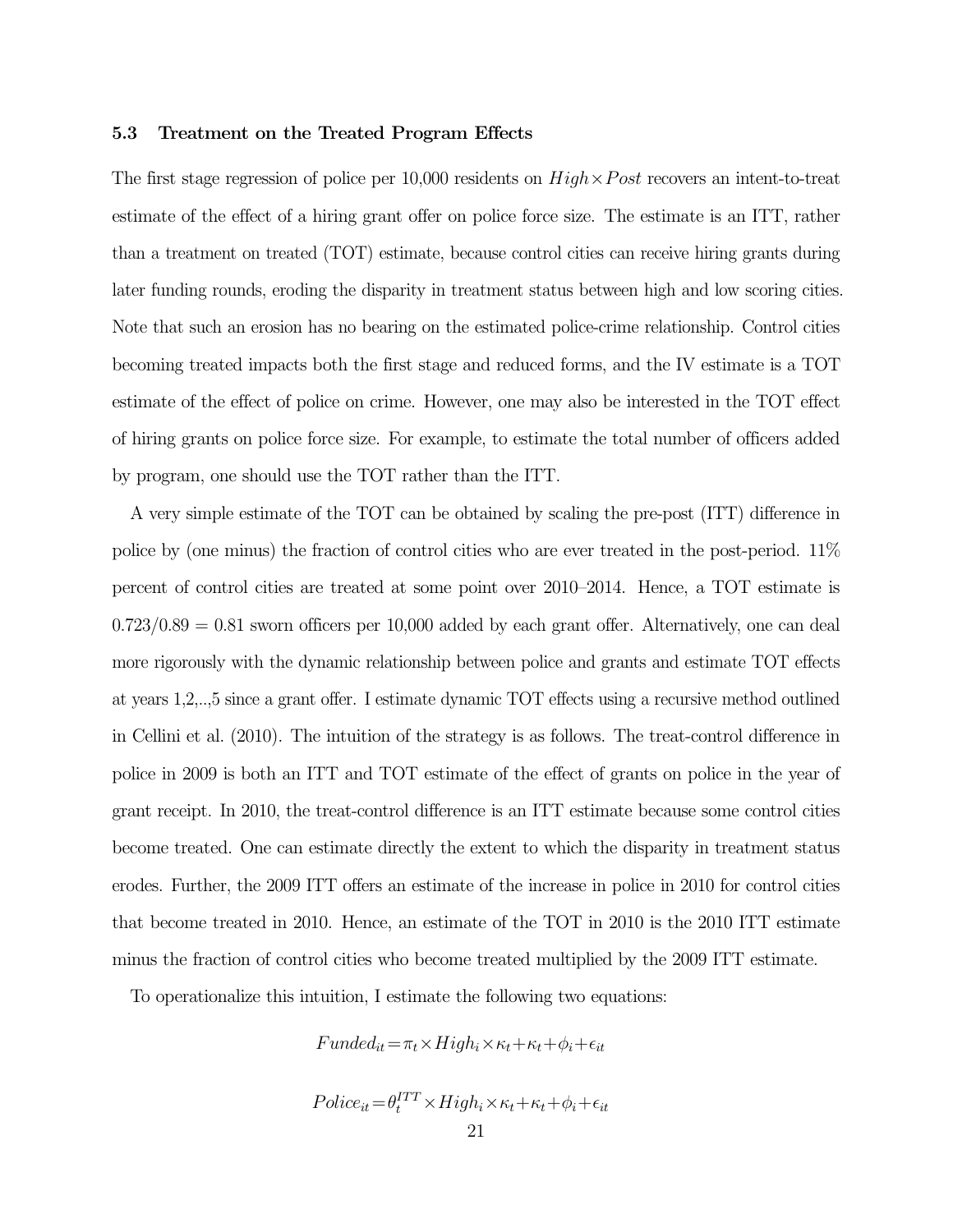The  $\pi_t$ 's measure the relationship between crossing the threshold and grant receipt in each year. The  $\theta_t^{ITT}$ 's are ITT estimates of the effect of crossing the threshold in 2009 on police, identical to those presented in Figure [5.](#page-35-0) The TOT estimates are then

$$
\theta^{TOT}_{2009}\!=\!\theta^{ITT}_{2009}
$$

$$
\theta_{2010}^{TOT} = \theta_{2010}^{ITT} - \pi_{2010} \theta_{2009}^{TOT}
$$

$$
\theta_{2011}^{TOT} = \theta_{2011}^{ITT} - \pi_{2010} \theta_{2010}^{TOT} - \pi_{2011} \theta_{2009}^{TOT}
$$

and so on. To obtain standard errors, I bootstrap the TOT estimation procedure using 500 iterations of city-level resampling.

Results are presented in Table [6,](#page-44-0) with the corresponding estimates shown graphically in Figure [A-7.](#page-51-0) Cities below the cutoff in 2009 are about 7% more likely to receive treatment in 2010 than those above, indicating that the 2010 ITT is an underestimate of the one-year TOT effect. Correspondingly, the 2010 TOT estimate is 0.972, compared with an ITT estimate of 0.935. On the other hand, cities above the threshold in 2009 are slightly more likely to receive additional funding in each year 2011–2014. As a result, the TOT estimates become slightly smaller then the ITT estimates beginning in 2012. On net, this exercise suggests that the ITT estimates are a reasonably good approximation to TOT effects, which is unsurprising given the relatively small treatment-control differences in grant receipt during 2010–2014 as compared to the focal year.

#### 5.4 Heterogeneity

An analysis of treatment effect heterogeneity may offer insights as to why the estimated impacts of police on crime are so large relative to the literature.<sup>[24](#page-22-0)</sup> To get a sense of the estimates we might expect, consider a model of optimal police force size. Cities hire police  $x$  to minimize total costs, which is the sum of victimization costs,  $v \times c(x)$ , where v is the cost associated with each crime and  $c(x)$  is the number of crimes as a function of police, and the cost of employing police,  $w \times x$ ,

<span id="page-22-0"></span><sup>&</sup>lt;sup>24</sup>One possibility is that I use smaller cities than most existing studies, and treatment effects are larger in these cities. Figure [A-8](#page-52-0) demonstrates that this is not the case. While police forces increase most for small cities, crime rates also decrease most. There is no clear relationship between city size and the crime-police elasticity.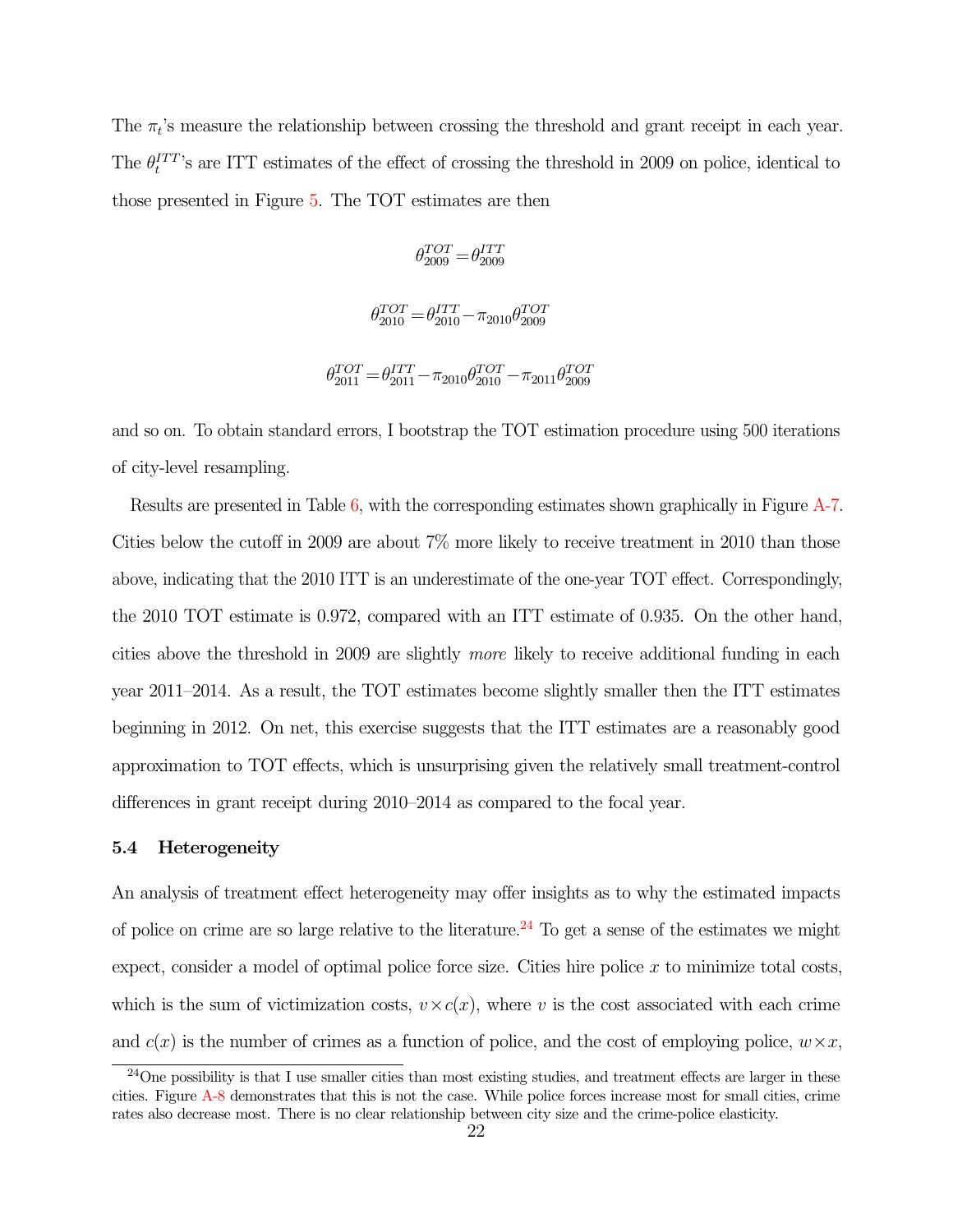where  $w$  is the wage. In other words, the city's problem is

$$
\min_x \, vc(x) + wx
$$

The first order condition for an interior solution is  $-vc'(x) = w$ . My IV estimate of  $-vc'(x)$  is over \$300,000, well above the average wage for a police officer (about \$67,000).

Alternatively, one can rewrite the first order condition in terms of the crime-police elasticity:

$$
\epsilon \!\equiv\! \frac{\partial vc(x)}{\partial x} \!\times\! \frac{x}{vc} \!=\! -\frac{xw}{vc}
$$

Here,  $\epsilon$  is the elasticity of the social cost of crime with respect to police. In the average city in my sample, the ratio of the wage bill  $(xw)$  to crime costs  $(vc)$  is implies an elasticity of -0.45 at the optimum.[25](#page-23-0) My IV estimate, on the other hand, implies an elasticity of about -1.2. Overall, this very simple analysis suggests that the results are inconsistent with optimization at the city-level.

One potential explanation could be that cities were forced away from their optimal police levels due to fiscal stress and tightening budgets during the great recession. To test for this, I compute each city's change in the unemployment rate from 2007-2009,  $\delta_i$ . I then estimate the first stage and reduced form estimates, interacting  $High \times Post$  with  $\delta$ , tracing out variation in the first stage and reduced forms by recession exposure. I then divide the estimated reduced form function by the estimated first stage function to obtain a function that maps recession exposure to  $vc'(x)$ , the causal effect of police on cost-weighted crime. Finally, I bin the estimates by deciles of  $\delta$  to compute elasticities in each bin.

I find that treatment effects are indeed largest for cities that experience the largest 2007–2009 increases in the unemployment rate. Among cities, whose unemployment rates increased by less than 3 percentage points, the IV estimate of the impact of police on cost-weighted crimes per capita is -19, while for cities with unemployment rate increases above 8 percentage points, the estimate is  $-41$ . Figure [8](#page-38-0) plots estimated and predicted (from the above model) elasticities by decile of recession exposure.

<span id="page-23-0"></span><sup>&</sup>lt;sup>25</sup>In practice. I can observe wages for grant-winning cities but not losing cities by dividing the dollar amount associated with each grant by the associated number of officers by 3. To estimate the wage for each city, I obtained county-level wages for municipal employees from the QCEW. Police are typically paid more generously than the average public employee, and I scale up the municipal employee wage using the constant and coefficient from a regression of wages on QCEW municipal employment wages using only grant winners.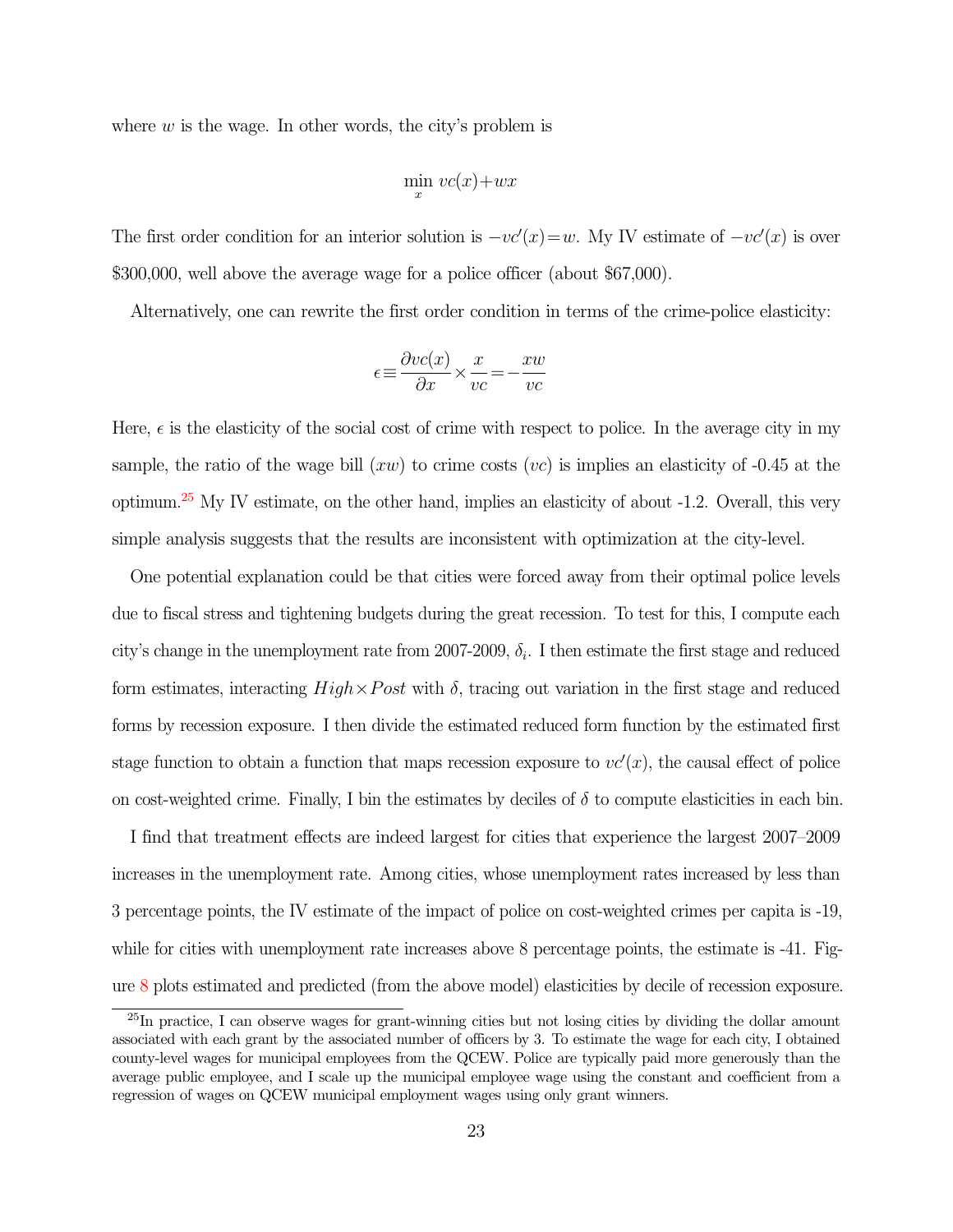We can see that the large effects are driven by area hit particularly hard by the great recession. The difference between predicted and estimated crime-police elasticities is substantially larger for highrecession than low-recession cities. Overall, the evidence supports the hypothesis that the returns to additional police were highest for cities under more fiscal distress, which is consistent with the theory that the recession forced cities below their optimal police levels (event after receiving hiring grants).

#### 6 Cost-Benefit Analysis

Given that police added by the program reduced crime, a natural question is whether the COPS hiring program passes a cost-benefit test. The average grant offered carried a dollar value of \$295,974 per 10,000 residents (recall that grants covered three years of salary). If one uses the simple TOT estimate above, a reasonable estimate of the number of officer-years per 10,000 residents added by the program is 0.8 officers  $\times$  4 years = 3.2. Hence, police forces increased by one for each \$92,492 in grant funding. About \$874.4M was allocated to cities in my sample in 2009, implying that 9,454 officer-years were added by the ARRA funding round. After accounting for deadweight loss associated with raising government revenue, the federal cost is in the range of \$1.14B. Most estimates in the literature suggest that the annual cost of a fully-equipped police officer is around \$130,000, which implies that local governments spent an additional \$600M on the estimated police increases. Hence, a reasonable estimate of the program's total cost is about \$1.75B.

Given estimates of total cost and officer-years added, the program is cost-effective if the social value added by one officer-year exceeds  $$1.75B / 9,454 = $185,107$ . The social benefit associated with each officer is in the decline in crime victimization costs attributable to an increase in police. The IV point estimate in Table [2](#page-40-0) indicates that each officer-year contributes \$352,000 in social benefit from crime reduction. Under this assumption, the program easily passes a cost-benefit test. If one instead uses the lower 95% confidence bound, the social benefit associated with each officer is around \$54,000 and the program appears cost-ineffective.

Alternatively, one could estimate the social value per officer by summing the estimated coefficients for each individual crime type in Table [A-4,](#page-56-0) weighting by the associated social cost for each crime type. Such a computation is sensitive both to the coefficients and crime cost estimates used. Further, given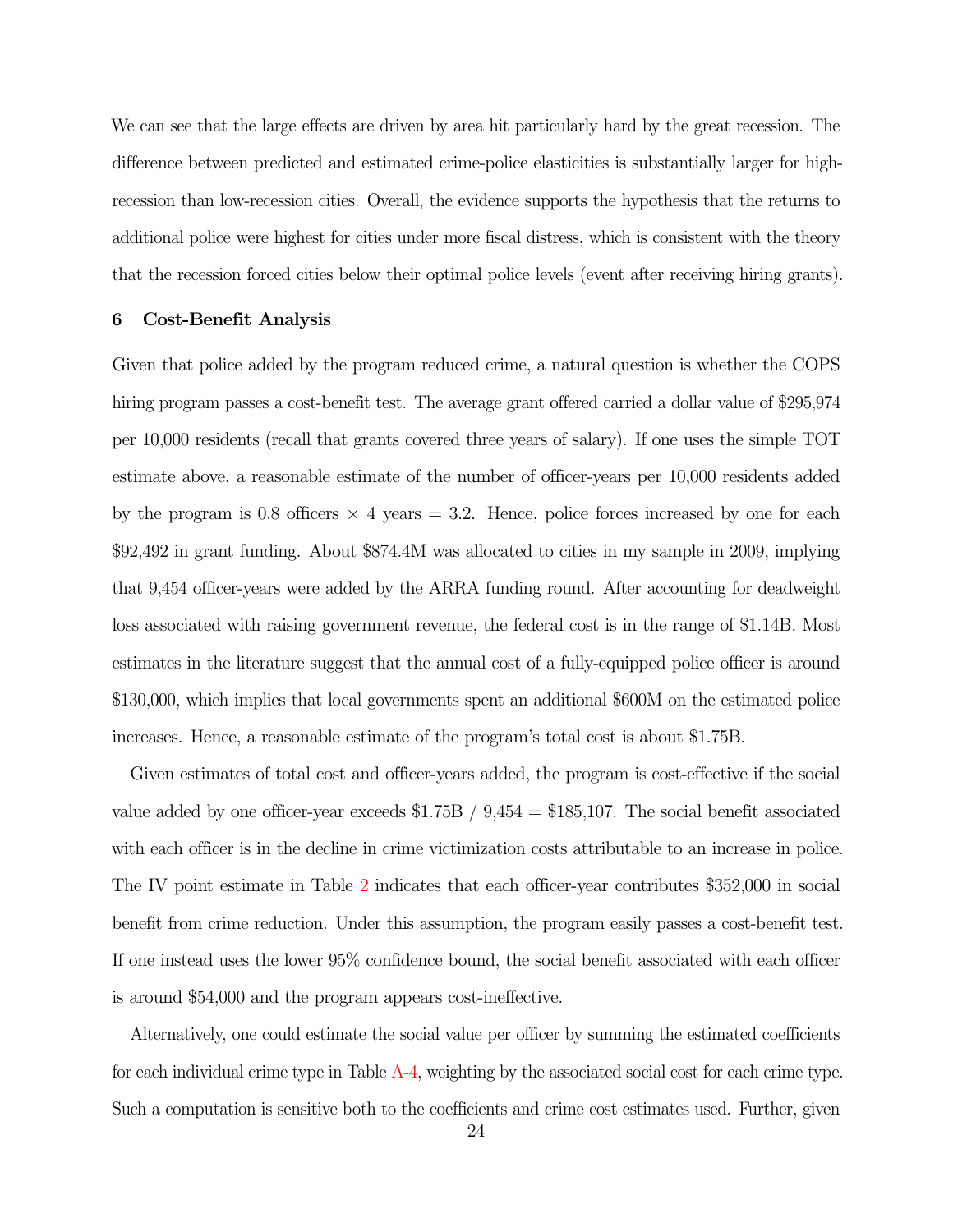incredibly high social costs associated with murder, such a computation is especially sensitive to the estimated murder effect. At a VSL estimate of \$5 million, the point estimate in Table [A-4](#page-56-0) implies that an officer provides \$535,000 in social benefit due to homicide reduction alone. On the other hand, using the cost estimates in Chalfin (2016), the social benefit per officer attributable to the robbery, larceny, and auto theft reductions is \$160,548, which is close to but does not exceed the required \$185,000. On net, the evidence suggests that the program is cost-effective, but it is difficult to say for sure.

As a component of the American Recovery and Reinvestment Act, COPS program funding was intended, at least in part, to create or save police officer jobs. Hence, when evaluating the program, it is useful to compare the costs and benefits associated with police hiring grants to those associated with other stimulus spending under the heading of job creation. The degree to which ARRA spending increased employment has been the subject of much debate. The academic literature has focused on estimating the cost per job created by the Recovery Act, relying on cross-state variation in the generosity of transfers received from the federal government. Despite apparently similar methodologies, existing estimates vary widely. Chodorow-Reich, Feiveson, Liscow and Woolston (2012) estimate a cost per job-year of \$26,000, with most job-creation in the private sector. Conley and Dupor (2013) find that most jobs created were in government and estimate cost per job-year of \$200,000. My analysis implies a cost per job-year of \$92,500, which is squarely in the range of existing estimates. Given the reasonable cost per job-year and the estimated large positive crime reduction externalities, the benefit-cost ratio associated with police-hiring grants may compare favorably with other stimulus spending. Such programs may be more politically feasible, as well, since spending under the heading of crime reduction is more likely to gain bipartisan support than many federal programs.[26](#page-25-0)

#### 7 Conclusion

In this paper, I exploit a natural experiment to circumvent the endogeneity of police hiring and estimate the causal effect of police on crime. My identification strategy relies on the fact that COPS hiring grant funding distributed in 2009 was distributed through an application process. I compare the change over

<span id="page-25-0"></span><sup>&</sup>lt;sup>26</sup>See, e.g. Bipartisan House group seeks to bolster nation's police forces with COPS bill, Mile Lillis for <thehill.com>, 5/14/2011.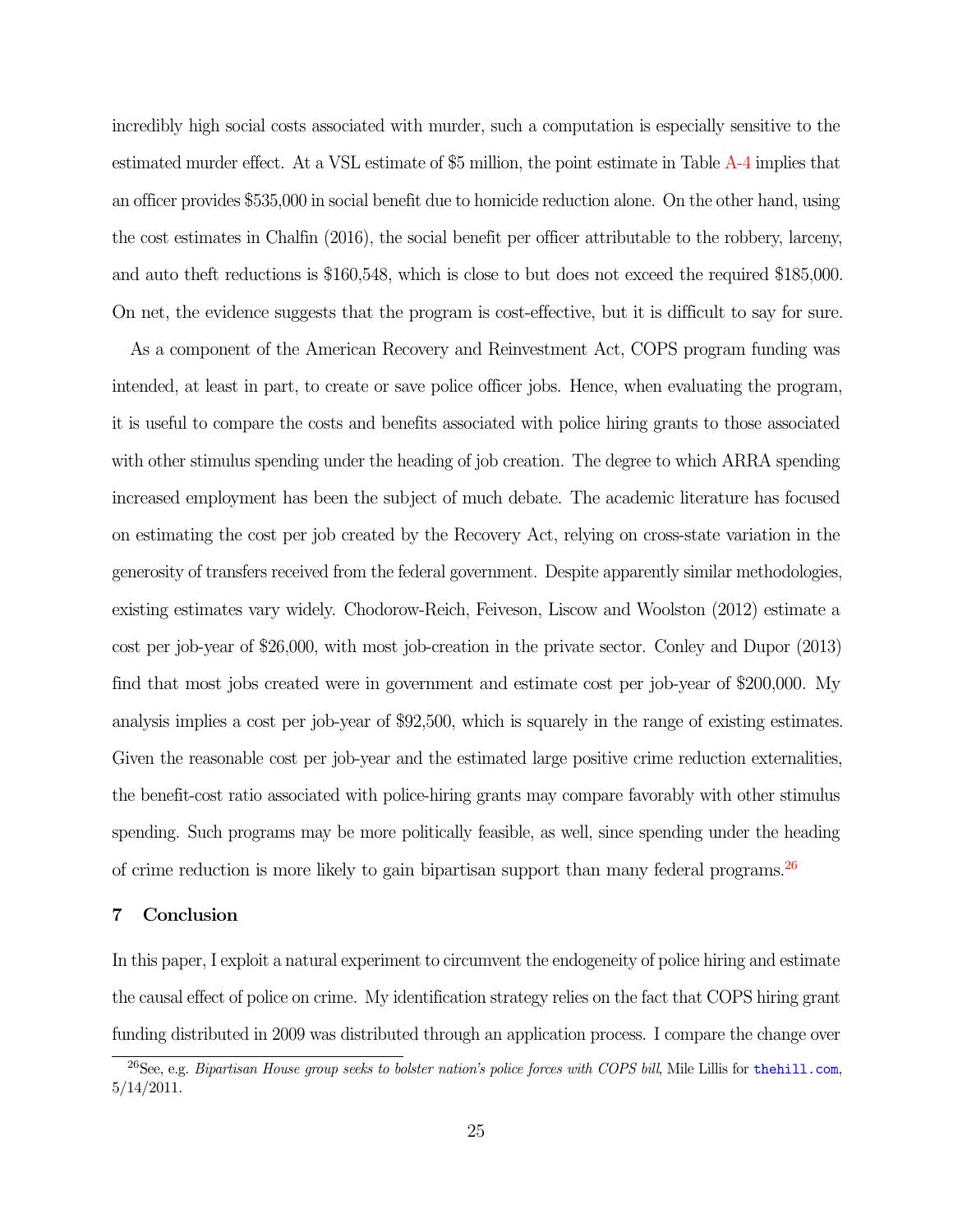time in police and crime in cities with application scores above and below the funding threshold, with the underlying premise that rejected applicants are a valid control group for accepted ones. Studying dynamics non-parametrically, I show that police and crime follow similar trends in high and low scoring cities prior to 2009, but the trends diverge as high scoring cities receive hiring grant funding. The corresponding instrumental variables estimates suggest that an additional officer per 10,000 residents reduces victimization costs by about \$35 per capita, with an implied crime-police elasticity of -1.17.

The main results are robust to a series of specification checks, including relying on only cities with scores close to the threshold and therefore the assumption of randomly assigned treatment is plausible. An examination of individual crime types reveals that the treatment effects are larger for violent than for property crimes and most pronounced for robbery and auto theft. I also find evidence that treatment effects are largest for cities most exposed to poor macroeconomic conditions during the great recession. Such a result is consistent with the theory that fiscal distress caused cities to reduce their police forces below optimal levels, which could explain the large magnitudes of my estimates relative to the literature.

The conclusion of a cost-benefit test depends on the social benefit one attributes to an additional officer-year. The point estimate in my main IV specification implies that the COPS hiring program is easily cost-effective. Under more conservative assumptions, the program fails a cost-benefit test. Regardless, the results highlight that programs to increase police officer employment may offer high returns relative to other stimulus spending. I estimate that one officer-year was added for every \$95,000 spent by the federal government and that the social benefit associated with the ensuing crime reduction may be as large as \$350,000.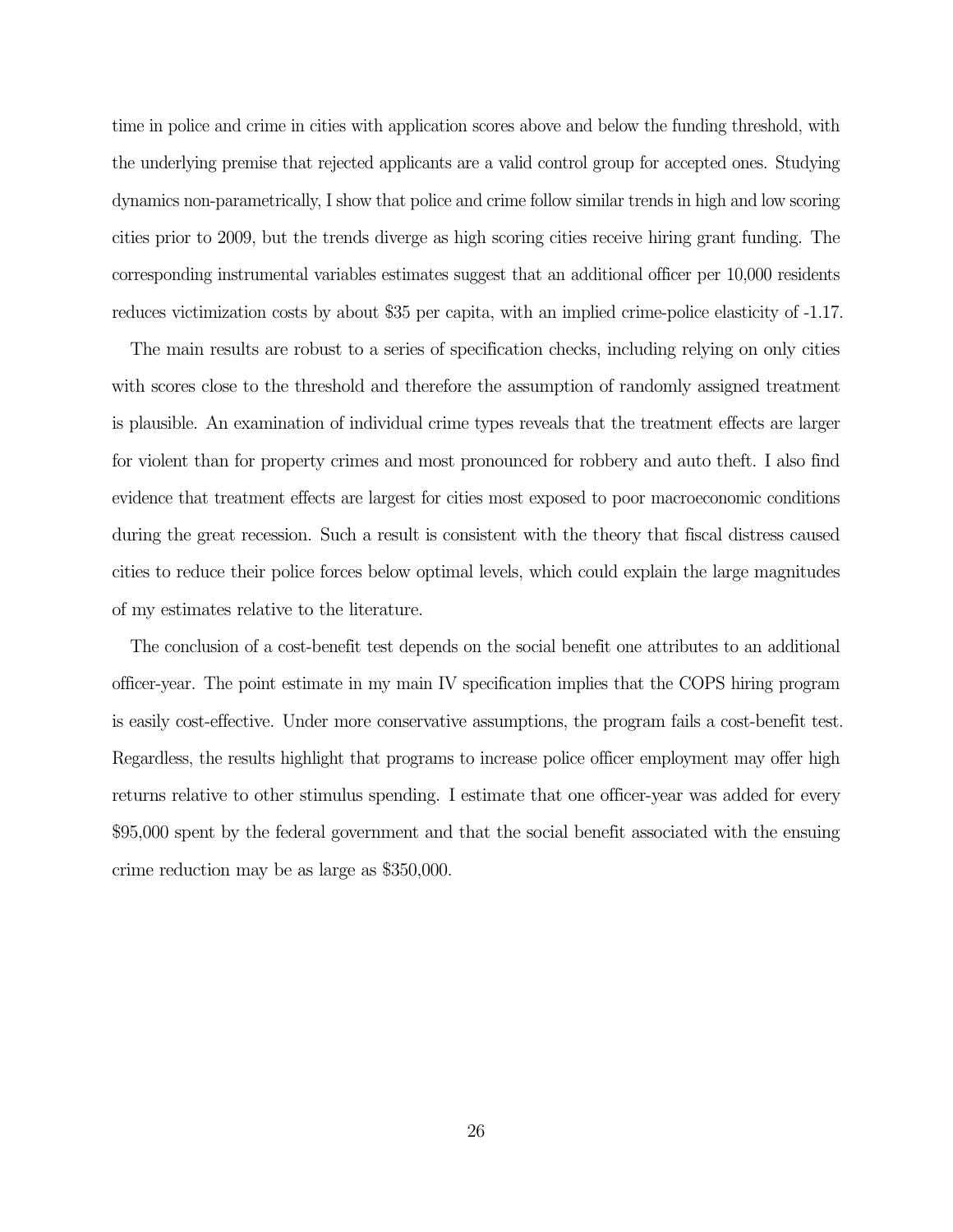#### References

- Abrams, David S, "Estimating the Deterrent Effect of Incarceration Using Sentencing Enhancements," American Economic Journal: Applied Economics, October 2012, 4 (4), 32–56.
- Angrist, Joshua and Jorn-Steffen Pischke, Mostly Harmless Econometrics, Princeton University Press, 2009.
- Ater, Itai, Yehonatan Givati, and Oren Rigbi, "Organizational Structure, Police Activity, and Crime," Journal of Public Economics, July 2014,  $115(1)$ , 62–71.
- Autor, David, Christopher Palmer, and Parag Pathak, "Gentrification and the Amenity Value of Crime Reductions: Evidence from Rent Deregulation," NBER Working Paper, October 2017, pp. 1–47.
- Baicker, Katherine and Mireille Jacobson, "Finders Keepers: Forfeiture Laws, Policing Incentives, and Local Budgets," Journal of Public Economics, December 2007, 91 (11), 2113–2136.
- Becker, Gary S, "Crime and Punishment: An Economic Approach," Journal of Political Economy, 1968, 76 (2), 129–217.
- Blanes, Jordi and Giovanni Mastrubuoni, "Police Patrols and Crime," Working Paper, June 2017, pp. 1–32.
- **and Tom Kirchmaier**, "The Effect of Police Response Time on Crime Clearance Rates," Review of Economic Studies, 2018, pp. 1–54.
- Blattman, Christopher, Donald Green, Daniel Ortega, and Santiago Tobon, "Pushing Crime Around the Corner? Estimating Empirical Impacts of Large-Scale Security Interventions," NBER Working Paper, October 2017, pp. 1–71.
- B<sup>o</sup>, Ernesto Dal, Frederico Finan, and Martín A Rossi, "Strengthening State Capabilities: The Role of Financial Incentives in the Call to Public Service," Quarterly Journal of Economics, April 2013, 128 (3), 1169–1218.
- Calonico, Sebastian, Matias D Cattaneo, and Rocio Titiunik, "Robust Nonparametric Confidence Intervals for Regression Discontinuity Designs," Econometrica, December 2014, 82 (6), 2295–2326.
- Cellini, Stephanie, Fernando Ferreira, and Jesse Rothstein, "The Value of School Facility Investments: Evidence from a Dynamic Regression Discontinuity Design," Quarterly Journal of Economics, February 2010, 125 (1), 215–261.
- Chalfin, Aaron, "The Economic Cost of Crime," in Wesley Jennings, ed., The Encyclopedia of Crime and Punishment, January 2016, pp. 1–12.
- **and Justin McCrary, "Criminal Deterrence: A Review of the Literature," Journal of Economic** Literature, 2017, 55  $(1)$ , 5-48.
- and  $\Box$ , "Are U.S. Cities Underpoliced?: Theory and Evidence," Review of Economics and Statistics, 2018, pp. 1–55.
- Chodorow-Reich, Gabriel, Laura Feiveson, Zachary Liscow, and William Gui Woolston, "Does State Fiscal Relief During Recessions Increase Employment? Evidence from the American Recovery and Reinvestment Act," American Economic Journal: Economic Policy, August 2012, 4 (3), 118–145.
- Cohen, Mark A and Alex R Piquero, "New Evidence on the Monetary Value of Saving a High Risk Youth," *Journal of Quantitative Criminology*, January 2009, 25 (1), 25–49.
- Conley, Timothy G and Bill Dupor, "The American Recovery and Reinvestment Act: Solely a Government Jobs Program?," Journal of Monetary Economics, July 2013, 60 (5), 535–549.
- Conover, Christopher, "Congress Should Account for the Excess Burden of Taxation," Cato Institute Policy Analysis, October 2010, 669, 1–12.
- Cook, Phillip, Max Kapustin, Jens Ludwig, and Douglas Miller, "The Effects of COPS Office Funding on Sworn Force Levels, Crime, and Arrests," Technical Report 2017.
- Corman, Hope and Naci Mocan, "Carrots, Sticks, and Broken Windows," The Journal of Law and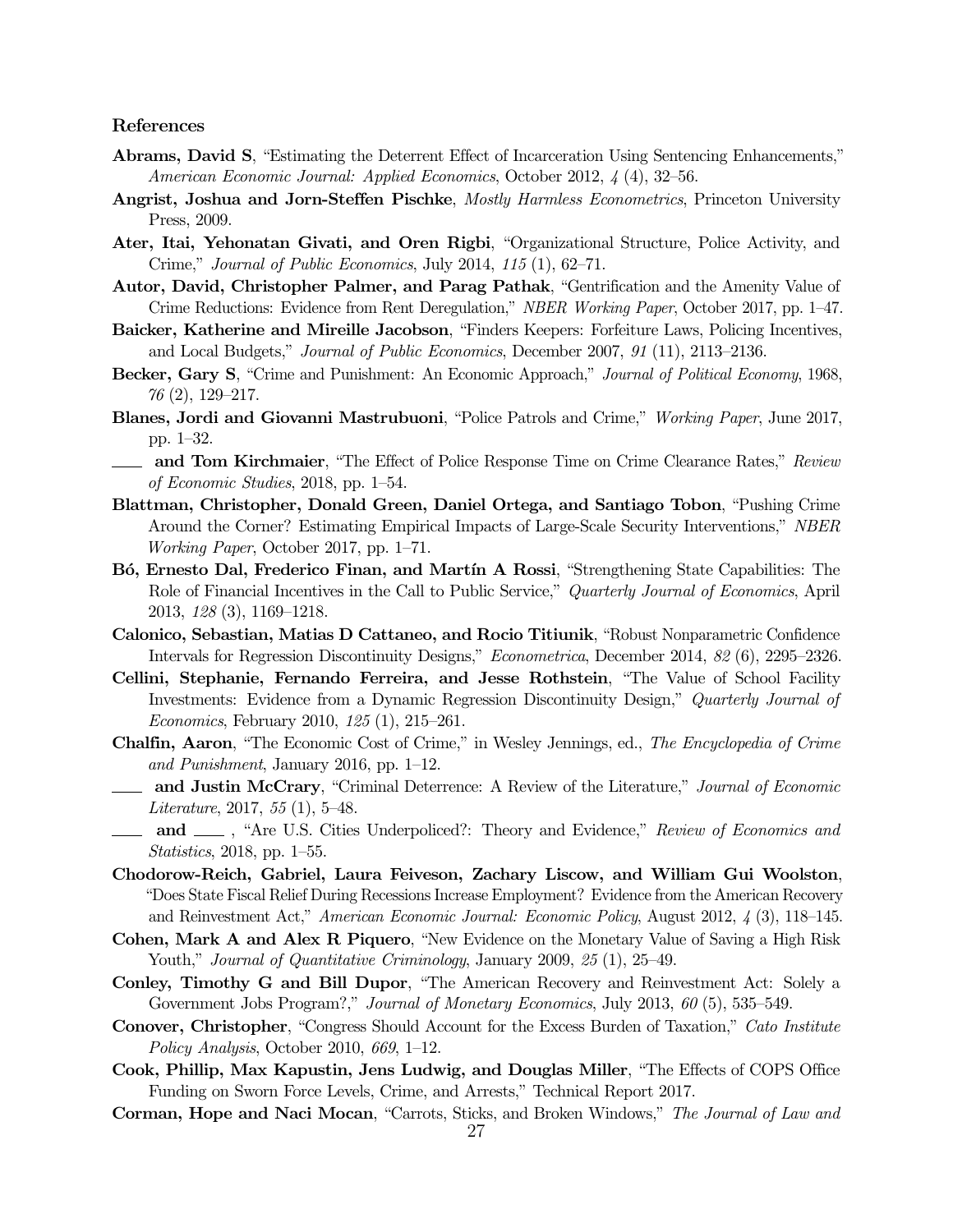Economics, April 2005, 48 (1), 235–266.

- DeAngelo, Gregory and Benjamin Hansen, "Life and Death in the Fast Lane: Police Enforcement and Traffic Fatalities," May 2014,  $6(2)$ , 231–257.
- Donohue, John, "Assessing the Relative Benefits of Incarceration: Overall Changes and the Benefits on the Margin," in Steven Raphael and Michael Stoll, eds., Do Prisons Make Us Safer, 2009, pp. 269–341. and Jens Ludwig, "More COPS," Brookings Institution Policy Brief, March 2007, pp. 1–7.
- Draca, Mirko, Stephen Machin, and Robert Witt, "Panic on the Streets of London: Police, Crime, and the July 2005 Terror Attacks," American Economic Review, August 2011, 101 (5), 2157–2181.
- Durlauf, Steven N and Daniel S Nagin, "Imprisonment and Crime: Can Both be Reduced?," Criminology and Public Policy, January 2011, 10 (1), 13–54.
- Evans, William N and Emily G Owens, "COPS and Crime," Journal of Public Economics, February 2007, 91 (1), 181–201.
- Garrett, Thomas and Gary Wagner, "Red Ink in the Rearview Mirror: Local Fiscal Conditions and the Issuance of Traffic Tickets," The Journal of Law and Economics, February 2009, 52 (1), 71–90.
- Gordon, Nora, "Do Federal Grants Boost School Spending? Evidence from Title I," Journal of Public Economics, August 2004, 88 (9), 1771–1792.
- Hines, James and Richard Thaler, "Anomalies: The Flypaper Effect," Journal of Economic Perspectives, October 1995, 9 (4), 217–226.
- Ho, Daniel, John Donohue, and Patrick Leahy, "Do Police Reduce Crime? A Reexamination of a Natural Experiment," in Yun-Chien Chang, ed., Empirical Legal Analysis: Assessing the Performance of Legal Insititutions, 2014, pp. 1–19.
- Hoekstra, Mark, "The Effect of Attending the Flagship State University on Earnings: A Discontinuity-Based Approach," Review of Economics and Statistics, November 2009, 91 (1), 717–724.
- Imbens, G and K Kalyanaraman, "Optimal Bandwidth Choice for the Regression Discontinuity Estimator," The Review of Economic Studies, July 2012, 79 (3), 933–959.
- Jackson, C Kirabo, Rucker C Johnson, and Claudia Persico, "The Effects of School Spending on Educational and Economic Outcomes: Evidence from School Finance Reforms," The Quarterly Journal of Economics, February 2016, 131 (1), 157–218.
- James, Nathan, "Community Oriented Policing Services (COPS): Background and Funding," Congressional Research Service, May 2013, pp. 1–14.
- Klick, Jonathan and Alexander Tabarrok, "Using Terror Alert Levels to Estimate the Effect of Police on Crime," The Journal of Law and Economics, April 2005, 48 (1), 267-279.
- and  $\_\_\_\$ , "Police, Prisons, and Punishment: Empirical Evidence on Crime Deterrence," in Bruce Benson and Paul Zimmerman, eds., *Handbook on the Economics of Crime*, Edward Elgar, 2010, pp. 127–144.
- Lafortune, Julien, Jesse Rothstein, and Diane Whitmore Schanzenbach, "Shool Finance Reform and the Distribution of Student Acheivement," NBER Working Paper, July 2016, pp. 1–86.
- Lee, David S and Thomas Lemieux, "Regression Discontinuity Designs in Economics," Journal of Economic Literature, June 2010, 48 (2), 281–355.
- Levitt, Steven, "Using Electoral Cycles in Police Hiring to Estimate the Effect of Police on Crime," American Economic Review, June 1997, 87, 270–290.
- , "Why Do Increased Arrest Rates Appear to Reduce Crime: Deterrence, Incapacitation, or Measurement Error?," Economic Inquiry, 1998, 36 (3), 353–372.
- , "Using Electoral Cycles in Police Hiring to Estimate the Effects of Police on Crime: Reply," American Economic Review, September 2002, 92 (4), 1244–1250.
- and Thomas Miles, "Economic Contributions to the Understanding of Crime," Annual Review of Law and Social Science, December 2006, 2 (1), 147–164.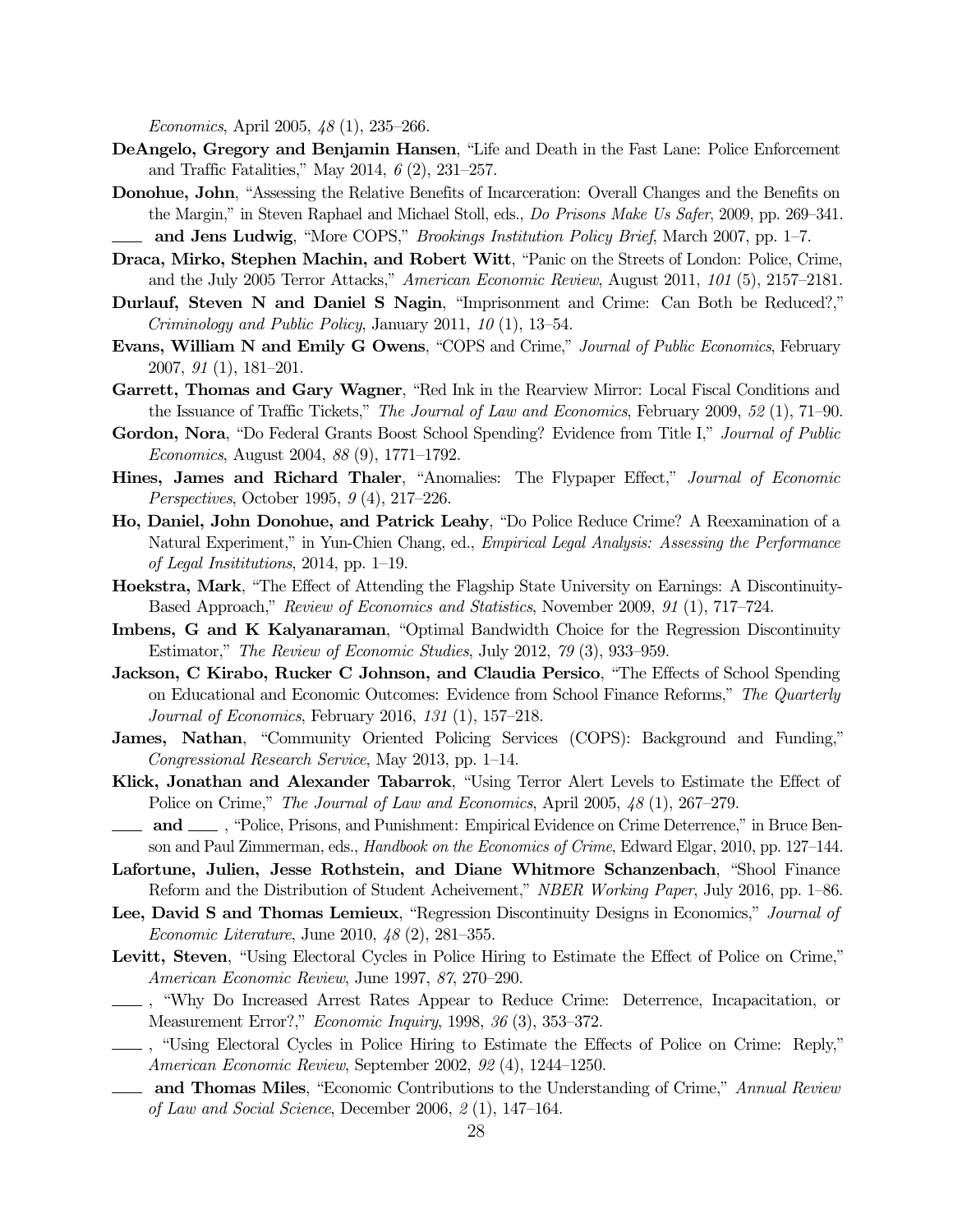- and  $\Box$ , "Empirical Study of Criminal Punishment," in A Mitchell Polinsky and Steven Shavell, eds., Hanbook of Law and Economics, Elsevier, 2007, pp. 455–495.
- Lin, Ming-Jen, "More Police, Less Crime: Evidence from US State Data," International Review of Law and Economics, June 2009, 29 (2), 73–80.
- MacDonald, John, Jeffrey Fagan, and Amanda Geller, "The Effects of Local Police Surges on Crime and Arrests in New York City," *Columbia Public Law Research Paper No.* -, October 2015, pp. 1–43.
- , Jonathan Klick, and Ben Grunwald, "The Effect of Privately Provided Police Services on Crime," Institute of Law and Economics Research Paper, November 2012, 12-36, 1–26.
- Machin, Stephen and Olivier Marie, "Crime and Police Resources: The Street Crime Initiative," Journal of the European Economic Association, March 2011, 9 (4), 678–701.
- Maltz, Michael and Harold Weiss, "Creating a UCR Utility: Final Report to the National Institute of Justice," NIJ Research Report, August 2006, 215341, 1–21.
- Marvell, Thomas and Carlisle Moody, "Specification Problems, Police Levels, and Crime Rates," *Criminology*, November 1996,  $34$  (4), 609–646.
- Mas, Alexandre, "Pay, Reference Points, and Police Performance," Quarterly Journal of Economics, August 2006, 121 (3), 783–821.
- McCrary, Justin, "Using Electoral Cycles in Police Hiring to Estimate the Effect of Police on Crime: Comment," American Economic Review, November 2002, 92, 1236–1243.
- , "Manipulation of the Running variable in the Regression Discontinuity Design: A Density Test," Journal of Econometrics, February 2008, 142 (2), 698–714.
- <sup>"</sup>The Effect of Court-Ordered Hiring Quotas on the Composition and Quality of Police," American Economic Review, April 2009, 97 (1), 318–353.
- Owens, Emily G, "More Time, Less Crime? Estimating the Incapacitative Effect of Sentence Enhancements," The Journal of Law and Economics, August 2009, 52 (3), 551–579.
- , "COPS and Cuffs," in Phillip Cook, Stephen Machin, Olivier Marie, and Giovanni Mastrobouni, eds., Lessons from the Economics of Crime: What Works in Reducing Offending, 2012.
- Raphael, Steven and Rudolf Winter-Ember, "Identifying the Effect of Unemployment on Crime," The Journal of Law and Economics, April 2001, 44 (1), 259–283.
- Tella, Rafael Di and Ernesto Schargrodsky, "Do Police Reduce Crime? Estimates Using the Allocation of Police Forces After a Terrorist Attack," American Economic Review, March 2004, 94 (1), 115–133.
- U.S. Government Accountability Office, "COPS Grants Were a Modest Contributor to Declines in Crime in the 1990s,"  $GAO$  Report, October 2005, 06 (104), 1–124.
- Vollaard, Ben and Joseph Hamed, "Why the Police Have an Effect on Violent Crime After All: Evidence from the British Crime Survey," The Journal of Law and Economics, November 2012, 55 (4), 901–924.
- Weisburd, Sarit, "Police Presence, Rapid Response Rates, and Crime Prevention," Working Paper, March 2016, pp. 1–59.
- Weisburst, Emily, "Safety in Police Numbers: Evidence of Police Effectiveness from Federal COPS Grant Applications," *Working Paper*, January 2017, pp. 1–54.
- Whalen, Charles and Felix Reichling, "The Fiscal Multiplier and Economic Policy Analysis in the United States," Congressional Budget Office Woring Paper Series, February 2015, pp. 1–20.
- Worrall, John, "The Effects of Local Law Enforcement Block Grants on Serious Crime," Criminology and Public Policy, August 2008, 7 (3), 325–350.
- and Tomislav Kovandzic, "Police Levels and Crime Rates: An Instrumental Variables Approach," Social Science Research, May 2010, 39 (3), 506–516.
- Yagan, Danny, "Capital Tax Reform and the Real Economy: The Effects of the 2003 Dividend Tax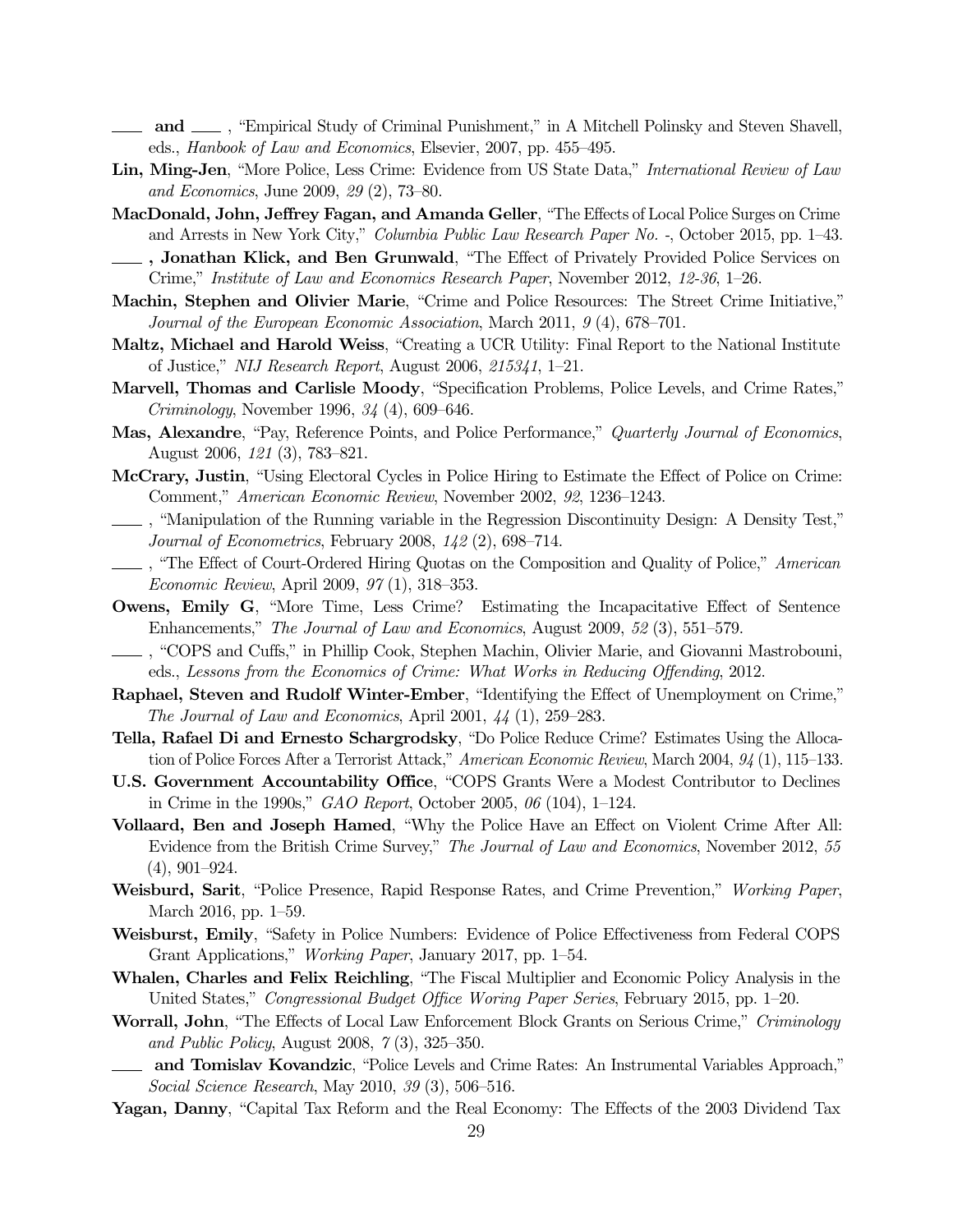Cut," American Economic Review, December 2015, 105 (12), 3531–3563.

Zhao, Jihong, Matthew Scheider, and Quint Thurman, "Funding Community Policing to Reduce Crime: Have COPS Grants Made a Difference?," Criminology and Public Policy, January 2002, 2 (1), 7–32.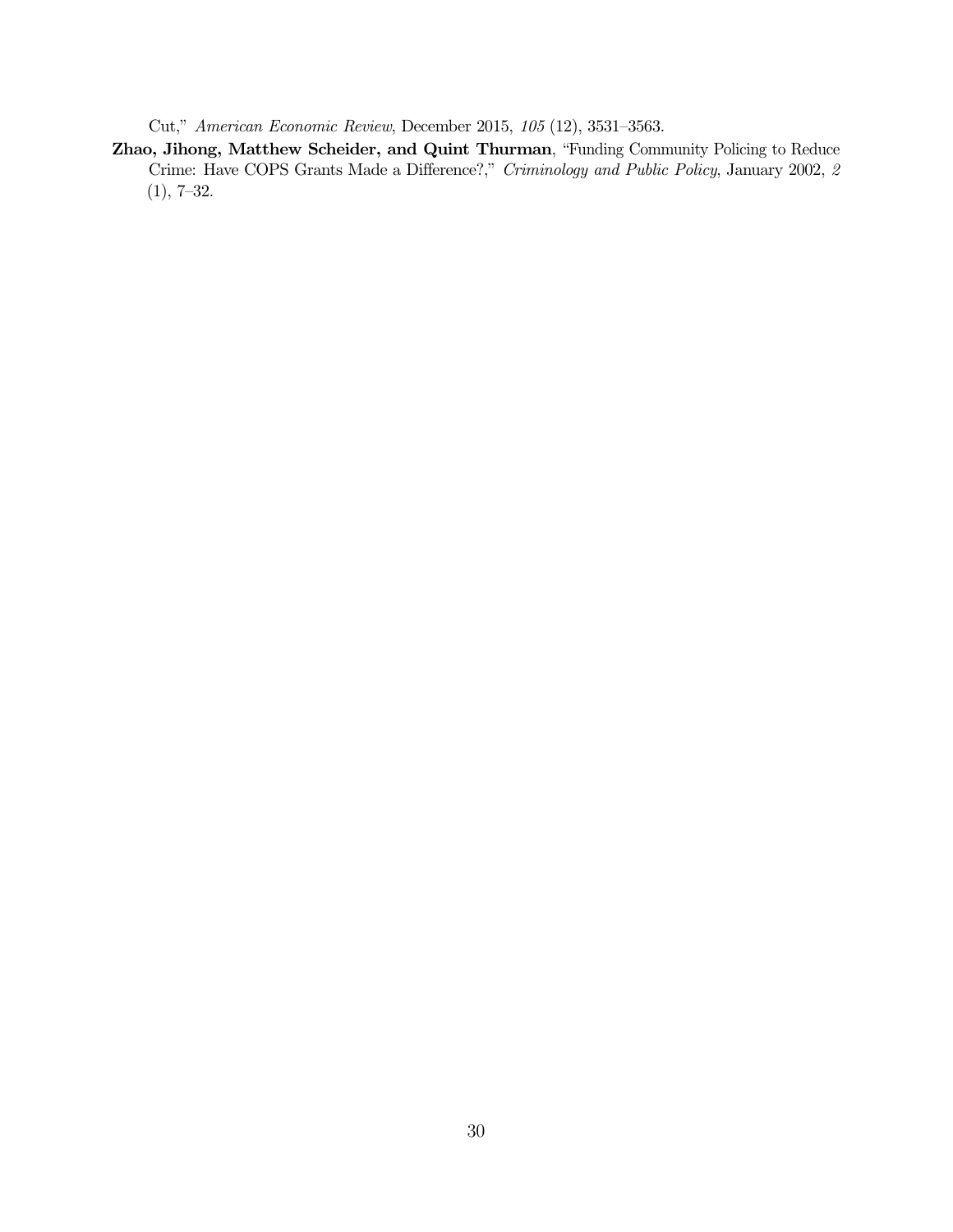

Figure 1: COPS Hiring Program Funding Over Time

Notes: Historical appropriations data from James (2013).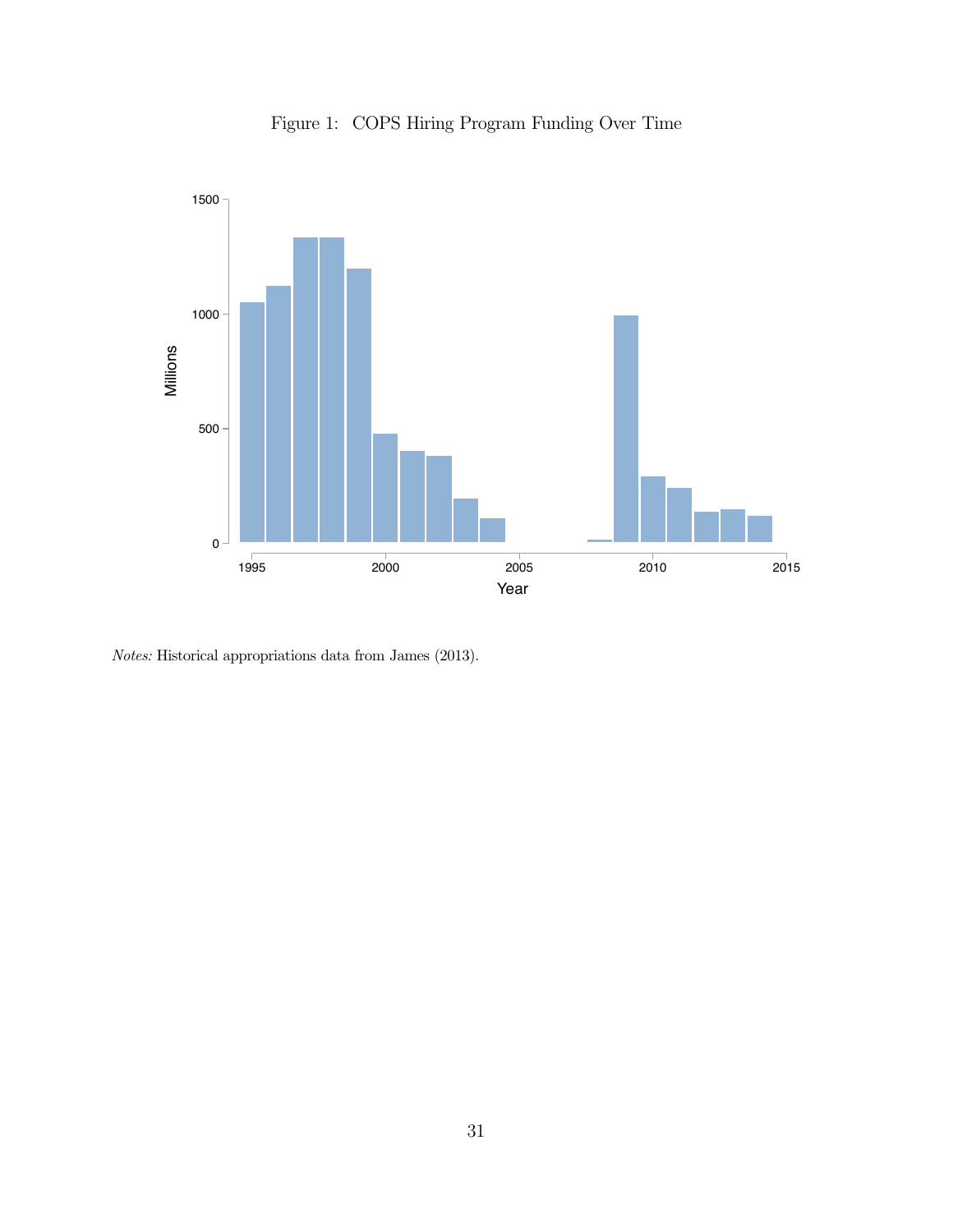<span id="page-32-0"></span>

Figure 2: Distribution of Application Scores and Funding Probability

Notes: An observation is a city. Figure plots of histogram of the 2009 application score relative to the cutoff (left axis). The application score is standardized, so the units are standard deviations. Figure also plots the fraction of applicants in each bin (width=0.25 score points) that received a hiring grant (right axis).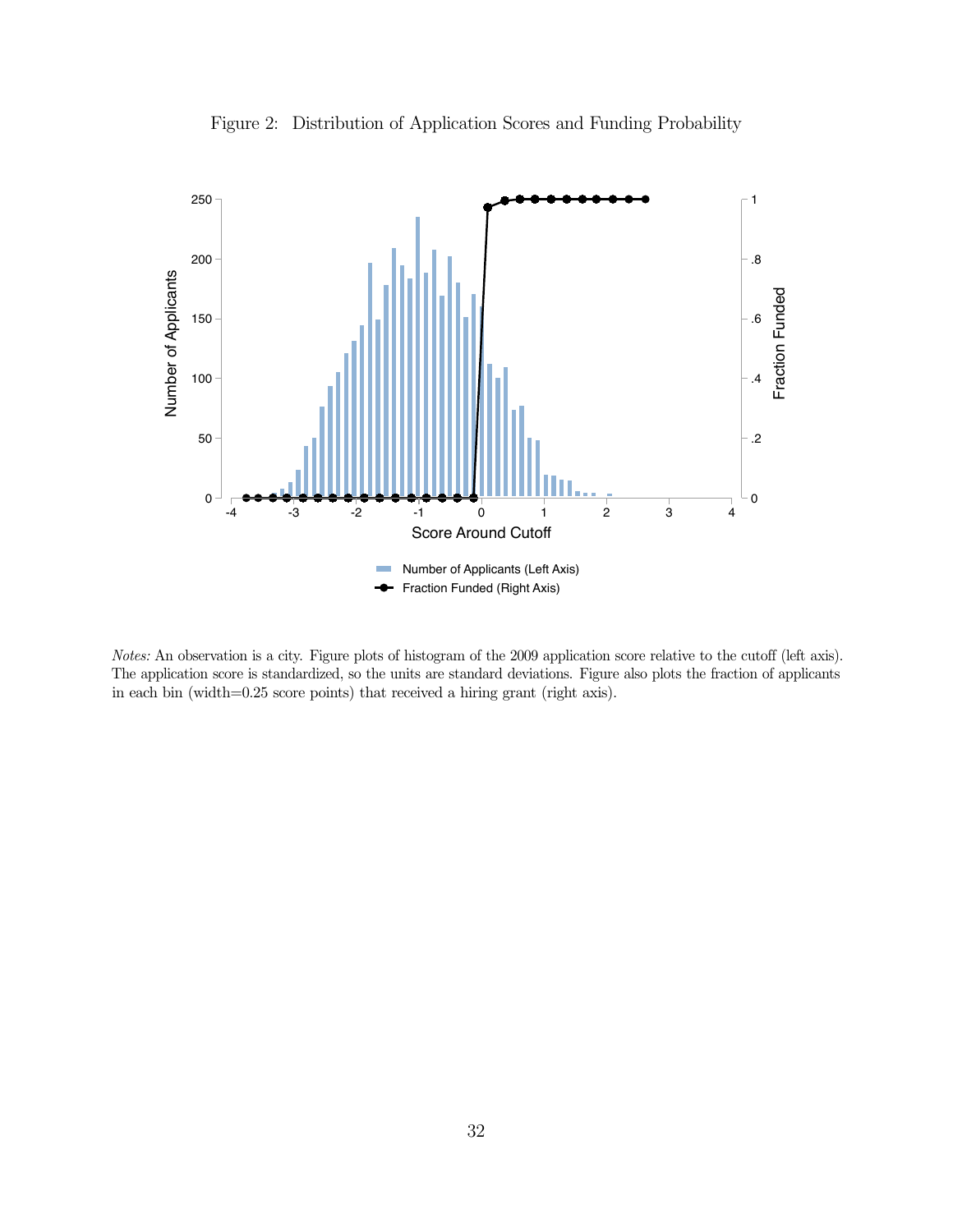<span id="page-33-0"></span>

Figure 3: Baseline Characteristics by Application Score

Notes: Each panel plots local linear regression fits of the denoted outcome (right axis) estimated separately for cities above and below the threshold over a histogram of the application score (left axis). Legend denotes the RD estimate using a triangular kernel and the IK optimal bandwidth. Population in ten thousands. Population, police, and crimes are from the UCR and measured in 2008. Unemployment rate is from the ACS and measured in 2009.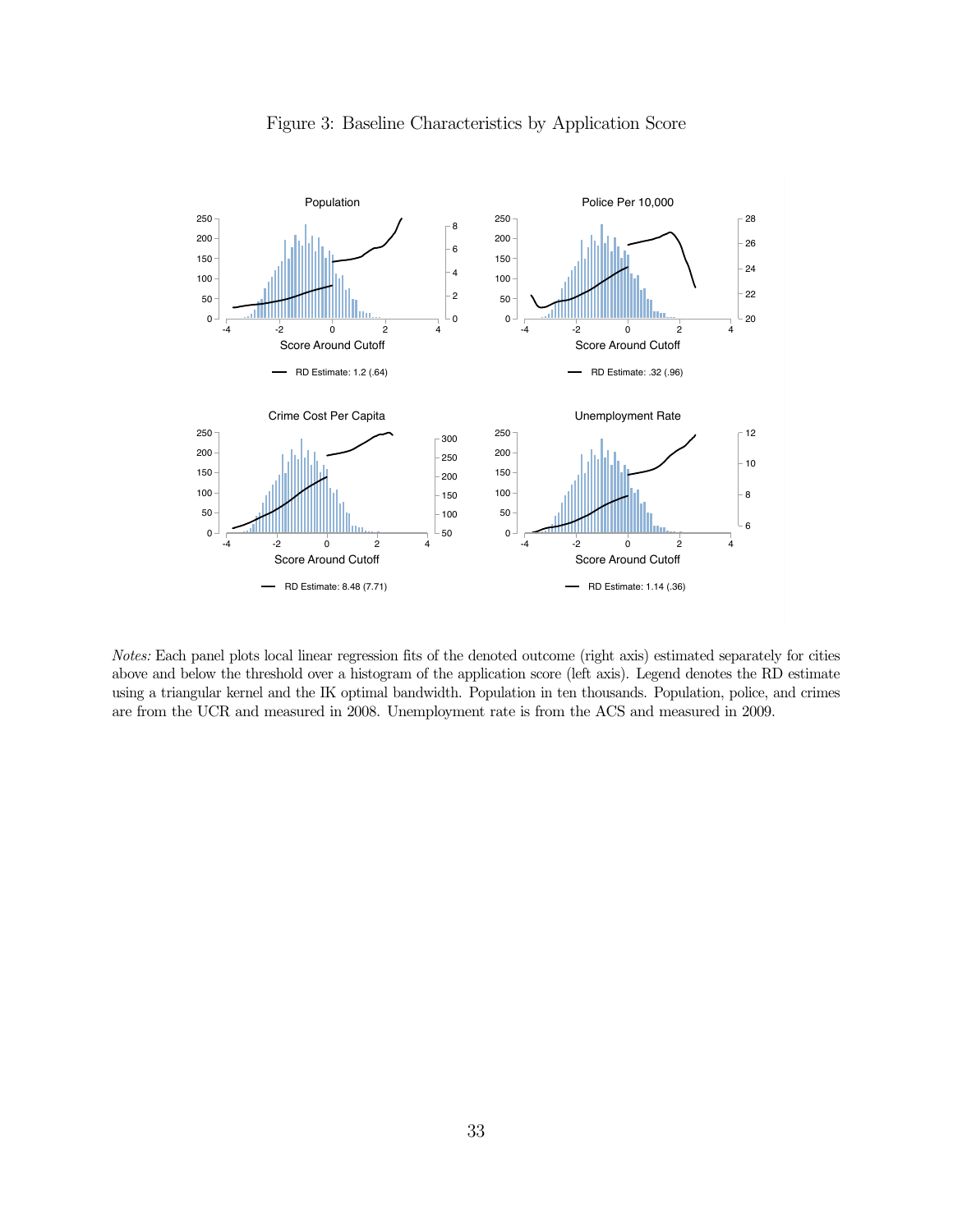<span id="page-34-0"></span>

Figure 4: Trends in Police and Crime by Treatment Status (Raw Data)

Notes: Figure plots annual averages of police per 10,000 (Panel A) and crime costs per capita (Panel B) by treatment status (above or below the cutoff). Treatment groups means are normalized to be equal to the control group in 2008.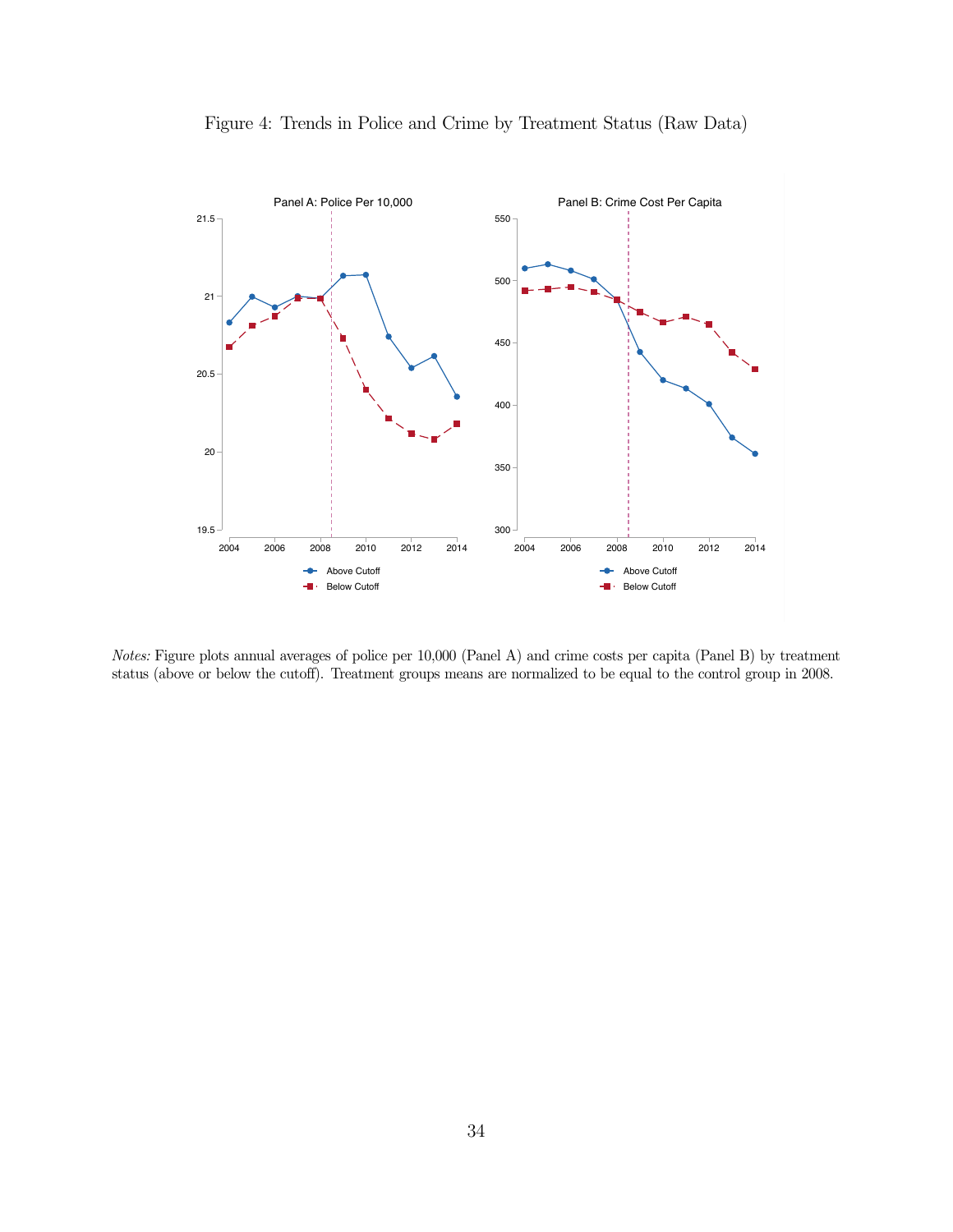<span id="page-35-0"></span>

Figure 5: Effect of Exceeding the Threshold on Police and Crime

Notes: Figure plots coefficients on interactions between year indicators and an indicator for whether the 2009 application score exceeded the threshold. Regressions also include police department fixed effects, year  $\times$  size group fixed effects, and department-specific linear trends. 95% confidence intervals are constructed from standard errors clustered at the city level.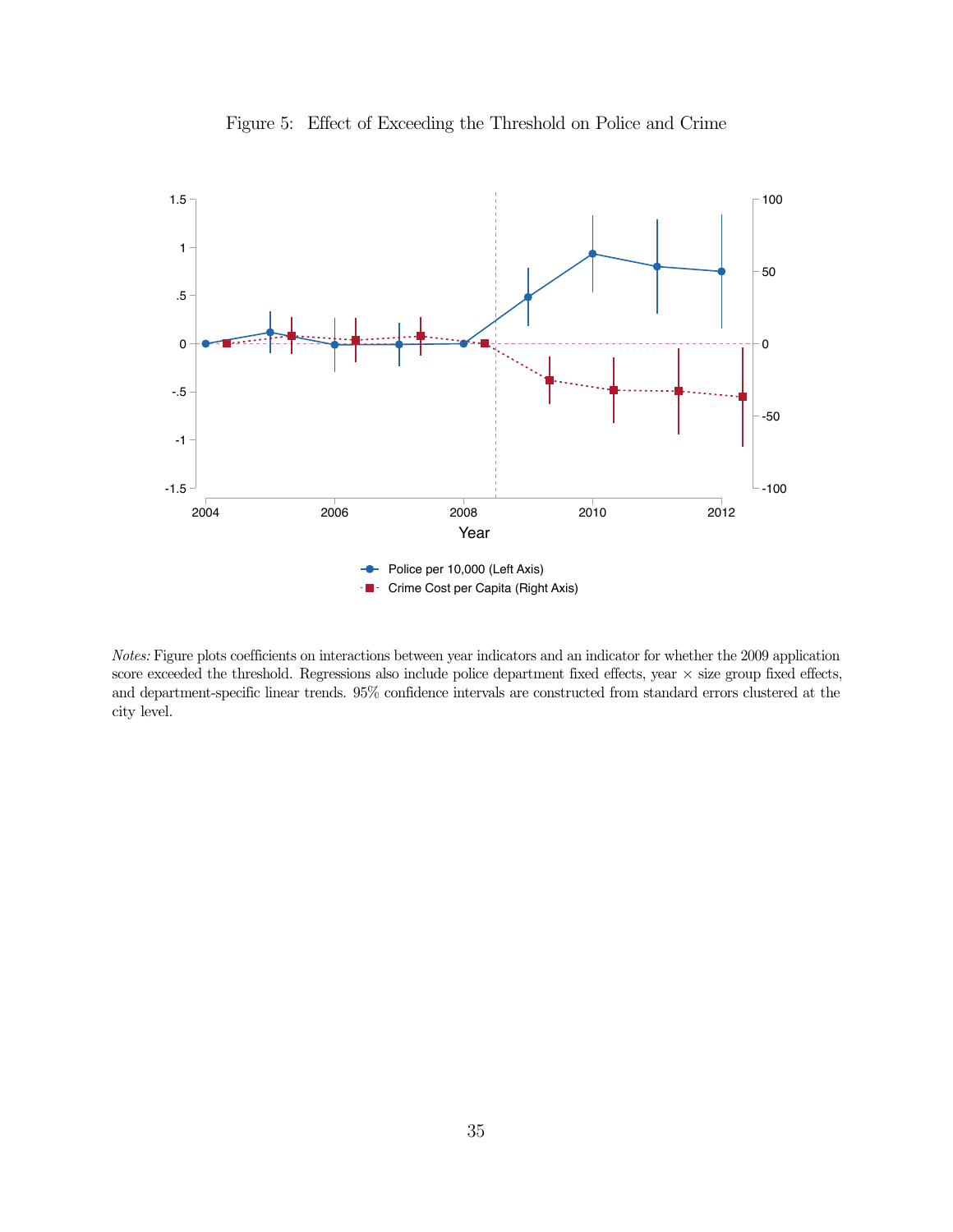<span id="page-36-0"></span>

Figure 6: Sensitivity of First Stage and Reduced Form Estimates

Notes: Figures plot coefficients and 95% confidence intervals on  $High \times Post$  from regressions where log police (crime cost) per capita is the outcome of interest. Regressions include controls, department fixed effects, year  $\times$  size group fixed effects, and department linear trends. Panel A plots coefficients when only departments within the denoted bandwidth are used. Panel B plots coefficients when using perturbed score cutoffs (i.e., the coefficient at -0.5 is the coefficient obtained when treating the cutoff as if it were 0.5 points below the true cutoff).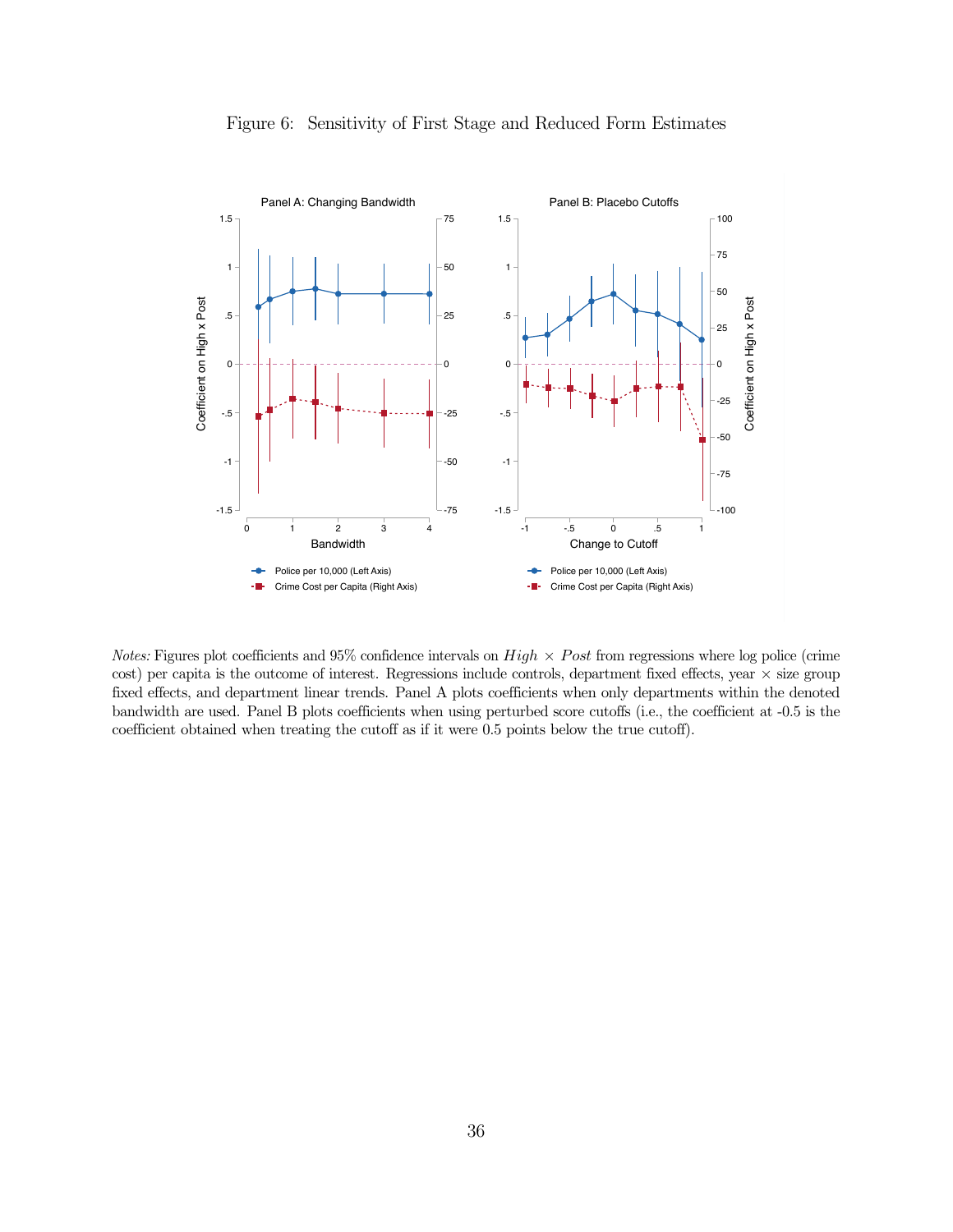<span id="page-37-0"></span>

Figure 7: Effect of Exceeding the Threshold on Violent and Property Crimes

Notes: Figures plot coefficients and 95% confidence intervals on  $High \times Post$  from regressions where log police (crime cost) per capita is the outcome of interest. Regressions include controls, department fixed effects, year  $\times$  size group fixed effects, and department linear trends. Panel A plots coefficients when only departments within the denoted bandwidth are used. Panel B plots coefficients when using perturbed score cutoffs (i.e., the coefficient at -0.5 is the coefficient obtained when treating the cutoff as if it were 0.5 points below the true cutoff).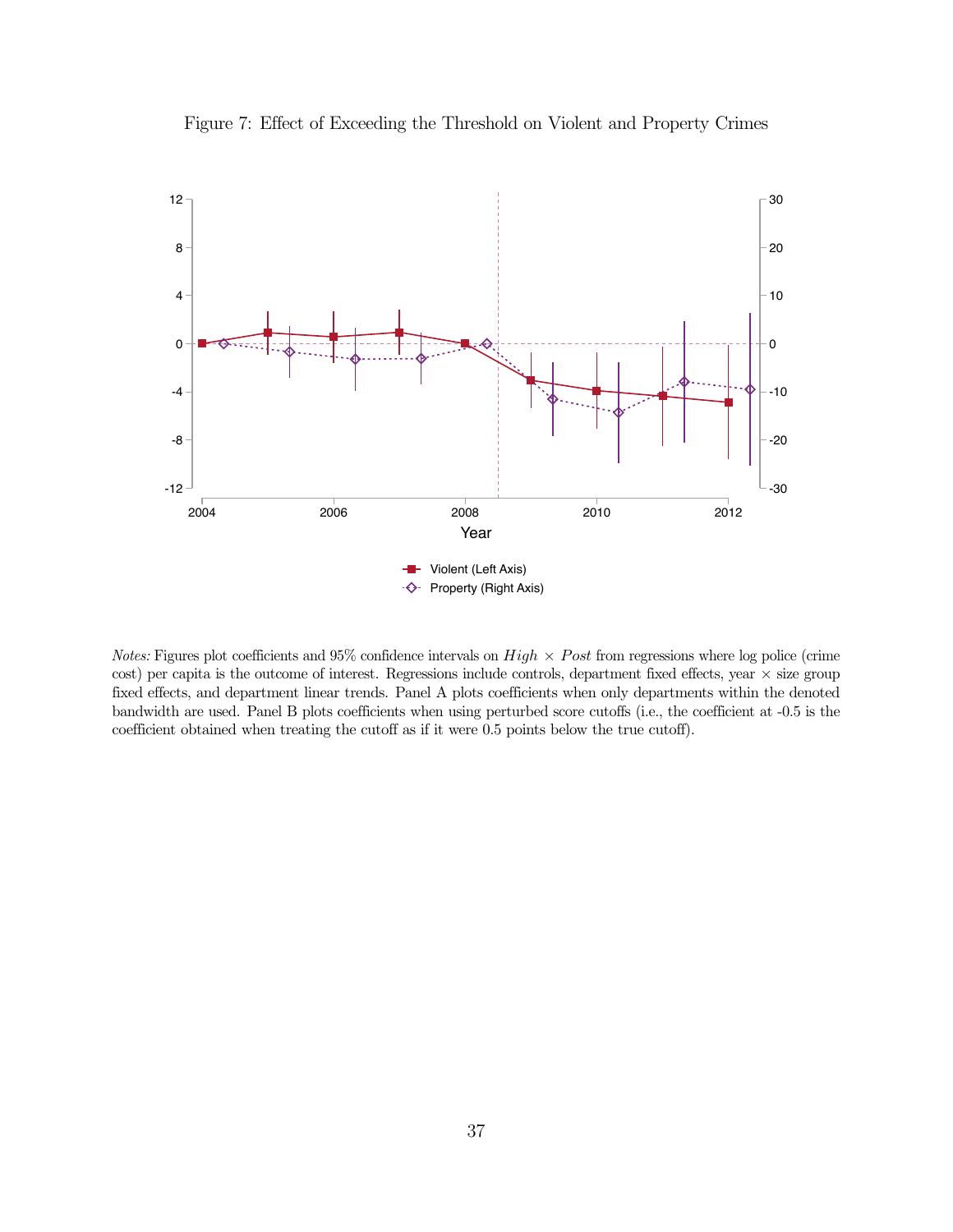<span id="page-38-0"></span>

Figure 8: Heterogeneous Effects by Recession Exposure

Notes: Predicted elasticity is the inverse of the ratio of the wage bill to crime costs for cities in a given bin. Estimated is the elasticity estimated in the data by scaling the wald estimate by the ratio of police and crime means. Wald estimates obtained by estimating heterogeneous first stage and reduced form estimates as described in the test.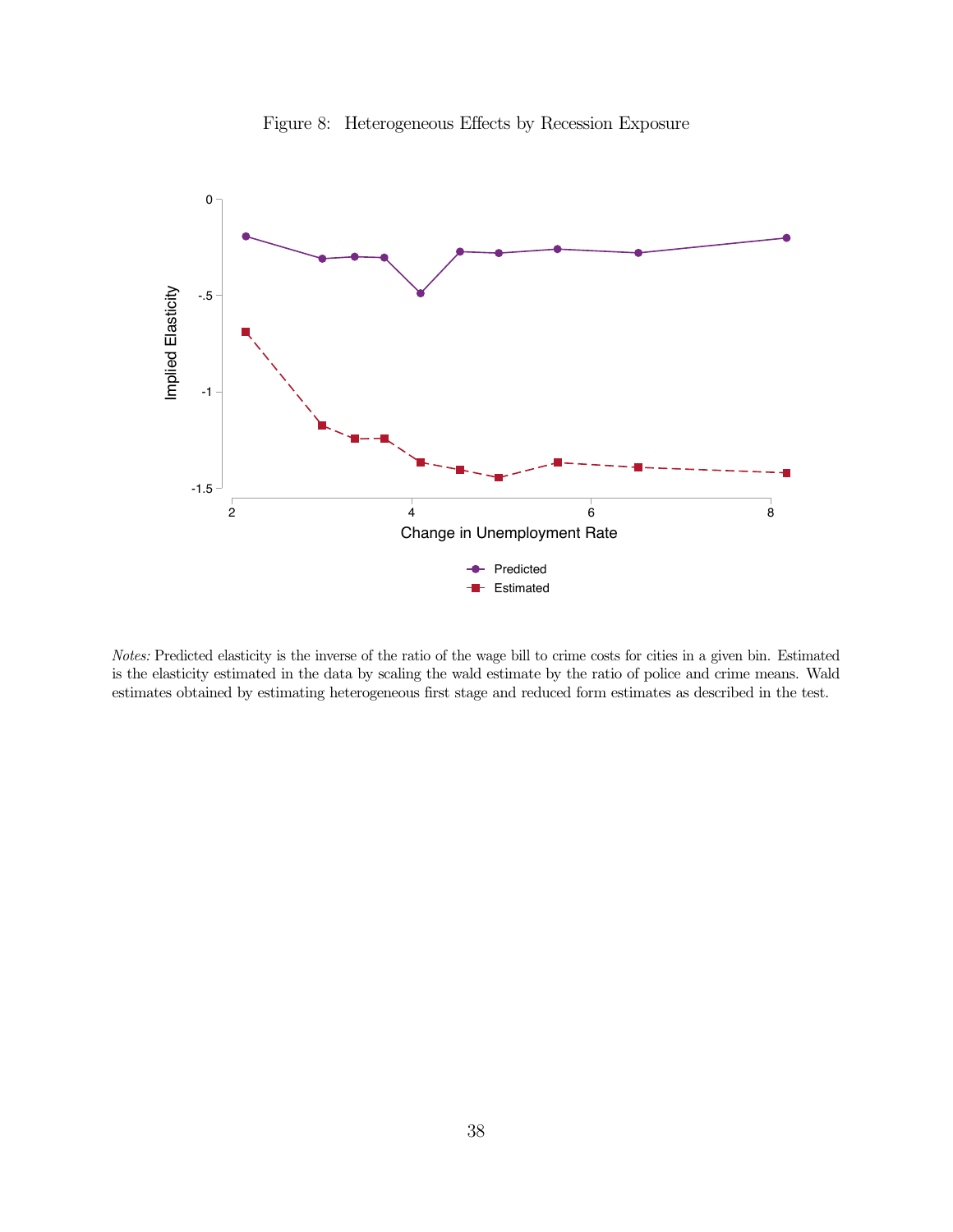<span id="page-39-0"></span>

|                               | <b>Above Cutoff</b> | <b>Below Cutoff</b> | Total     |
|-------------------------------|---------------------|---------------------|-----------|
| Population (Ten Thousands)    | 6.996               | 2.467               | $3.295\,$ |
|                               | (21.74)             | (15.29)             | (16.74)   |
|                               |                     |                     |           |
| Unemployment Rate             | $\ 9.552$           | 6.976               | 7.447     |
|                               | (4.020)             | (3.127)             | (3.454)   |
| Family Income (Ten Thousands) | 3.960               | 5.334               | 5.083     |
|                               | (1.112)             | (2.164)             | (2.082)   |
|                               |                     |                     |           |
| Percent Black                 | 20.76               | 7.753               | 10.13     |
|                               | (22.51)             | (12.38)             | (15.59)   |
| Percent Hispanic              | 15.19               | 10.05               | 10.99     |
|                               | (20.67)             | (14.92)             | (16.25)   |
|                               |                     |                     |           |
| Percent Young Male            | 23.54               | 21.60               | 21.95     |
|                               | (5.874)             | (6.909)             | (6.773)   |
| Police Per 10,000             | 26.10               | 22.69               | 23.32     |
|                               | (10.94)             | (11.26)             | (11.28)   |
|                               |                     |                     |           |
| Violent Crimes Per 10,000     | 93.20               | 56.83               | 63.47     |
|                               | (51.00)             | (42.35)             | (46.24)   |
|                               |                     |                     |           |
| Property Crimes Per 10,000    | 497.4               | 267.6               | 309.7     |
|                               | (228.2)             | (162.0)             | (197.1)   |
| Crime Cost Per Capita         | 834.0               | 494.0               | 556.2     |
|                               | (395.3)             | (322.0)             | (361.3)   |
|                               |                     |                     |           |
| Officers Funded Per 10,000    | 1.679               | $\overline{0}$      | 0.307     |
|                               | (1.601)             | (0)                 | (0.943)   |
| Funding Per Capita            | 29.60               | $\overline{0}$      | 5.411     |
|                               |                     |                     |           |
|                               | (23.83)             | (0)                 | (15.32)   |

Table 1: Summary Statistics for Applicant Cities

Notes: Number of observations: 791 (above); 3,536 (below); 4,327 (total). Standard deviations in parentheses. Population, police, and crime are from the 2008 Uniform Crime Reports. Demographic and economic information are from the 2009 American Community Service (FIPS place code level).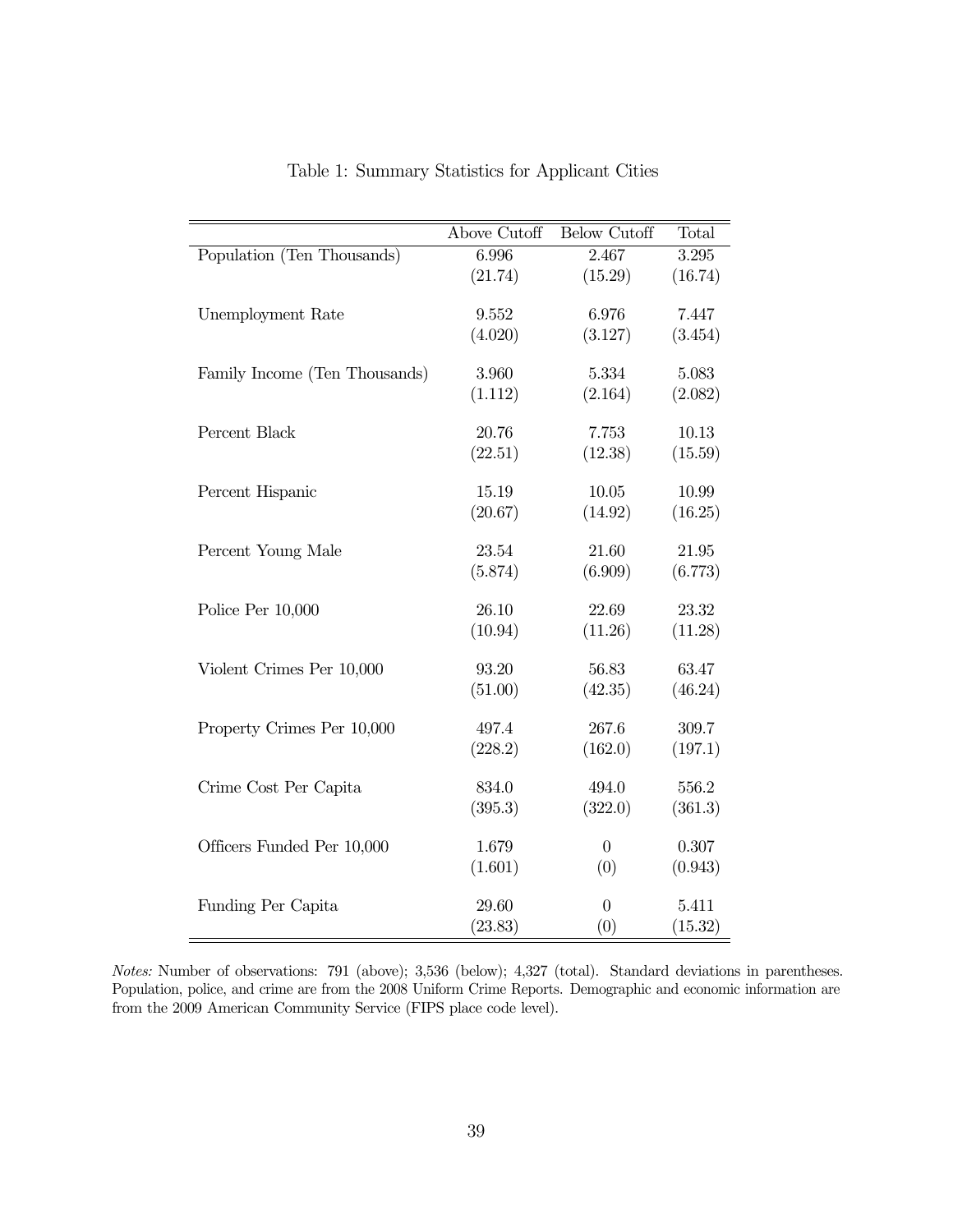<span id="page-40-0"></span>

|                           | (1)        | (2)         | (3)        | $\left( 4\right)$ |
|---------------------------|------------|-------------|------------|-------------------|
|                           | Police     | Crime       | OLS: Crime | IV: Crime         |
| High x Post               | $0.723***$ | $-25.43***$ |            |                   |
|                           | (0.158)    | (9.083)     |            |                   |
| Police                    |            |             | $2.198***$ | $-35.17**$        |
|                           |            |             | (0.710)    | (15.19)           |
| Mean                      | 22.85      | 689.23      | 689.23     | 689.23            |
| Elasticity                |            |             | .07        | $-1.17$           |
| F-Stat                    | 20.96      |             |            |                   |
| Controls                  | Yes        | Yes         | Yes        | Yes               |
| Size x Year Effects       | Yes        | Yes         | Yes        | Yes               |
| City Trends               | Yes        | Yes         | Yes        | Yes               |
| Clusters (Cities)         | 4327       | 4327        | 4327       | 4327              |
| Observations (City-Years) | 47597      | 47597       | 47597      | 47597             |

## Table 2: Difference in Differences Estimates

Notes: Standard errors clustered at the city-level in parentheses. Police is sworn officers per 10,000 residents. Crime is cost-weighted crime per capita. Regressions include city fixed effects.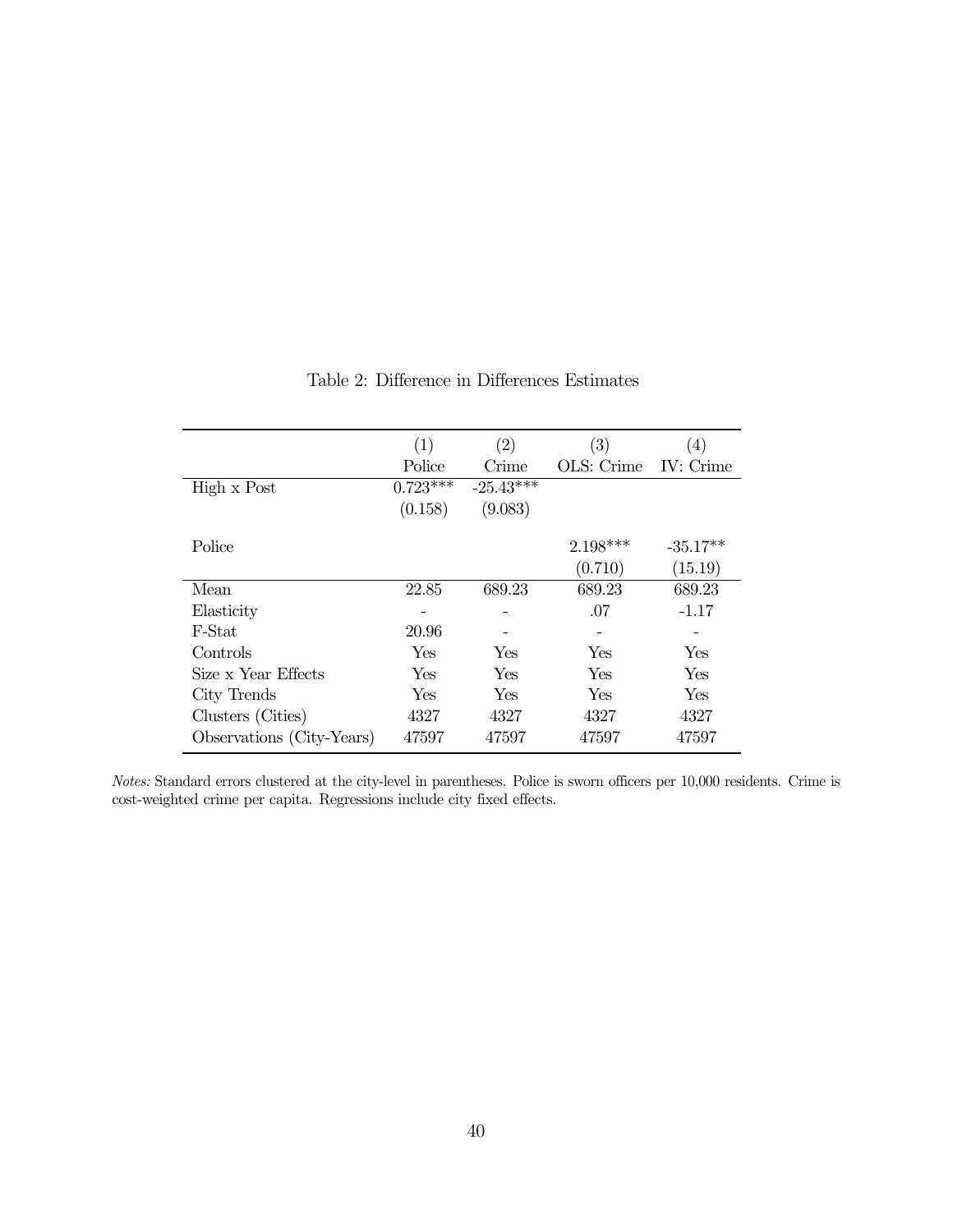<span id="page-41-0"></span>

|                                 | $\left( 1\right)$ | $\left( 2\right)$ | $\left( 3\right)$ | (4)            |
|---------------------------------|-------------------|-------------------|-------------------|----------------|
|                                 | UER $x$ 100       | UER $\times$ 100  | IV: Crime         | IV: Crime      |
| High x Post                     | $0.797***$        | 0.0405            |                   |                |
|                                 | (0.0845)          | (0.0380)          |                   |                |
|                                 |                   |                   |                   |                |
| Police                          |                   |                   | $-39.32**$        | $-42.67**$     |
|                                 |                   |                   | (15.86)           | (17.18)        |
| F-Stat                          |                   |                   | 19.89             | 19.34          |
| Controls                        | N <sub>0</sub>    | N <sub>0</sub>    | N <sub>0</sub>    | N <sub>0</sub> |
| Size x Year Effects             | Yes               | No                | Yes               | No             |
| Recession Decile x Year Effects | N <sub>0</sub>    | Yes               | N <sub>0</sub>    | Yes            |
| City Trends                     | Yes               | Yes               | Yes               | Yes            |
| Clusters (Cities)               | 4327              | 4327              | 4327              | 4327           |
| Observations (City-Years)       | 47597             | 47597             | 47597             | 47597          |

### Table 3: Accounting for Differential Recession Exposure

Notes: Standard errors clustered at the city-level in parentheses. UER  $\times$  100 is the unemployment rate (on a scale from 0-100). Mean unemployment rate in 2008 is 5.9. Mean unemployment rate in 2010 is 9.6. Police is sworn officers per 10,000 residents. Crime is cost-weighted crime per capita. Regressions include city fixed effects.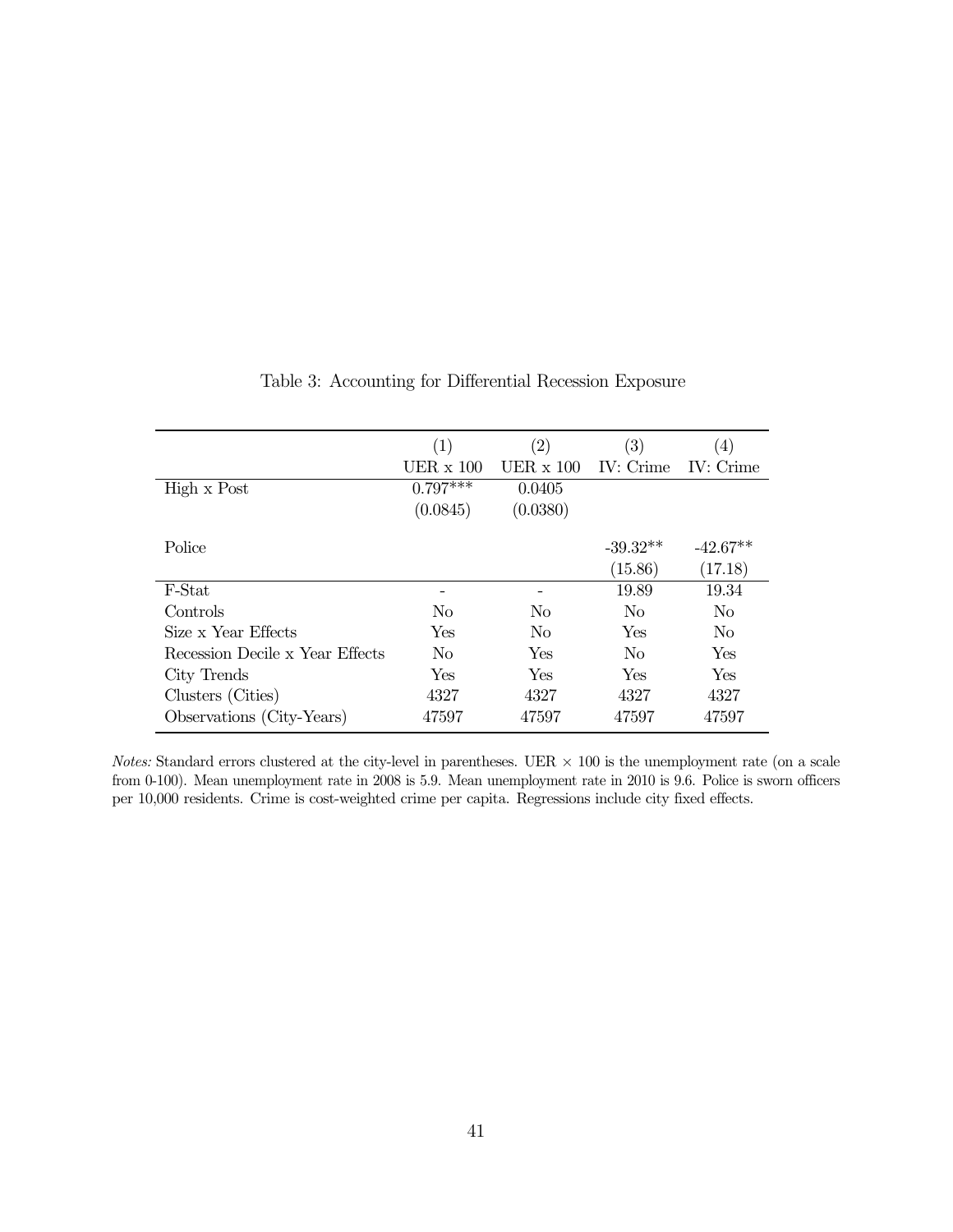<span id="page-42-0"></span>

|                           | (1)        | $\left( 2\right)$ | (3)        |
|---------------------------|------------|-------------------|------------|
|                           | Crime      | Crime             | Crime      |
| Police                    | $-35.17**$ | $-36.79**$        | $-37.52**$ |
|                           | (15.19)    | (16.98)           | (17.18)    |
| F-Stat                    | 20.96      | 16.88             | 16.66      |
| Controls                  | Yes        | Yes               | Yes        |
| Size x Year Effects       | Yes        | Yes               | Yes        |
| City Trends               | Yes        | Yes               | Yes        |
| <b>ARRA</b> Spending      | No         | No                | Yes        |
| Clusters (Cities)         | 4327       | 3277              | 3277       |
| Observations (City-Years) | 47597      | 36047             | 36046      |

Table 4: Accounting for Other ARRA Spending

Notes: Standard errors clustered at the city-level in parentheses. Table presents IV estimates. Dependent variable is cost-weighted crime per capita. Column  $(1)$  is the same as Column  $(4)$  in Table [2.](#page-40-0) Column  $(2)$  repeats the specification from Column (1) using only cities matched to ZIP codes. Column (3) adds a control for log non-DOJ ARRA spending per capita at the city-year level. Regressions include city fixed effects.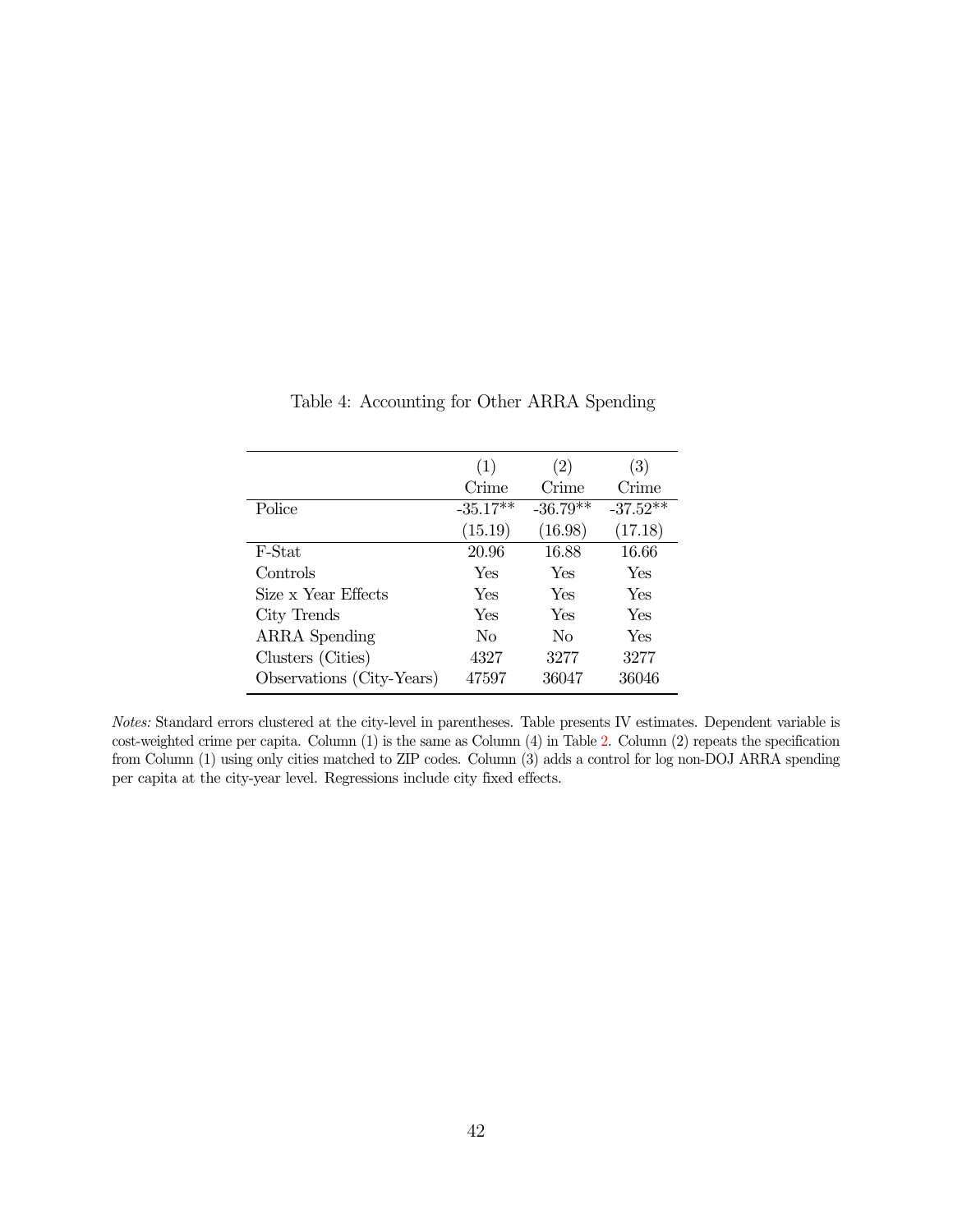|                                                                     |                                                                       |                                                                             |                                                                                                                                                                                                                                                                                                                                                                                                                                                                                    | $\begin{array}{c} \text{(4)} \\ \text{Robberg} \\ \text{(0.554)} \\ \text{(0.554)} \\ \text{(10.79)} \\ \text{Yes} \\ \text{Yes} \\ \text{Xes} \\ \text{Xes} \\ \text{Xes} \\ \text{(132)} \\ \text{Xes} \\ \text{Xes} \\ \text{Xes} \\ \text{Xes} \\ \text{Xes} \\ \text{Xes} \\ \text{Xes} \\ \text{Xes} \\ \text{Xes} \\ \text{Xes} \\ \text{Xes} \\ \text{Xes} \\ \text{Xes} \\ \text{Xes} \\ \text{Xes} \\ \text{Xes} \\ \text{Xes} \\ \text{Xes} \\ \$ |                                                                                                                                                                                                                                                                                                 | $\begin{array}{l} \text{(6)} \\ \text{all Property} \\ \hline -15.39^{**} \\ \hline (6.674) \\ \text{(6.674)} \\ -810 \\ \text{Yes} \\ \text{Yes} \\ \text{Yes} \\ \text{Yes} \\ \text{Yes} \\ \text{Yes} \\ \text{Yes} \\ \text{Yes} \\ \text{Yes} \\ \text{Yes} \\ \text{Yes} \\ \text{Yes} \\ \text{Yes} \\ \text{Yes} \\ \text{Yes} \\ \text{Yes} \\ \text{Yes} \\ \text{Yes} \\ \text{Yes} \\ \text{Yes} \\ \text{Yes} \\ \text{Yes} \\ \text{Yes} \\ \text{Yes} \\ \text{Yes} \\ \text{Yes} \\ \text{Yes}$ | $\begin{array}{c} (7) \\ \hline 0 \\ \hline 2.747 \\ (2.048) \\ (36.83 \\ \hline 3 \\ (72 \\ \hline \end{array} \quad \  \  \, \rm{We} \\ Y_{4} \\ Y_{5} \\ Y_{6} \\ Y_{7} \\ Y_{8} \\ 4327 \\ 437 \\ 47597 \\$ | $\begin{array}{r} (8) \\ \text{Larceny} \\ \hline 14.96^{***} \\ \hline (5.494) \\ \hline 311.27 \\ \text{Ves} \\ \text{Yes} \\ \text{Xes} \\ \text{Xes} \\ \text{Xes} \\ \text{Xes} \\ \text{Xes} \\ \text{Xes} \\ \text{Xes} \\ \text{Xes} \\ \text{Xes} \\ \text{Xes} \\ \text{Xes} \\ \text{Xes} \\ \text{Xes} \\ \text{Xes} \\ \text{Xes} \\ \text{Xes} \\ \text{Xes} \\ \text{Xes} \\ \text{Xes} \\ \text{Xes} \\ \text{Xes} \\ \text{Xes$ | (9)<br>Auto Theft<br>$\frac{-5.149***}{(1.341)}$<br>35.15<br>Yes<br>Yes<br>Yes<br>Yes<br>Yes<br>H7597 |
|---------------------------------------------------------------------|-----------------------------------------------------------------------|-----------------------------------------------------------------------------|------------------------------------------------------------------------------------------------------------------------------------------------------------------------------------------------------------------------------------------------------------------------------------------------------------------------------------------------------------------------------------------------------------------------------------------------------------------------------------|--------------------------------------------------------------------------------------------------------------------------------------------------------------------------------------------------------------------------------------------------------------------------------------------------------------------------------------------------------------------------------------------------------------------------------------------------------------|-------------------------------------------------------------------------------------------------------------------------------------------------------------------------------------------------------------------------------------------------------------------------------------------------|------------------------------------------------------------------------------------------------------------------------------------------------------------------------------------------------------------------------------------------------------------------------------------------------------------------------------------------------------------------------------------------------------------------------------------------------------------------------------------------------------------------|-----------------------------------------------------------------------------------------------------------------------------------------------------------------------------------------------------------------|--------------------------------------------------------------------------------------------------------------------------------------------------------------------------------------------------------------------------------------------------------------------------------------------------------------------------------------------------------------------------------------------------------------------------------------------------|-------------------------------------------------------------------------------------------------------|
|                                                                     | $r_{\mbox{\small{lo}lent}}$                                           |                                                                             |                                                                                                                                                                                                                                                                                                                                                                                                                                                                                    |                                                                                                                                                                                                                                                                                                                                                                                                                                                              |                                                                                                                                                                                                                                                                                                 |                                                                                                                                                                                                                                                                                                                                                                                                                                                                                                                  |                                                                                                                                                                                                                 |                                                                                                                                                                                                                                                                                                                                                                                                                                                  |                                                                                                       |
| Police                                                              |                                                                       |                                                                             |                                                                                                                                                                                                                                                                                                                                                                                                                                                                                    |                                                                                                                                                                                                                                                                                                                                                                                                                                                              |                                                                                                                                                                                                                                                                                                 |                                                                                                                                                                                                                                                                                                                                                                                                                                                                                                                  |                                                                                                                                                                                                                 |                                                                                                                                                                                                                                                                                                                                                                                                                                                  |                                                                                                       |
|                                                                     | $\frac{4.265**}{(2.022)}$<br>$\frac{(2.022)}{75.16}$<br>$-1.3$<br>Yes | $\frac{(2)}{4 \text{under}}$<br>$\frac{4 \text{under}}{107}$<br>0.0601)     | $\begin{array}{c} (3)\\ {\rm Range}\\ \frac{(0.532^{**})}{0.532^{**}}\\ \text{3.85}\\ -3.16\\ \text{Yes}\\ \text{Yes}\\ \text{Yes}\\ \text{Xes}\\ \text{Xes}\\ \text{Xes}\\ \text{Xes}\\ \text{Xes}\\ \text{Xes}\\ \text{Xes}\\ \text{Xes}\\ \text{Xes}\\ \text{Xes}\\ \text{Xes}\\ \text{Xes}\\ \text{Xes}\\ \text{Xes}\\ \text{Xes}\\ \text{Xes}\\ \text{Xes}\\ \text{Xes}\\ \text{Xes}\\ \text{Xes}\\ \text{Xes}\\ \text{Xes}\\ \text{Xes}\\ \text{Xes}\\ \text{Xes}\\ \text{X$ |                                                                                                                                                                                                                                                                                                                                                                                                                                                              | $\begin{array}{c} (5) \\ \text{Assault} \\ \text{Assult} \\ \text{-1.309} \\ \text{-1.309} \\ \text{-5.5} \\ \text{Yes} \\ \text{Yes} \\ \text{Yes} \\ \text{Yes} \\ \text{Yes} \\ \text{1.307} \\ \text{-5.597} \\ \text{Yes} \\ \text{-4327} \\ \text{-4327} \\ \text{-5.597} \\ \end{array}$ |                                                                                                                                                                                                                                                                                                                                                                                                                                                                                                                  |                                                                                                                                                                                                                 |                                                                                                                                                                                                                                                                                                                                                                                                                                                  |                                                                                                       |
| Mean                                                                |                                                                       |                                                                             |                                                                                                                                                                                                                                                                                                                                                                                                                                                                                    |                                                                                                                                                                                                                                                                                                                                                                                                                                                              |                                                                                                                                                                                                                                                                                                 |                                                                                                                                                                                                                                                                                                                                                                                                                                                                                                                  |                                                                                                                                                                                                                 |                                                                                                                                                                                                                                                                                                                                                                                                                                                  |                                                                                                       |
| $\mathop{\rm \mathbf{cl}}\nolimits$ asticity                        |                                                                       |                                                                             |                                                                                                                                                                                                                                                                                                                                                                                                                                                                                    |                                                                                                                                                                                                                                                                                                                                                                                                                                                              |                                                                                                                                                                                                                                                                                                 |                                                                                                                                                                                                                                                                                                                                                                                                                                                                                                                  |                                                                                                                                                                                                                 |                                                                                                                                                                                                                                                                                                                                                                                                                                                  |                                                                                                       |
|                                                                     |                                                                       |                                                                             |                                                                                                                                                                                                                                                                                                                                                                                                                                                                                    |                                                                                                                                                                                                                                                                                                                                                                                                                                                              |                                                                                                                                                                                                                                                                                                 |                                                                                                                                                                                                                                                                                                                                                                                                                                                                                                                  |                                                                                                                                                                                                                 |                                                                                                                                                                                                                                                                                                                                                                                                                                                  |                                                                                                       |
|                                                                     |                                                                       |                                                                             |                                                                                                                                                                                                                                                                                                                                                                                                                                                                                    |                                                                                                                                                                                                                                                                                                                                                                                                                                                              |                                                                                                                                                                                                                                                                                                 |                                                                                                                                                                                                                                                                                                                                                                                                                                                                                                                  |                                                                                                                                                                                                                 |                                                                                                                                                                                                                                                                                                                                                                                                                                                  |                                                                                                       |
|                                                                     |                                                                       |                                                                             |                                                                                                                                                                                                                                                                                                                                                                                                                                                                                    |                                                                                                                                                                                                                                                                                                                                                                                                                                                              |                                                                                                                                                                                                                                                                                                 |                                                                                                                                                                                                                                                                                                                                                                                                                                                                                                                  |                                                                                                                                                                                                                 |                                                                                                                                                                                                                                                                                                                                                                                                                                                  |                                                                                                       |
| Controls<br>Size x Year Effects<br>City Trends<br>Clusters (Cities) | $\frac{\text{Yes}}{4327}$                                             | $\frac{1}{4}$<br>$\frac{34}{10}$<br>$\frac{34}{100}$<br>$\frac{4327}{1007}$ |                                                                                                                                                                                                                                                                                                                                                                                                                                                                                    |                                                                                                                                                                                                                                                                                                                                                                                                                                                              |                                                                                                                                                                                                                                                                                                 |                                                                                                                                                                                                                                                                                                                                                                                                                                                                                                                  |                                                                                                                                                                                                                 |                                                                                                                                                                                                                                                                                                                                                                                                                                                  |                                                                                                       |
| bservations (City-Years)                                            |                                                                       |                                                                             |                                                                                                                                                                                                                                                                                                                                                                                                                                                                                    |                                                                                                                                                                                                                                                                                                                                                                                                                                                              |                                                                                                                                                                                                                                                                                                 |                                                                                                                                                                                                                                                                                                                                                                                                                                                                                                                  |                                                                                                                                                                                                                 |                                                                                                                                                                                                                                                                                                                                                                                                                                                  |                                                                                                       |

Table 5: IV Estimates by Crime Type Table 5: IV Estimates by Crime Type

Notes: Standard errors clustered at the city-level in parentheses. Table presents IV estimates. Dependent variable is crimes per 10,000 residents. First state F-statistic is 20.96. Regressions include city fixed effects. Notes: Standard errors clustered at the city-level in parentheses. Table presents IV estimates. Dependent variable is crimes per 10,000 residents. First state F-statistic is 20.96. Regressions include city fixed effects.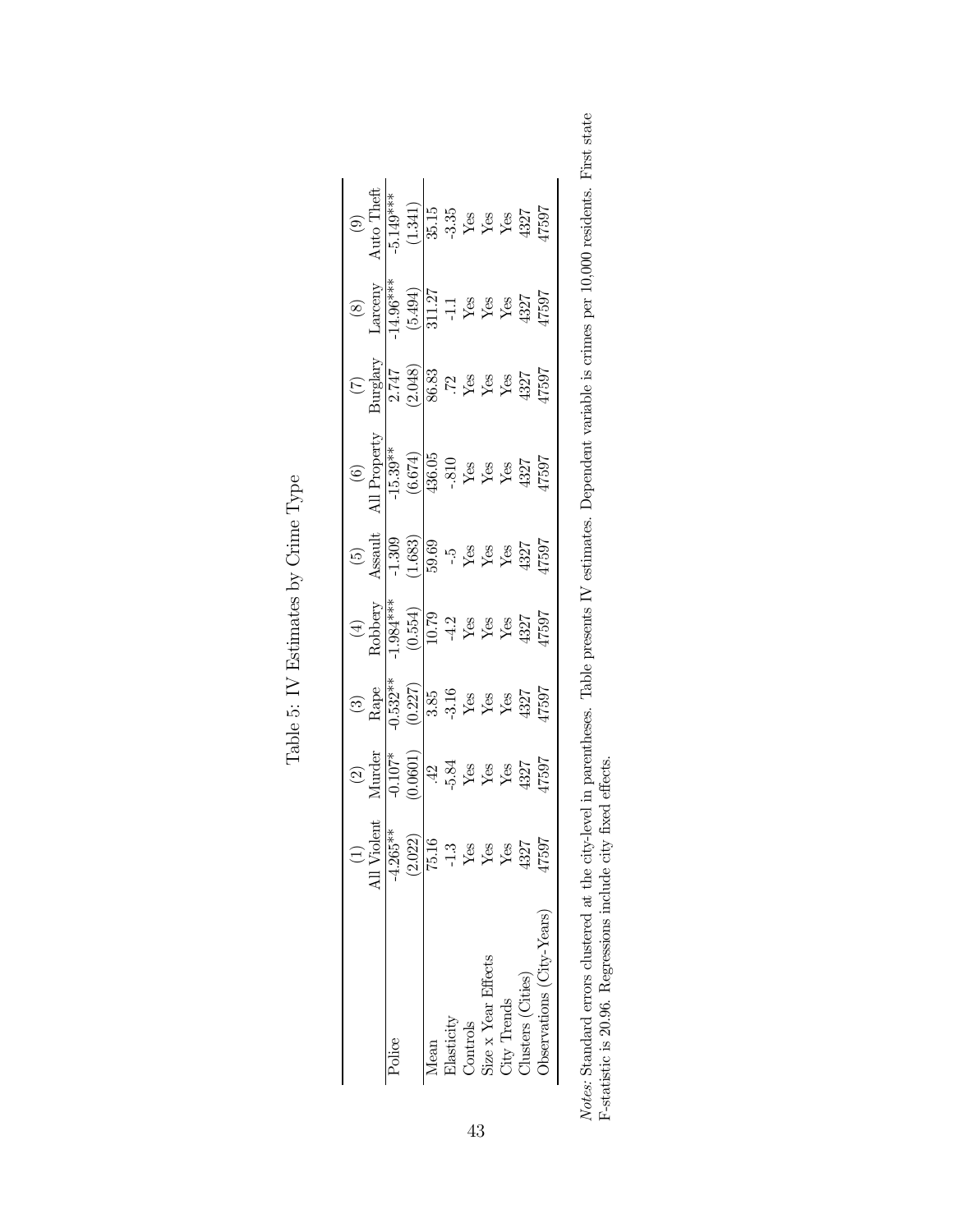|          |            | Police per $10,000$ |           |
|----------|------------|---------------------|-----------|
| Year     | Funded     | ITT                 | ТОТ       |
| 2009     | $.99***$   | .484***             | .484***   |
|          | (.004)     | (.154)              | (.146)    |
| $2010\,$ | $-.076***$ | $.935***$           | $.972***$ |
|          | (.007)     | (.204)              | (.204)    |
| 2011     | $.05***$   | $.801***$           | $.851***$ |
|          | (.009)     | (.251)              | (.252)    |
| 2012     | $.049***$  | $.75***$            | $.742**$  |
|          | (.009)     | (.303)              | (.292)    |
| $2013\,$ | $.079***$  | $.936***$           | $.864***$ |
|          | (.012)     | (.34)               | (.327)    |
| 2014     | $.06***$   | .578                | .43       |
|          | (.01)      | (.366)              | (.328)    |

<span id="page-44-0"></span>Table 6: Dynamic TOT Effects of Grant Offers on Police

Notes: Dependent variable is police per 10,000 residents. Standard errors for ITT and one-step TOT estimates are clustered at the city level. Standard errors for recursive TOT estimates are bootstrapped using 500 iterations of city-level resampling. All regressions include city fixed effects, size group × year fixed effects, and city trends. See text for details on computation of the TOT estimators.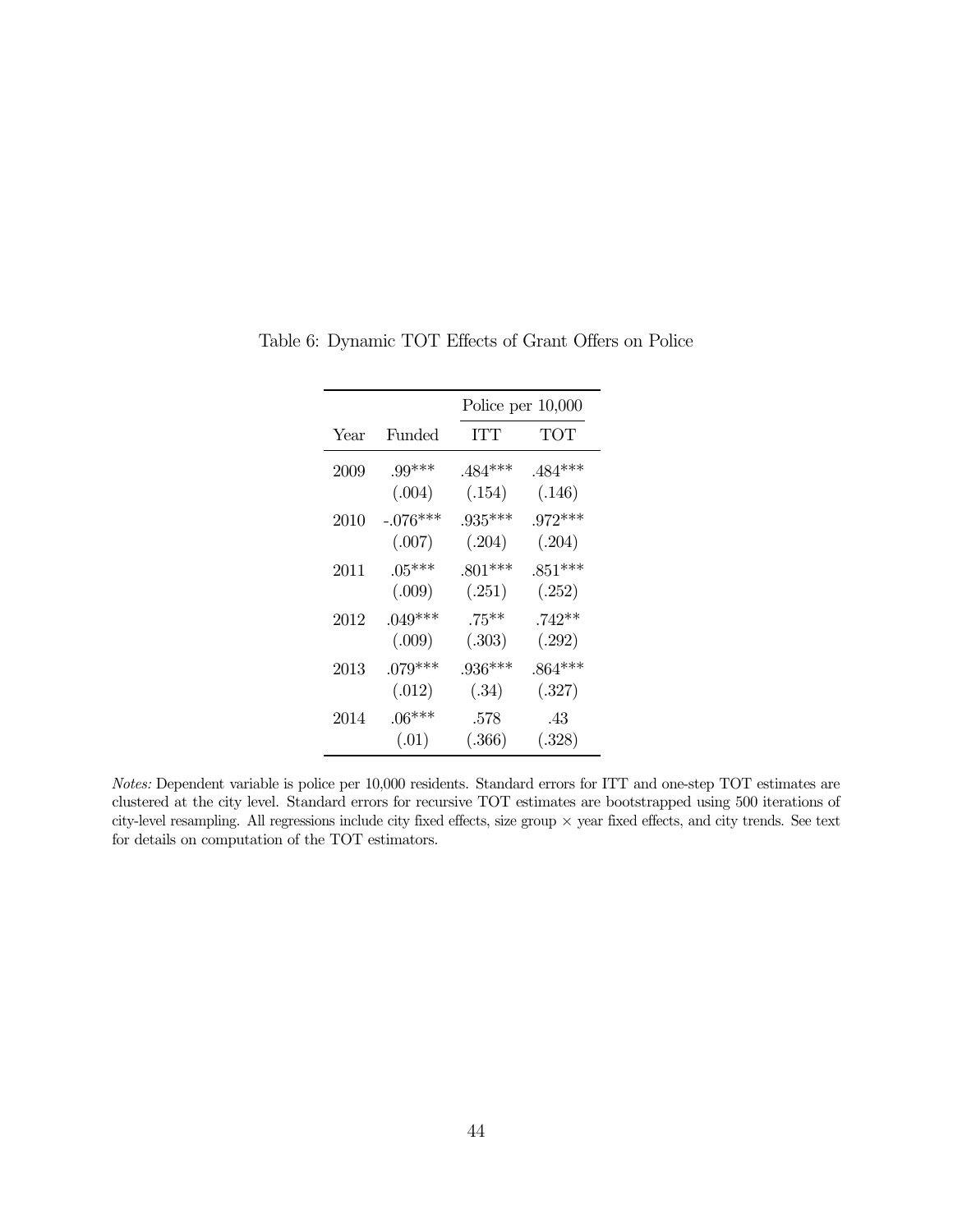### Appendix For Online Publication



Figure A-1: Probability of Sample Inclusion by Application Score

Notes: Sample is 5,314 municipal police departments applying for a hiring grant in 2009. Figure plots local linear regression fits of an indicator for being in the sample against the application score relative to the cutoff (right axis), laid over a histogram of the application scores (left axis). Legend shows corresponding RD estimate using the IK optimal bandwidth and a triangular kernel.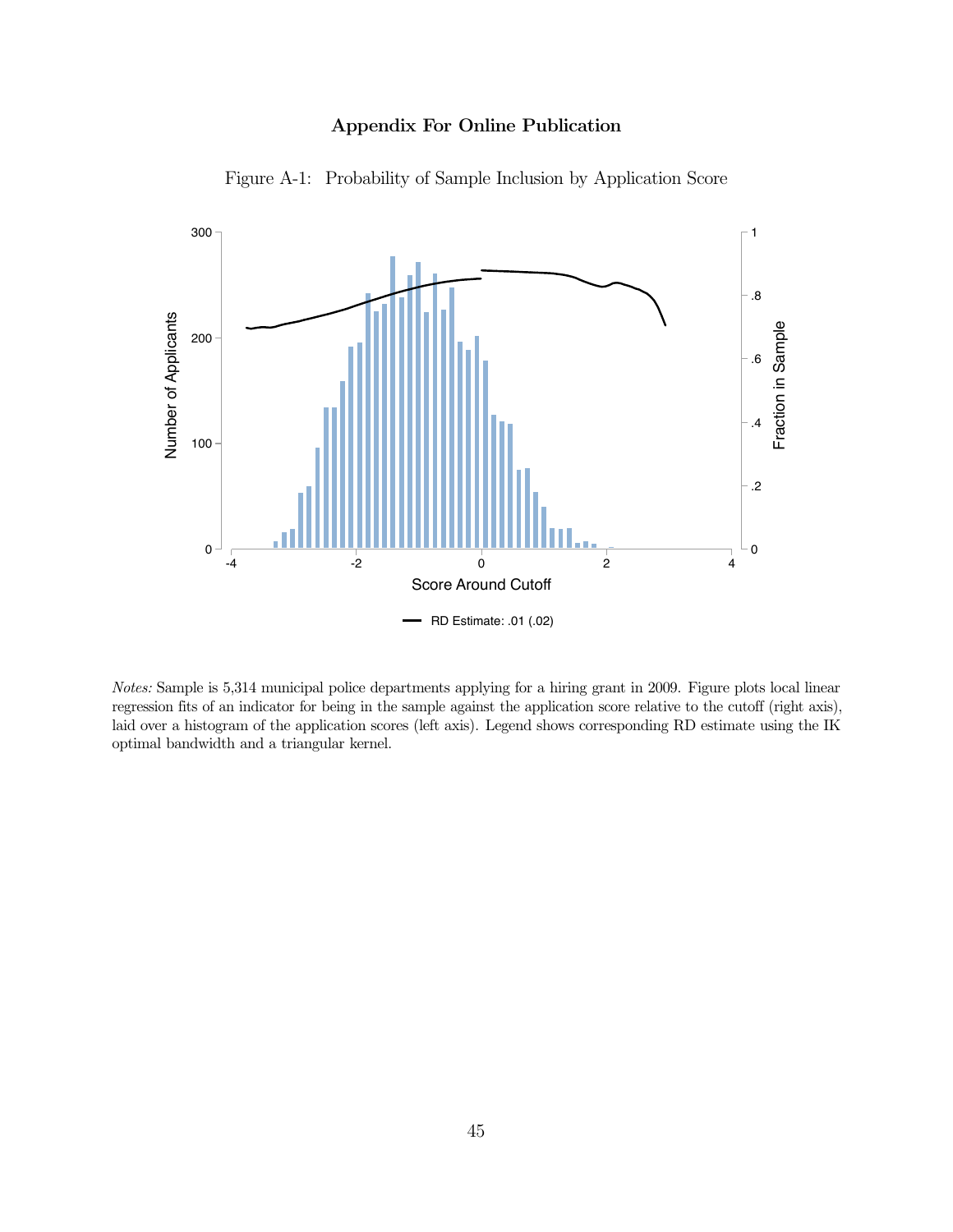

<span id="page-46-0"></span>

Notes: Figure plots coefficients and 95% intervals on interactions between a high score indicator and year effects. Standard errors clustered at the city-level. Regressions include city fixed effects and size  $\times$  year fixed effects. Dependent variable is an indicator for police (crime) being imputed. City as coded as having crime imputed if either violent or property crime is imputed.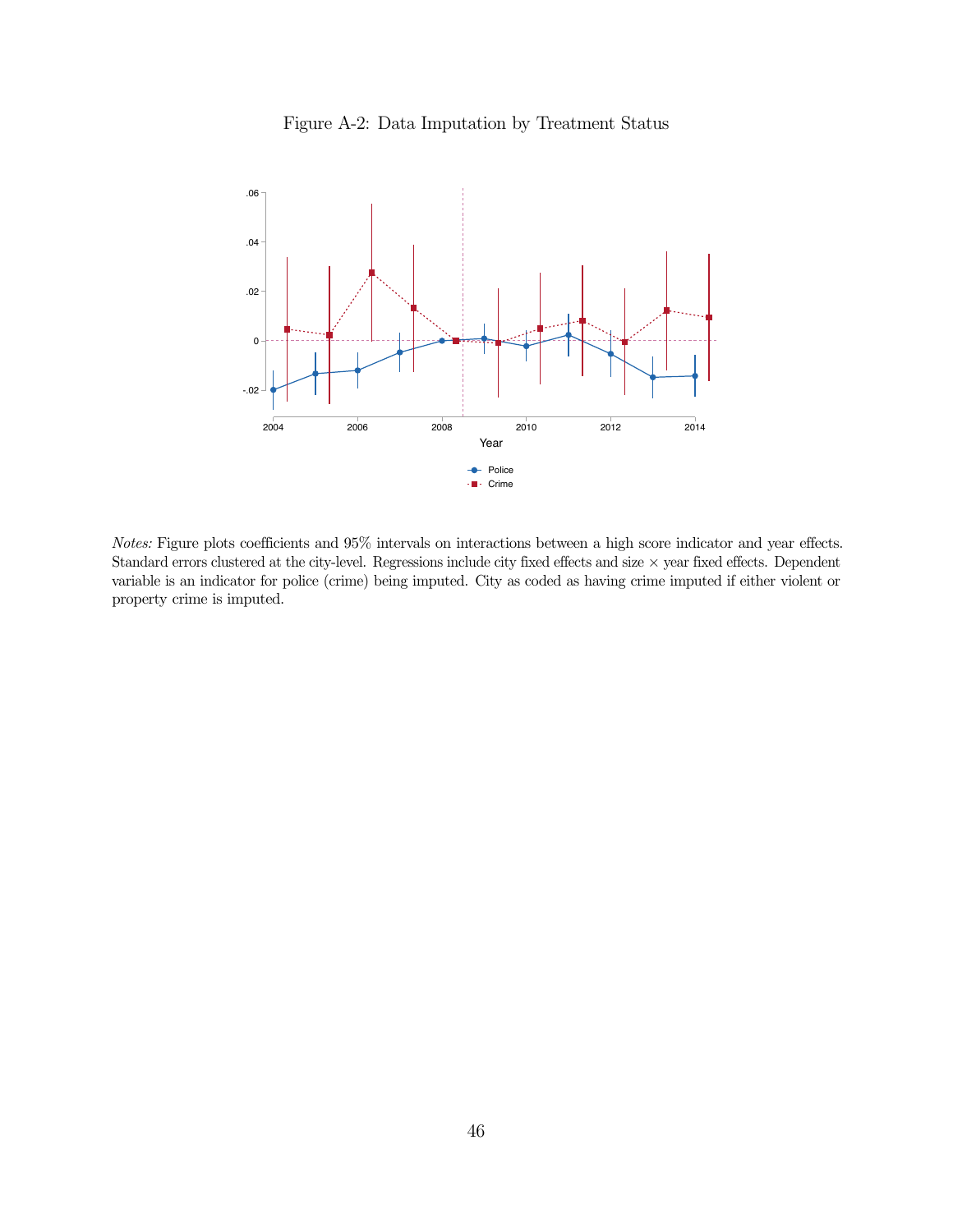



Notes: Sample is 2,075 agencies in main sample that could be matched to the Annual Survey of Governments (ASG). Civilians refers to civilian police employees reported in the UCR LEOKA files. Expenditures is direct expenditures reported in the ASG.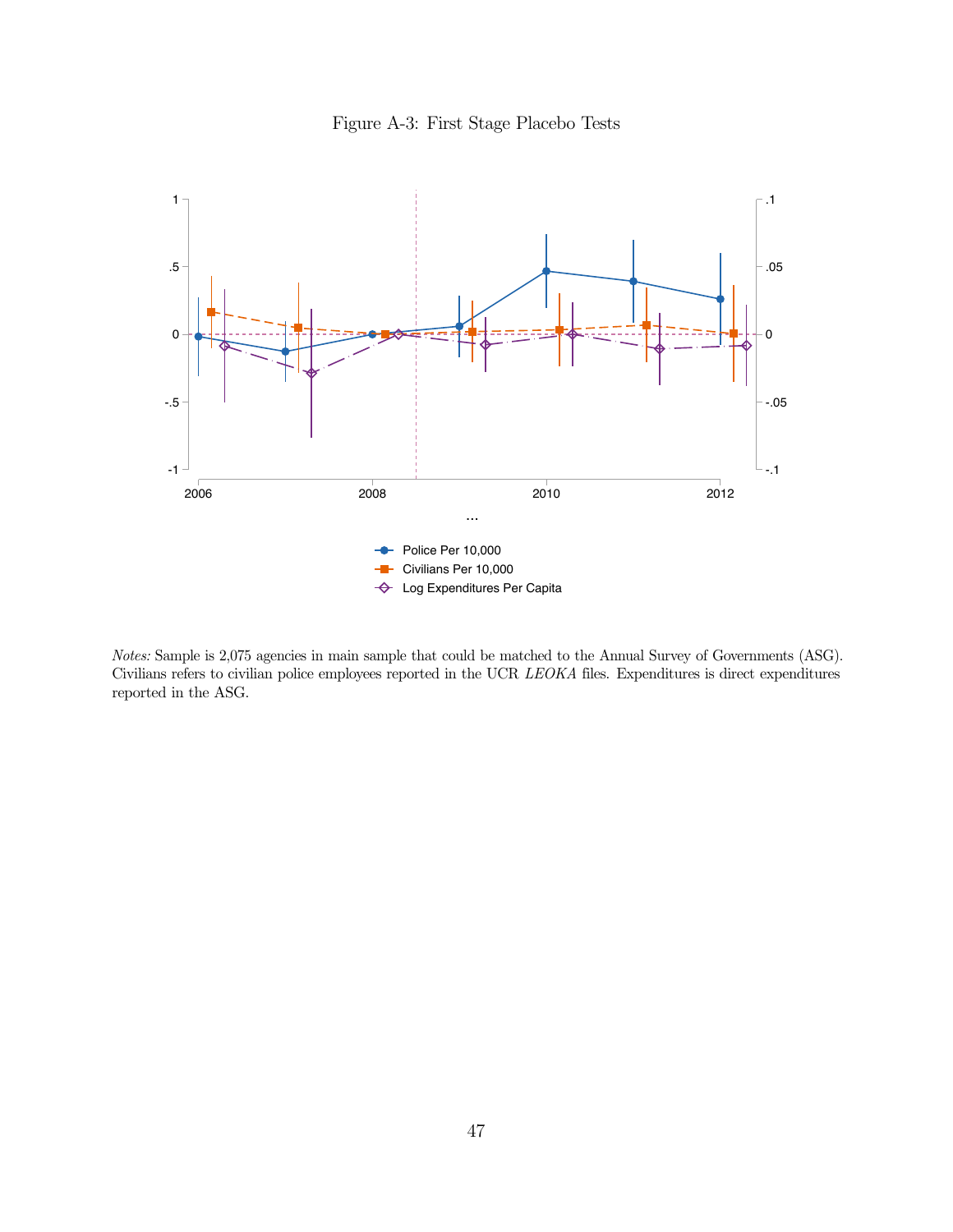<span id="page-48-0"></span>

Figure A-4: Dynamic Estimates with and without City Trends

Notes: Same as Table [5](#page-35-0) except that results are presented when city-specific trends are excluded (hollow circle/squares) and includes (solid circles/squares). Estimates with city trends are the same as Table [5.](#page-35-0)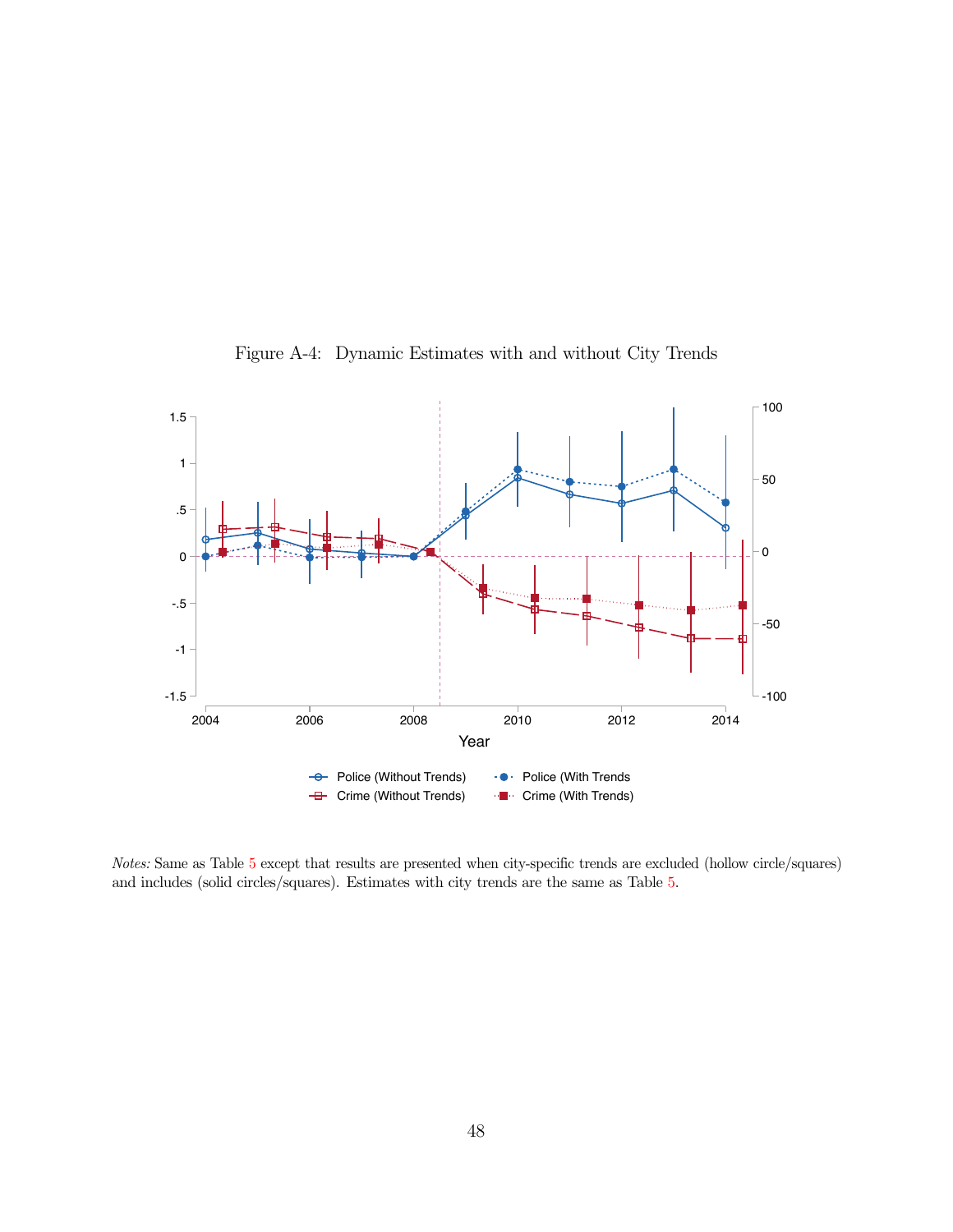<span id="page-49-0"></span>

Figure A-5: Total ARRA Funding By Source, 2009–2013.

Notes: Sample is 3,227 agencies in main sample that could be matched to ZIP codes. Dependent variable is log ARRA funding per capita by source (DOJ versus Non-DOJ) at the FIPS place code level for the period 2009-2013, computed from FPDS data. Legend displays RD estimates using using the IK optimal bandwidth and a triangular kernel.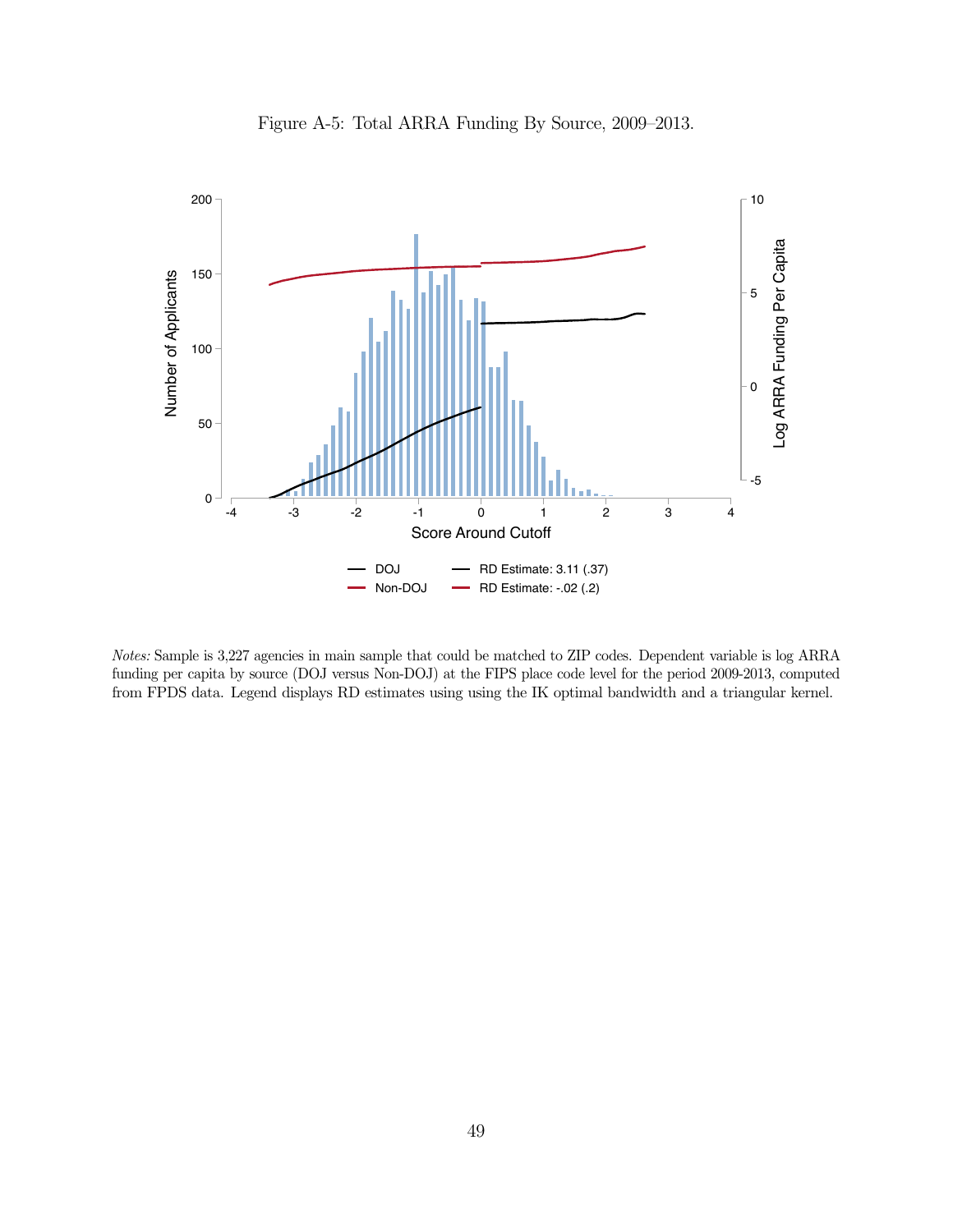<span id="page-50-0"></span>



Notes: Sample is 3,227 agencies in main sample that could be matched to ZIP codes. Blue dots show IV estimates from main specification when only cities within the indicated bandwidth are used. Red squares show the coefficient on a regression of log total non-DOJ ARRA funding per capita on a high score indicator (estimated at the city, not the city-year level).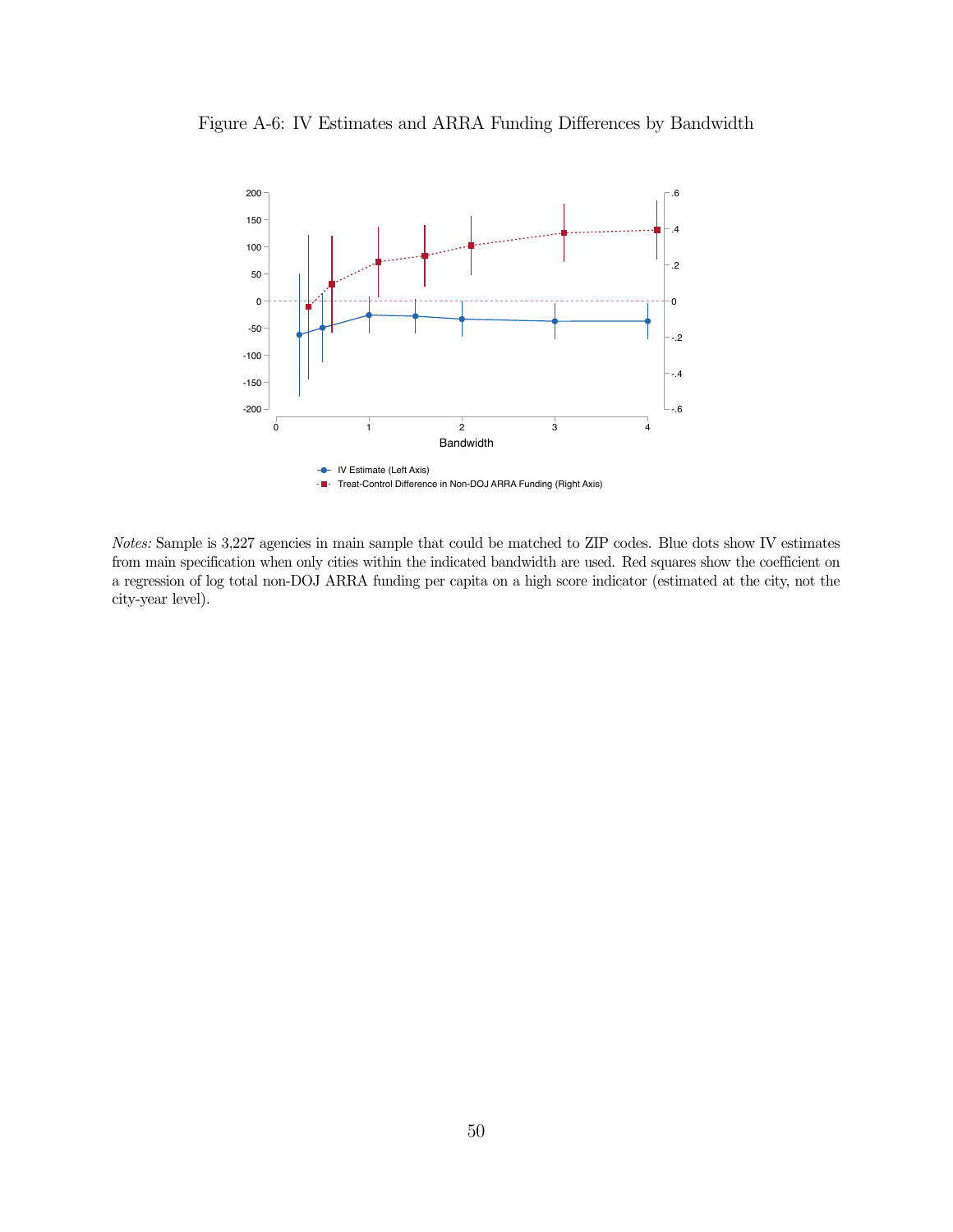<span id="page-51-0"></span>

Figure A-7: Dynamic TOT Estimates of Effect of Grants on Police

Notes: Panel A plots estimates of the effect of exceeding the cutoff in 2009 on future funding. The coefficient for 2009 is 0.99 (0.0035) and is not shown for scaling purposes. Panel B plots ITT estimates (same as Figure ??) and TOT estimates. See text for details.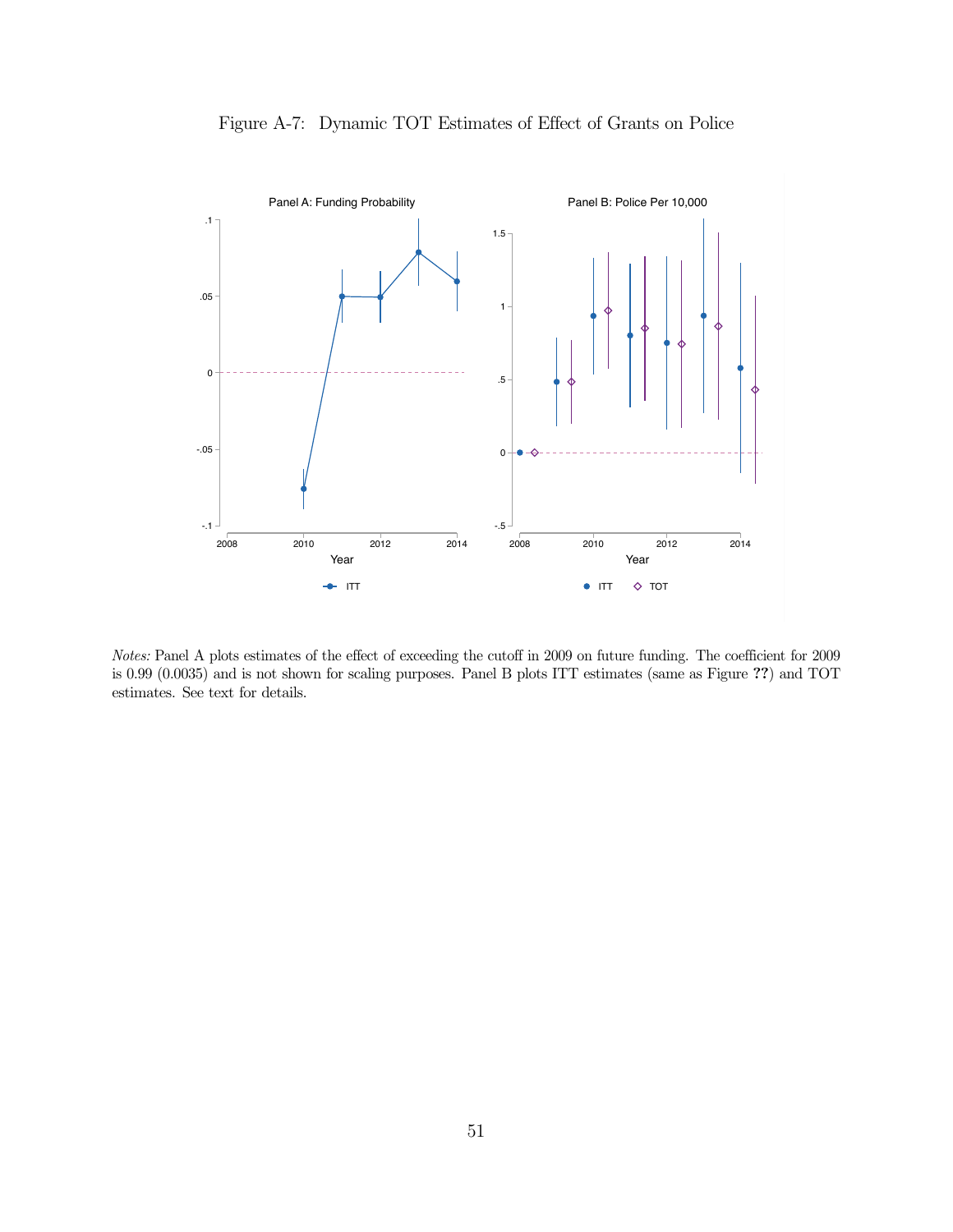<span id="page-52-0"></span>

Figure A-8: Dynamic TOT Estimates of Effect of Grants on Police

Notes: Figure plots reduced form and first stage estimates when using only cities in the denoted size group. I use a log specification here to account for differing means across groups. Elasticity (right axis) is the ratio of the reduced form and first stage coefficients.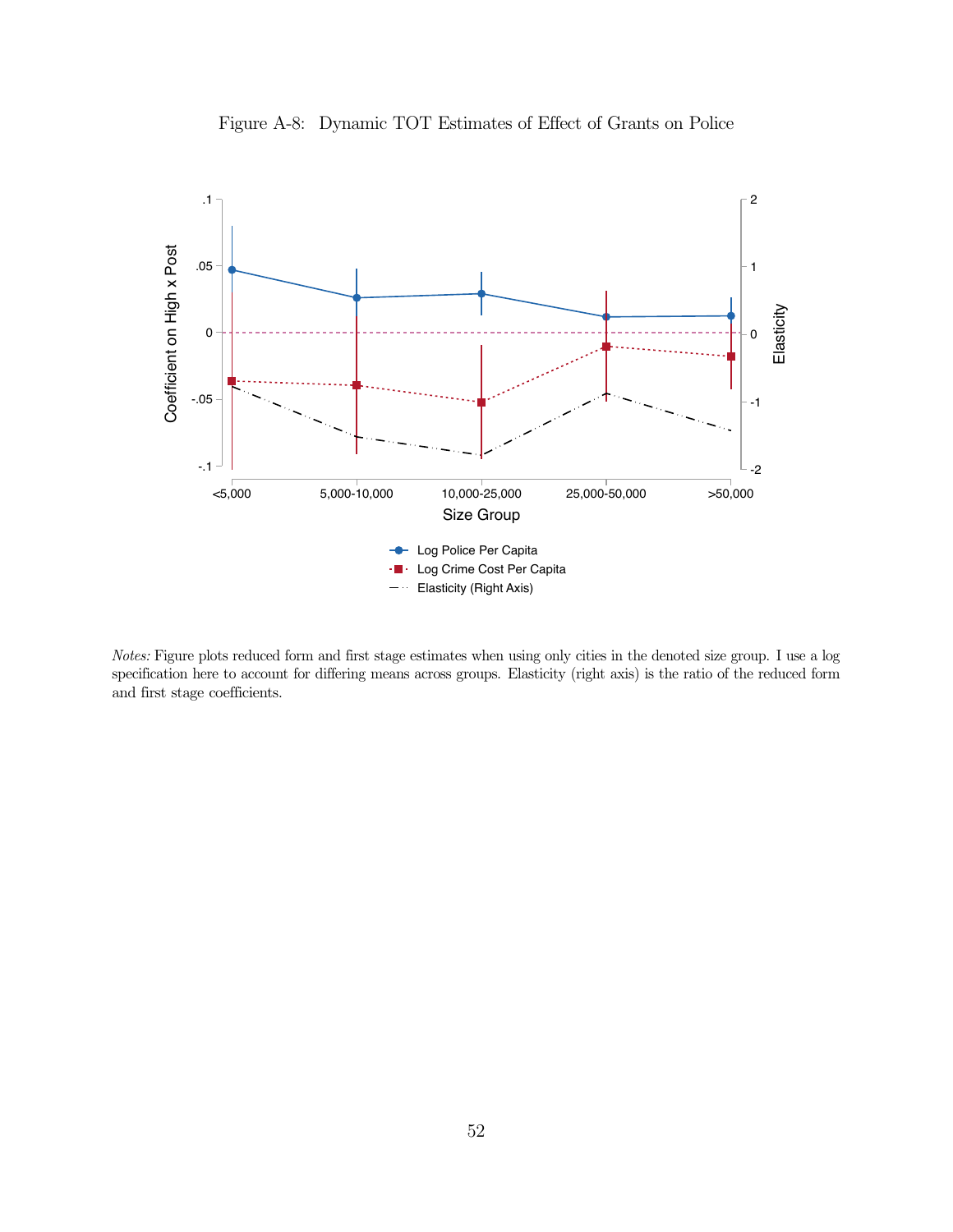| ORI Code | City               | Size Percentile | Population | Police | Crime Costs |
|----------|--------------------|-----------------|------------|--------|-------------|
| NC05202  | Maysville, NC      | 0               | 992        | 35     | 682         |
| NY05139  | Quogue Village, NY |                 | 1,086      | 133    | 337         |
| AL02904  | Coosada, AL        | 5               | 1,491      | 27     | 412         |
| MD00807  | Rising Sun, MD     | 10              | 2,063      | 31     | 962         |
| OH02701  | Gallipolis, OH     | 25              | 4,056      | 34     | 3,688       |
| IL05008  | Peru, IL           | 50              | 9,953      | 25     | 206         |
| IL06003  | Collinsville, IL   | 75              | 25,746     | 17     | 262         |
| KS04609  | Shawnee, KS        | 90              | 60,674     | 15     | 211         |
| MO01002  | Columbia, MO       | 95              | 99,941     | 15     | 488         |
| TX22001  | Arlington, TX      | 99              | 372,418    | 16     | 635         |
| NY03030  | New York, NY       | 100             | 8,244,256  | 43     | 486         |

Table A-1: Sample Police Departments

Notes: Cities are eligible for inclusion in the sample if their population was above 1,000 more often than not over 2002-2014. Hence, there are some city-year observations with populations below 1,000.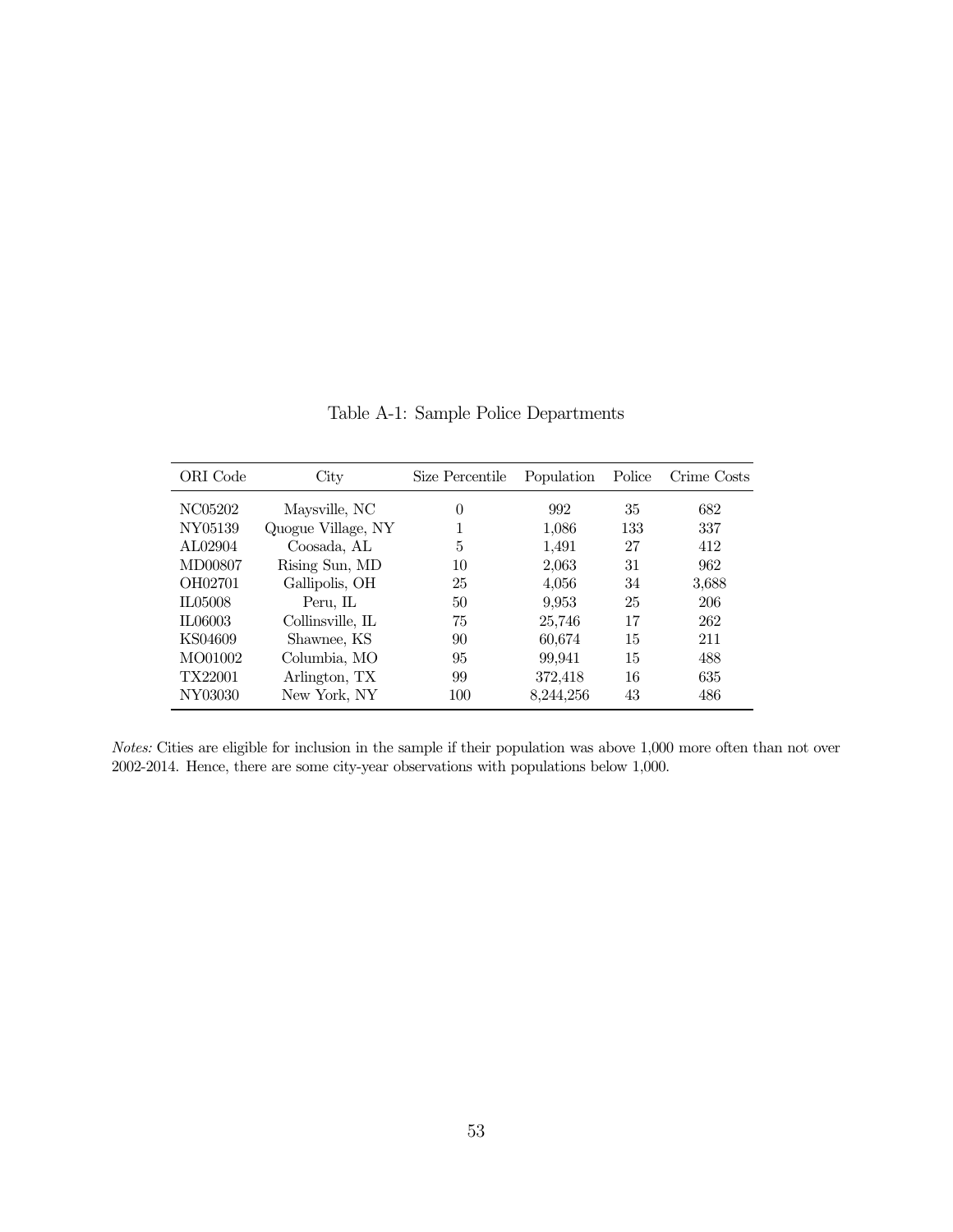|                       | (1)           | (2)           |
|-----------------------|---------------|---------------|
|                       | All Municipal | In Sample     |
| Log Population        | $0.156***$    | $0.213***$    |
|                       | (0.0135)      | (0.0118)      |
| Unemployment Rate     | $0.0267***$   | $0.0309***$   |
|                       | (0.00388)     | (0.00380)     |
| Log Family Income     | $-0.650***$   | $-0.502***$   |
|                       | (0.0449)      | (0.0404)      |
| Percent Nonwhite      | $0.0126***$   | $0.00840***$  |
|                       | (0.000722)    | (0.000743)    |
| Percent Young Male    | $-0.00819***$ | $-0.00639***$ |
|                       | (0.00161)     | (0.00146)     |
| Log Police Per        | $-93.85***$   | 14.77         |
| Capita                | (12.94)       | (11.80)       |
| Log Violent Crime     | $20.91***$    | 23.60***      |
| Per Capita            | (4.102)       | (3.996)       |
| Log Property Crime    | $11.14***$    | 18.39***      |
| Per Capita            | (1.531)       | (1.064)       |
| Mean                  | .19           | .21           |
| R-Squared             | .47           | .57           |
| Observations (Cities) | 4598          | 4327          |

<span id="page-54-0"></span>Table A-2: Relationship Between Application Scores and Baseline Characteristics

Notes: Robust standard errors in parentheses. Dependent variable is the standardized 2009 application score. Note that the mean is not zero because standardization is to the universe of applicants.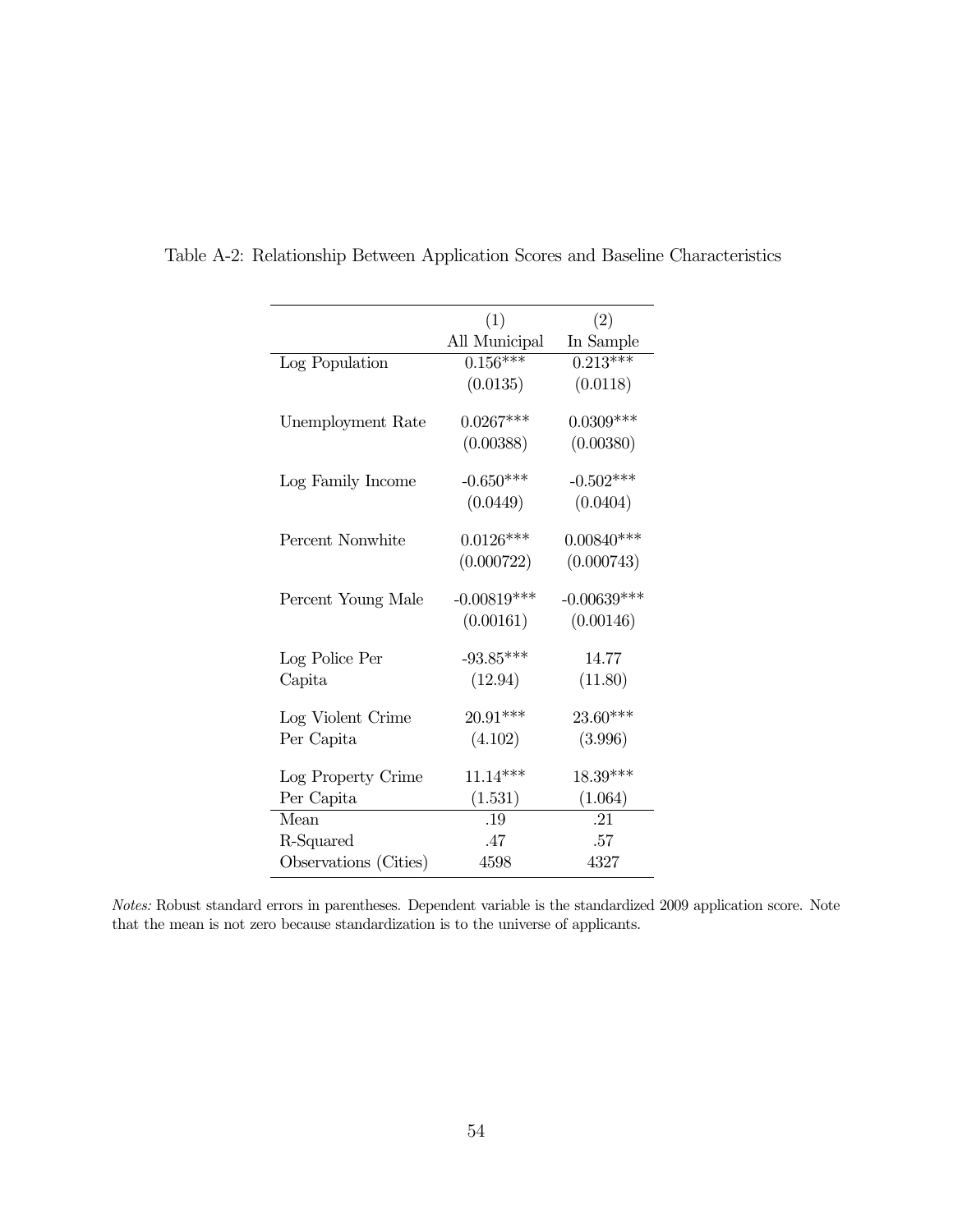<span id="page-55-0"></span>

|                           | (1)        | (2)         | (3)        | (4)         |
|---------------------------|------------|-------------|------------|-------------|
|                           | Police     | Crime Cost  | Violent    | Property    |
| High $x$ 2005             | 0.114      | 5.241       | 0.874      | $-1.684$    |
|                           | (0.109)    | (6.520)     | (0.920)    | (2.756)     |
|                           |            |             |            |             |
| High $x$ 2006             | $-0.0252$  | 1.547       | 0.425      | $-3.281$    |
|                           | (0.145)    | (7.866)     | (1.111)    | (3.337)     |
| High $\times 2007$        | $-0.0206$  | 4.324       | 0.825      | $-3.115$    |
|                           | (0.116)    | (6.901)     | (0.974)    | (2.734)     |
|                           |            |             |            |             |
| High $x 2009$             | $0.491***$ | $-24.20***$ | $-2.875**$ | $-11.60***$ |
|                           | (0.154)    | (8.461)     | (1.195)    | (3.924)     |
|                           |            |             |            |             |
| High $x 2010$             | $0.948***$ | $-31.03***$ | $-3.717**$ | $-14.35***$ |
|                           | (0.202)    | (11.60)     | (1.612)    | (5.343)     |
|                           | $0.823***$ | $-31.59**$  | $-4.180**$ |             |
| High $x 2011$             |            |             |            | $-8.008$    |
|                           | (0.250)    | (15.25)     | (2.127)    | (6.473)     |
| High $x 2012$             | $0.779**$  | $-36.44**$  | $-4.794**$ | $-9.694$    |
|                           | (0.302)    | (17.65)     | (2.432)    | (8.118)     |
|                           |            |             |            |             |
| High $x$ 2013             | $0.964***$ | $-41.12**$  | $-5.463*$  | $-10.04$    |
|                           | (0.339)    | (20.75)     | (2.837)    | (9.524)     |
| High $x 2014$             | $0.607*$   | $-37.91$    | $-5.080$   | $-8.531$    |
|                           | (0.366)    | (23.37)     | (3.190)    | (10.69)     |
| Mean                      | 22.85      | 686.74      | 75.16      | 436.05      |
| Controls                  | Yes        | Yes         | Yes        | Yes         |
| Size x Year Effects       | Yes        | Yes         | Yes        | Yes         |
| City Trends               | Yes        | Yes         | Yes        | Yes         |
| Clusters (Cities)         | 4327       | 4327        | 4327       | 4327        |
| Observations (City-Years) | 47597      | 47597       | 47597      | 47597       |
|                           |            |             |            |             |

Table A-3: Dynamic Difference in Differences Estimates

Notes: Standard errors clustered at the city-level in parentheses. Dependent variable is police/crimes per 10,000 residents (columns 1,3-4) and cost-weighted crimes per capita (column 2). Regressions include city fixed effects. Regressions are identical to those graphed in Figure [5](#page-35-0) and Figure [7](#page-37-0) except that they include controls.